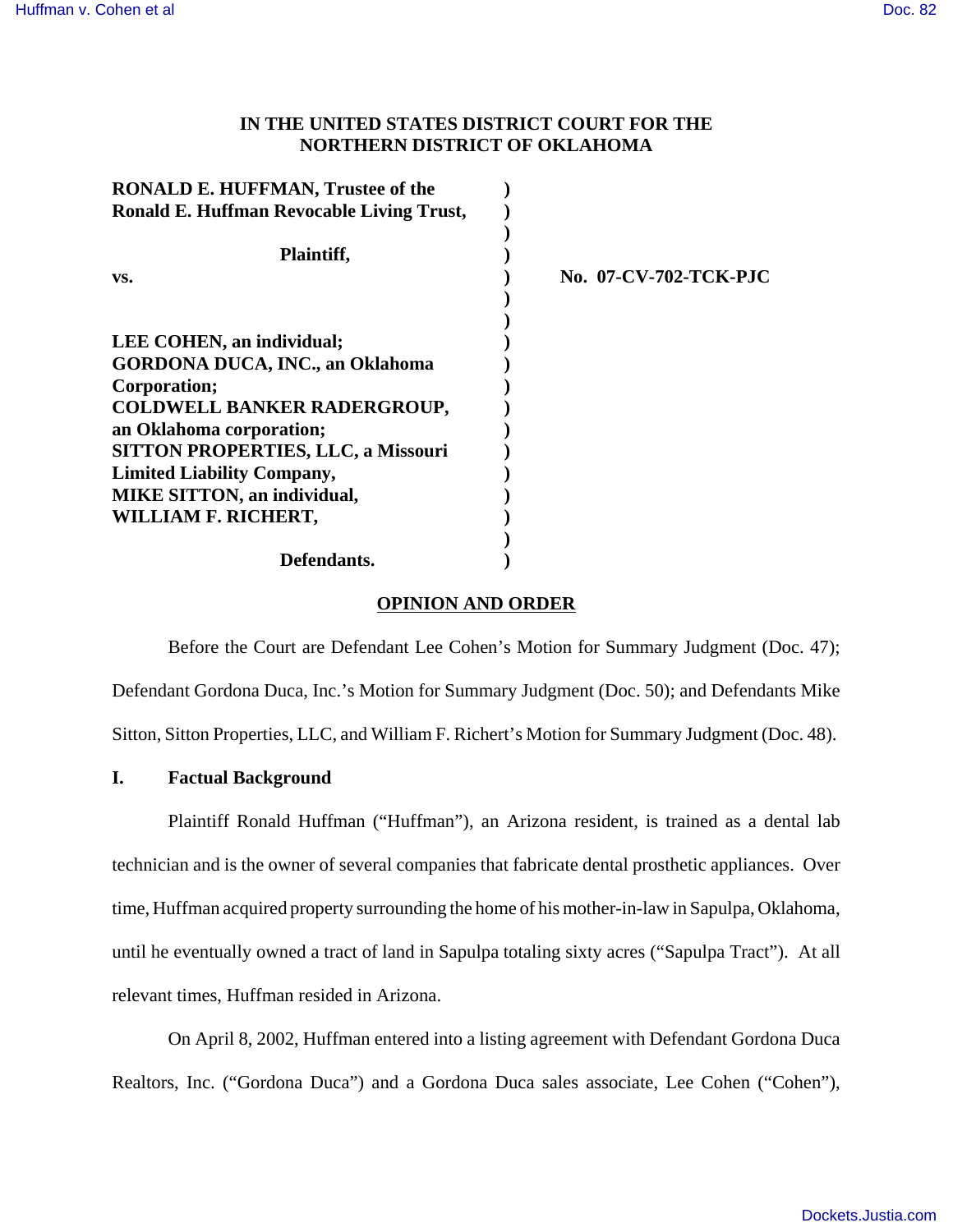whereby Huffman gave Gordona Duca/Cohen exclusive rights to sell the Sapulpa Tract at a listing price of \$1,100,000 from April 8, 2002 until October 7, 2002 ("4/8/02 Listing Agreement").<sup>1</sup> Cohen executed the 4/8/02 Listing Agreement on behalf of Gordona Duca and was the sales associate with whom Huffman dealt at all relevant times. Paragraph 11 of the 4/8/02 Listing Agreement provides that the term "REALTOR," as used in the agreement, "shall include any sales associate of REALTOR whose signature appears on this Agreement." (*See* 4/8/02 Listing Agreement ¶ 11, Ex D. to Cohen's Mot. for Summ. J.) Thus, Gordona Duca and Cohen are both "REALTORS," as that term is used in the 4/8/02 Listing Agreement. The 4/08/02 Listing Agreement further specifies that "REALTOR," *i.e.*, Gordona Duca and Cohen, shall provide "Transaction Broker Services" to Huffman.<sup>2</sup>

# A. Preliminary Negotiations

As early as June 20, 2001, Defendant Mike Sitton ("Sitton"), by and through his agents, communicated with Cohen regarding the Sapulpa Tract. (*See* 6/20/01 Fax from Cohen to Sitton's agent regarding possible exchange of Sapulpa Tract for tracts of land containing hotel and restaurant, Ex. E to Cohen's Mot. for Summ. J., at Bates Stamp Cohen 641.) On March 19, 2002, Cohen sent a fax to Huffman requesting that Huffman initial a document entitled "Sitton Land for Huffman Land," which described the "Sitton Land" as a twenty-two acre tract and set forth terms of a possible property exchange. (*See* 3/19/02 Fax from Cohen to Huffman, Ex. E to Cohen's Mot. for Summ. J., at Bates Stamp Cohen 503-04.) On May 28, 2002, Cohen sent a letter to Defendant

<sup>&</sup>lt;sup>1</sup> The parties also entered into two prior listing agreements that are not at issue.

<sup>&</sup>lt;sup>2</sup> As explained *infra* Part V.A, a "transaction broker" is a statutorily defined term under Oklahoma law.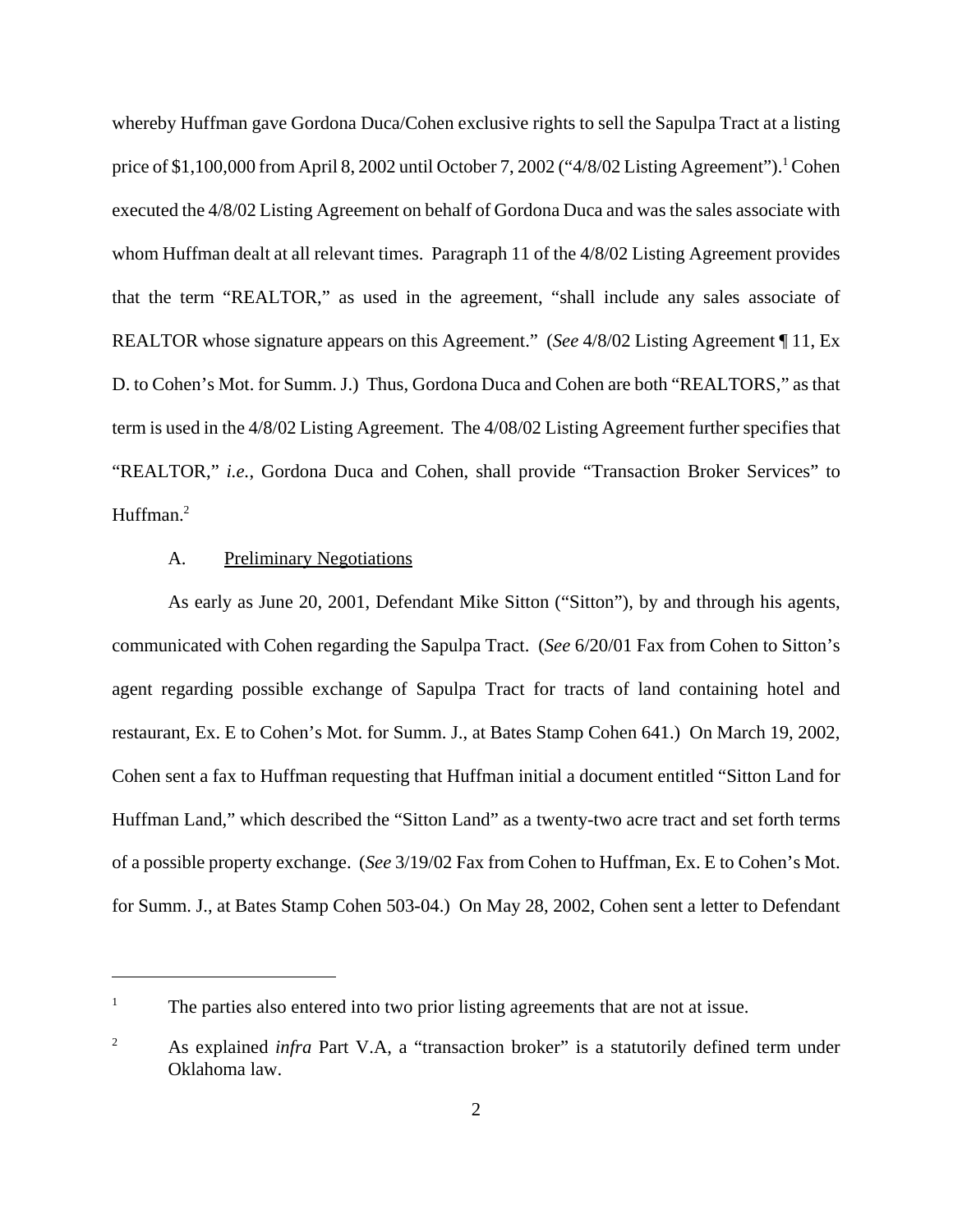William Richert ("Richert"), Sitton's broker, proposing that if Sitton would provide a \$400,000

deposit, Huffman would entertain taking back a purchase money mortgage. (5/28/02 Letter, Ex. E

to Cohen's Mot. for Summ. J., at Bates Stamp Cohen 191.) These negotiations did not result in any

agreement.

# B. Negotiations Leading to Exchange Agreement

On June 10, 2002, Cohen sent Richert a letter stating:

Over the weekend, I have spoken with Mr. Huffman regarding the exchange of properties. Mr. Huffman has agreed to the following with Mr. Sitton:

1. Mr. Sitton will offer approximately \$300,000 in cash at closing.

2. Mr. Sitton will offer approximately 7.5 acres + to Mr. Huffman. The property being offered is outlined in the enclosed property survey.

3. Mr. Sitton will offer an additional real estate *which has a proven value of \$200,000.00 or more* to make up the difference in the sale of the Sapulpa property. In consideration for the above Mr. Huffman will:

1. Transfer the Sapulpa property to Mr. Sitton at the time of closing.

2. The sale price will be reduced from \$1,100,000 to \$1,000,000.

Please feel free to call with any questions.

(6/10/02 Letter, Ex. E to Cohen's Mot. for Summ. J., at Bates Stamp Cohen 467 (emphasis added).)

On June 12, 2002, Sitton personally responded to Cohen's letter:

We are in receipt of your June 10 letter to Bill Richert regarding [the Sapulpa Tract]. We would be willing to accept transfer of the [Sapulpa Tract] valued at \$1,000,000 for the following:

1. \$250,000 cash at closing.

2. The approximately 7.5 acres located at West 51st and the Gilcrease Expressway.

3. An approximate 10 acre tract of land in Grove, Oklahoma which fronts Highway 10 and is across from the new High School and theatre.

If you have any questions or would like to discuss this matter, please give me a call at 492-1900.

(6/12/02 Letter, Ex. E. to Cohen's Mot. for Summ. J., at Bates Stamp Cohen 466.) On Thursday,

June 20, 2002, Huffman sent Sitton a Letter of Intent consistent with Sitton's proposal in the 6/12/02

Letter ("Letter of Intent"). Specifically, it provided that the Sapulpa Tract would be exchanged for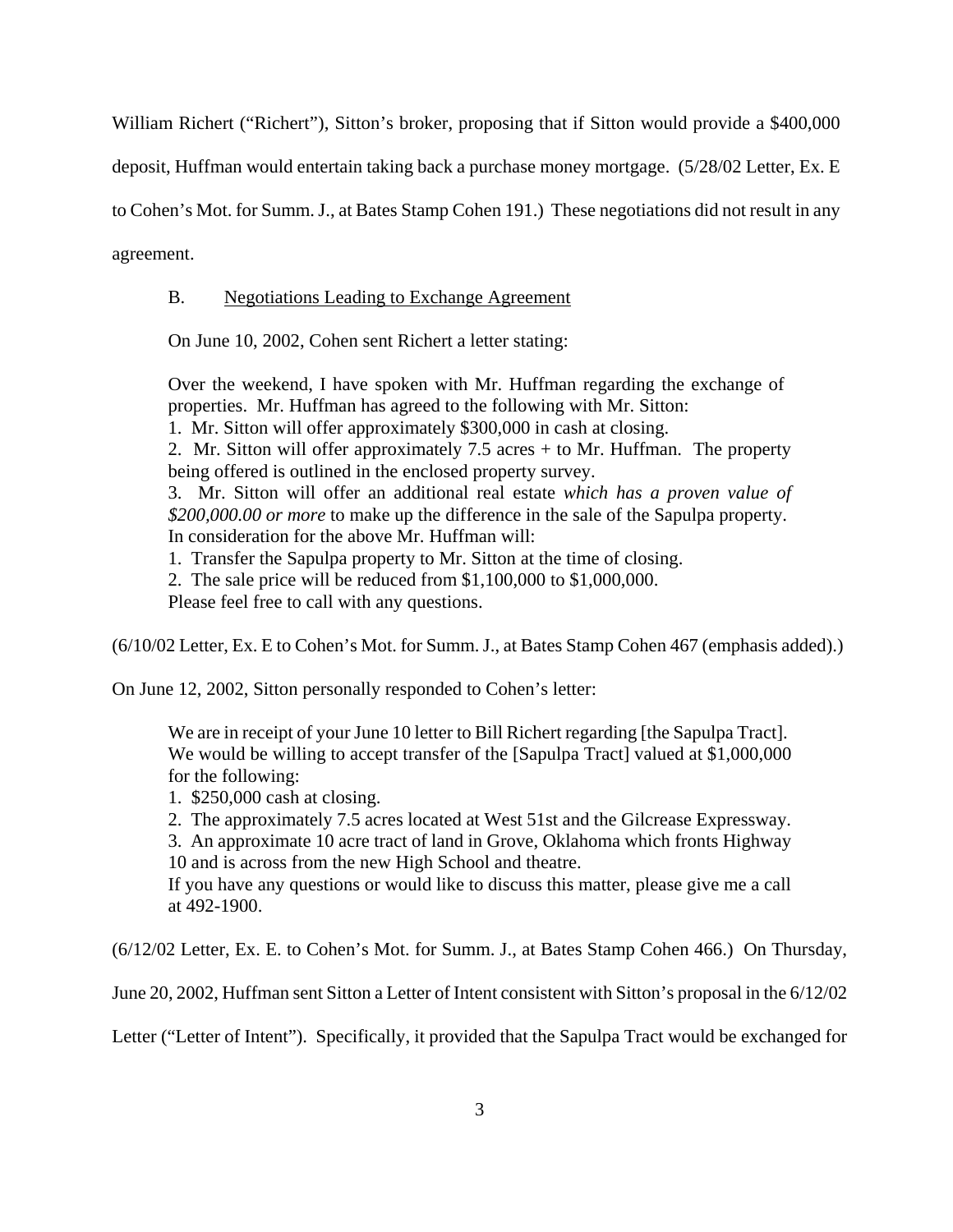Sitton's 7.5 acre tract ("Tulsa Tract"), Sitton's 10 acre tract ("Grove Tract"), and \$250,000 cash.

Sitton and Huffman executed the Letter of Intent on June 21, 2002. The Letter of Intent was drafted

by Cohen.

On June 25, 2002, Huffman's personal attorney Paul Burgess ("Burgess"), drafted a one-page

document entitled "Review of Letter of Intent" ("Burgess Review"), which, according to Burgess,

was drafted for the purpose of assessing tax consequences of the property exchange. Relevant to this

case, the Burgess Review states:

4. Allocation of Sales/Purchase Price

a. Allocate as much of the \$250,000 cash less selling cost to personal property. The personal property falls outside Sec. 1031 b/c [Huffman] not receiving any personal property in exchange.

- i. What is the fair value of personal property
	- 1. It has zero basis.
	- 2. Can it support of \$200,000 valuation?
		- a. Does not look like it.
- b. *What is fair value of the Grove property?*
	- i. Is there a sell timeframe?
	- ii. What is the intended use
- c. *What is the fair value of the West Tulsa property*
	- i. Is there a sell timeframe?
	- ii. What is the intended use?

6. *Lee, consider myself or Ken Bodenhammer, Ron's other lawyer who handles many of his local real estate dealing.*

(Ex. Q to Cohen's Mot. for Summ. J (emphasis added).) Cohen recommended that Huffman use an

attorney named Rick Riddle ("Riddle"), rather than Burgess or Ken Bodenhammer, to draft the final

agreement that would govern the exchange of property. Upon Cohen's advice, Huffman ultimately

hired Riddle to draft the agreement.

. . .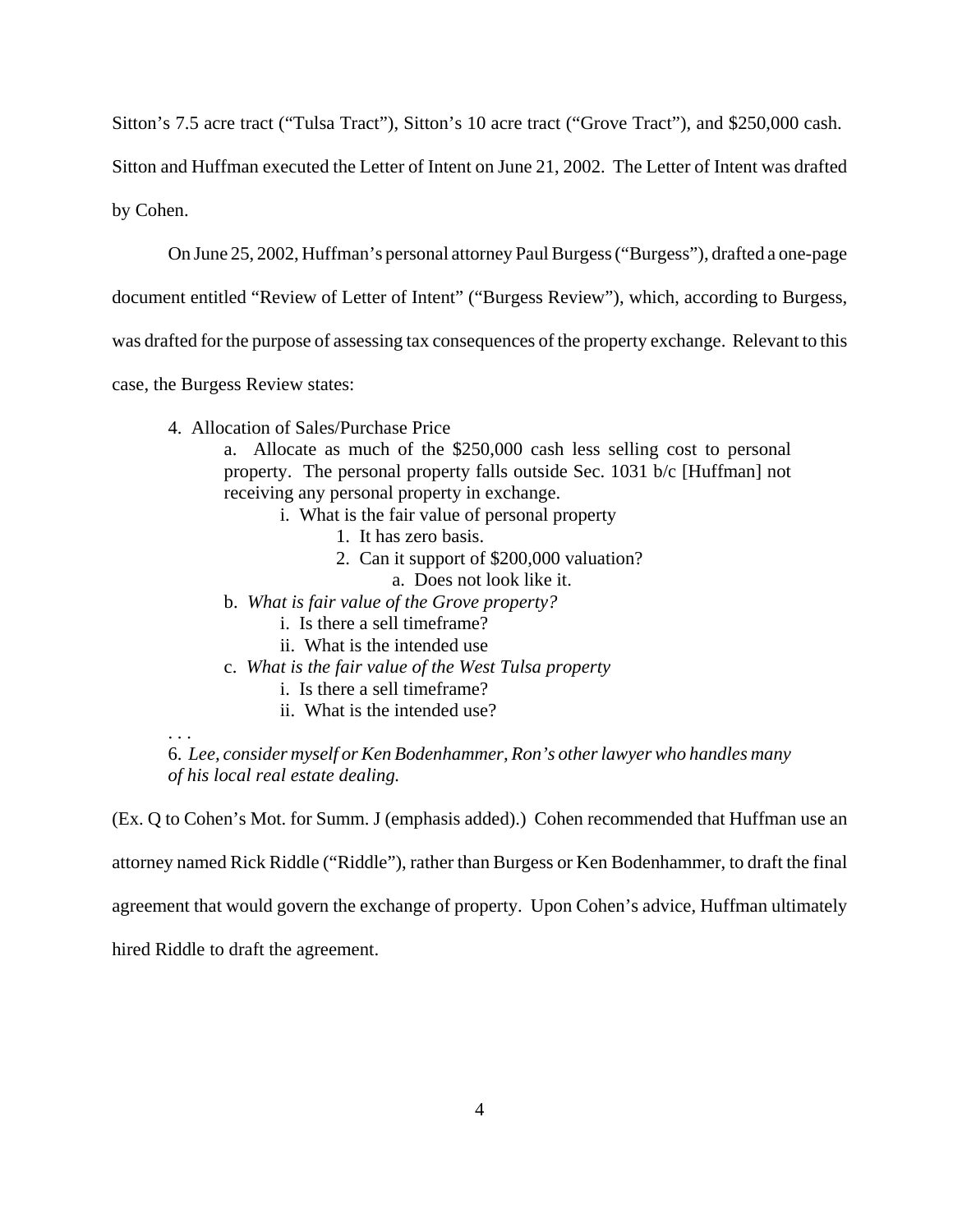# C. Exchange Agreement

By July 12, 2002, Sitton and Huffman had both executed a document drafted by Riddle entitled "Agreement for the Exchange of Real Estate" ("Exchange Agreement"), which was the final agreement governing the exchange of property between Sitton and Huffman. (Ex. I to Cohen's Mot. for Summ. J.)<sup>3</sup> According to Huffman, he agreed to the Exchange Agreement based on his belief that Cohen would not have recommended the Exchange Agreement or drafted the Letter of Intent if the values set forth therein were not reasonable fair market values for the Tulsa Tract and Grove Tract. When Huffman expressed concerns to Cohen about paying him a double commission, once for the Exchange Agreement and then again for sale of the Tulsa Tract and Grove Tract, Cohen told Huffman that such commissions would be covered by the sales prices of the Tulsa Tract and Grove Tract.

Several provisions of the Exchange Agreement are relevant to the parties' summary judgment arguments. The Exchange Agreement contains a paragraph entitled "The Property Valuations and Balancing of Equities," which provides:

*The parties agree that the fair market value* (as that term is defined in the Code and the Treasury Regulations thereunder) of the Exchange Properties, and respective equity of the Parties in their respective properties are as follows:

<sup>&</sup>lt;sup>3</sup> The Exchange Agreement qualified for the provisions of Section 1031 of the Internal Revenue Code, which generally allows parties to defer certain tax consequences of their transaction. Thus, the parties sometimes referred to the Exchange Agreement as the 1031 agreement.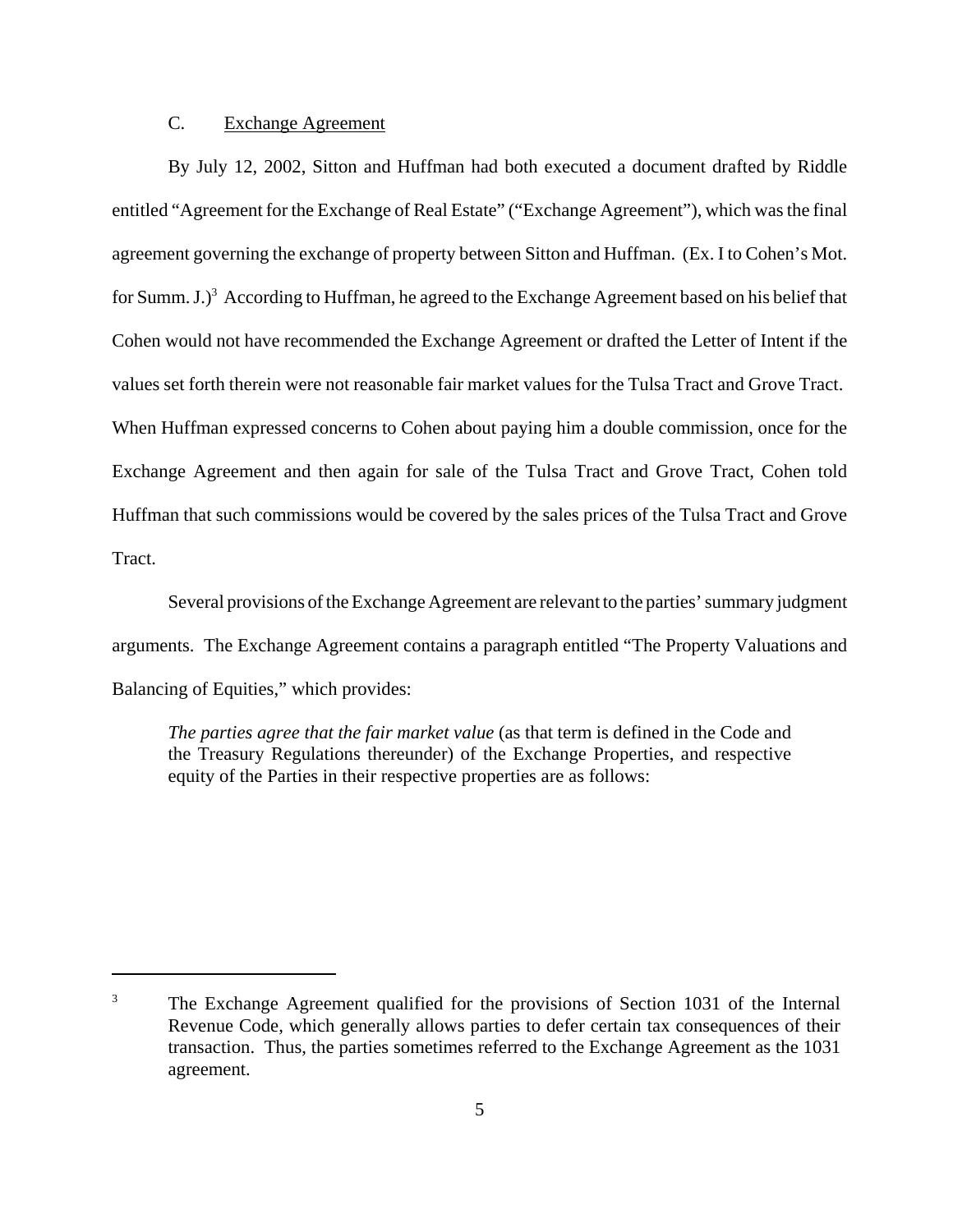| (a) Huffman:                             |                                                                                                                                                                           |
|------------------------------------------|---------------------------------------------------------------------------------------------------------------------------------------------------------------------------|
| $(1)$ The Huffman Property: <sup>4</sup> | Eight Hundred Fifty Thousand Dollars<br>$(\$850,000.00)$ with Huffman's equity equal to<br>the same amount.<br><b>Total Fair Market Value and Equity:</b><br>\$850,000.00 |
| (b) Sitton                               |                                                                                                                                                                           |
| (1) The Sitton $7.5$ <sup>5</sup>        | Five Hundred Thousand and No/100 Dollars<br>$(\$500,000.00)$ , with an equity equal to the<br>same amount; and                                                            |
| $(2)$ The Sitton 10: <sup>6</sup>        | Two Hundred Fifty Thousand and No/100<br>Dollars $(\$250,000.00)$ , with an equity equal to<br>the same amount.                                                           |
| $(3)$ Boot: <sup>7</sup>                 | One Hundred Thousand and No/100 Dollars<br>(\$100,000.00)<br>Total Fair Market Value and Equity:<br>\$850,000.00                                                          |

(Exchange Agreement ¶ 6 (footnotes and emphasis added).) The Exchange Agreement also provided that Sitton would purchase certain equipment located on the Sapulpa Tract for a purchase price of \$150,000 ("Equipment Purchase"). The Equipment Purchase is described in the Exchange Agreement as a "separate transaction from the Exchange" that was to close simultaneously with the property exchange. Thus, Sitton "paid" \$850,000 in property and cash for the Sapulpa Tract and paid an additional \$150,000 for the equipment, for a total of \$1,000,000.

Paragraph 17 of the Exchange Agreement is entitled "Broker Relationship Disclosure/Commission" and provides:

<sup>&</sup>lt;sup>4</sup> The Huffman Property is the Sapulpa Tract.

<sup>&</sup>lt;sup>5</sup> The Sitton 7.5 is the Tulsa Tract.

<sup>&</sup>lt;sup>6</sup> The Sitton 10 is the Grove Tract.

<sup>7</sup> "Boot" is defined as "the payment of additional cash consideration." (Exchange Agreement  $\P 2.$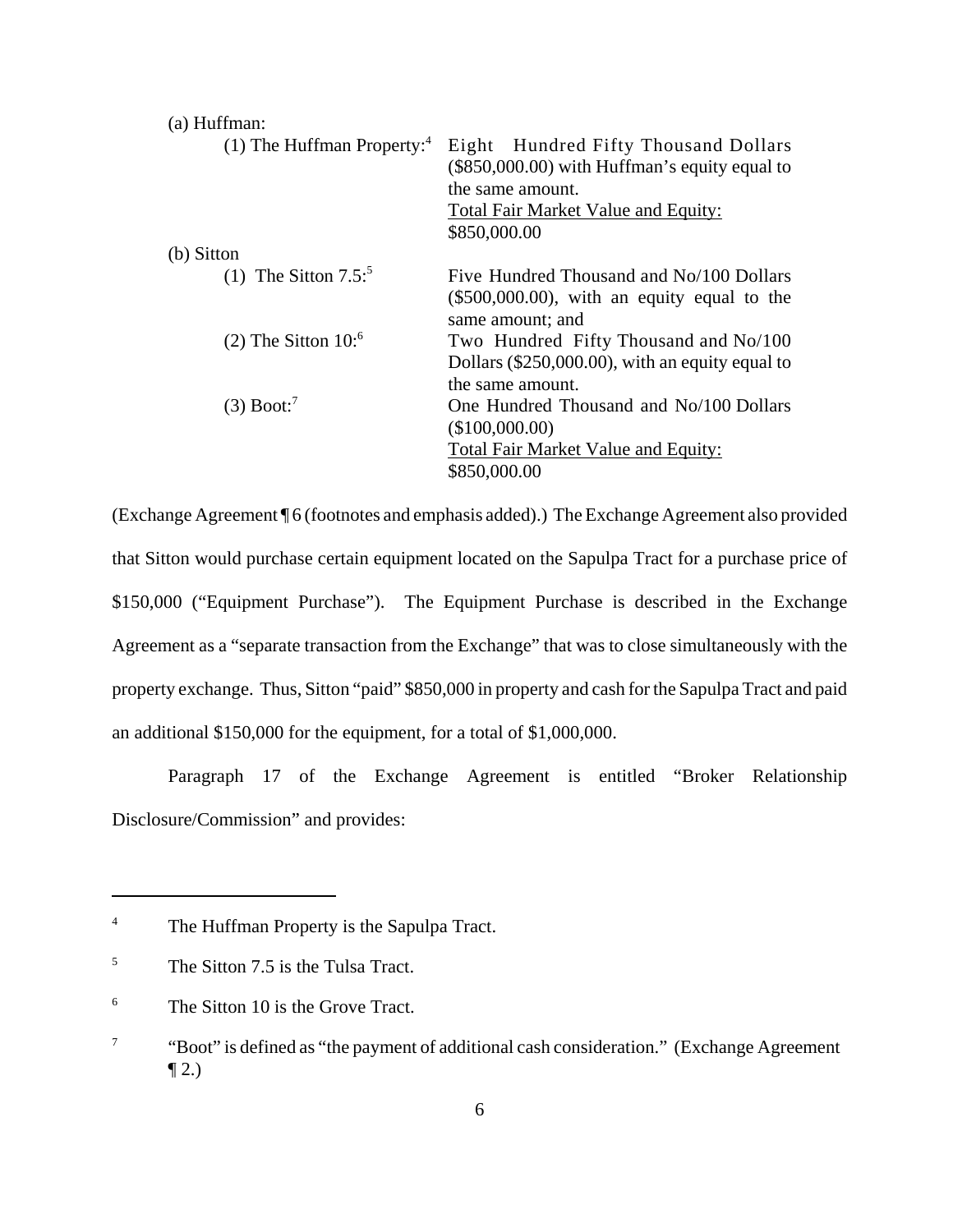The parties to this transaction hereby acknowledge that, prior to the parties entering into this Agreement, the following disclosures were clearly made to each of the parties pursuant to the Oklahoma Broker Relationship Act (the "Act"). Bill Richert is acting as a Transaction Broker (as defined by the Act) for Sitton. *Gordona Duca, Inc., and its agent, Lee Cohen, is acting as Transaction Broker for Huffman*.

It is further acknowledged and agreed by the parties that *Huffman will pay Gordona Duca, Inc.* a real estate commission in the amount that is provided in a separate commission agreement based on a property sales valuation of \$1,000,000, which is the agreed value of the Huffman Property and Equipment.

(Exchange Agreement ¶ 17 (emphasis added).) Thus, the Exchange Agreement states that Gordona

Duca and Cohen served as a "transaction broker" for Huffman and that Gordona Duca was to receive

the commission.

. . .

Paragraph 8.2 of the Exchange Agreement, entitled "PHYSICAL INSPECTION/DUE

DILIGENCE PERIOD," provides:

No representations, warranties, or guarantees regarding the condition of the Exchange Properties, or environmental hazards, expressed or implied, are made by the Conveying Party to the Acquiring Party, except as specifically described below. Within 20 days from the Effective Date (the "Inspection Period"), Conveying Party . . . shall have the right to enter upon the Acquiring Party's Exchange Properties for the purpose of making such non-intrusive inspections as the Acquiring Party may deem appropriate . . . .

(*Id.* ¶ 8.2.) On July 21, 2002, Cohen sent a letter to Huffman regarding the Exchange Agreement

("7/21/02 Letter"), reminding Huffman of this physical inspection period:

The contract allows you a twenty (20) day Inspection/Due Diligence Period from the effective date to review and inspect the subject property . . . . The Inspection/Due Diligence Period will expire on the 15th of August at twelve midnight. When you and I spoke last night you had indicated that you will not be visiting the subject properties during the 20 days. Considering this, I would appreciate it if you would acknowledge your waiver of visiting the properties by initialing the bottom of this letter.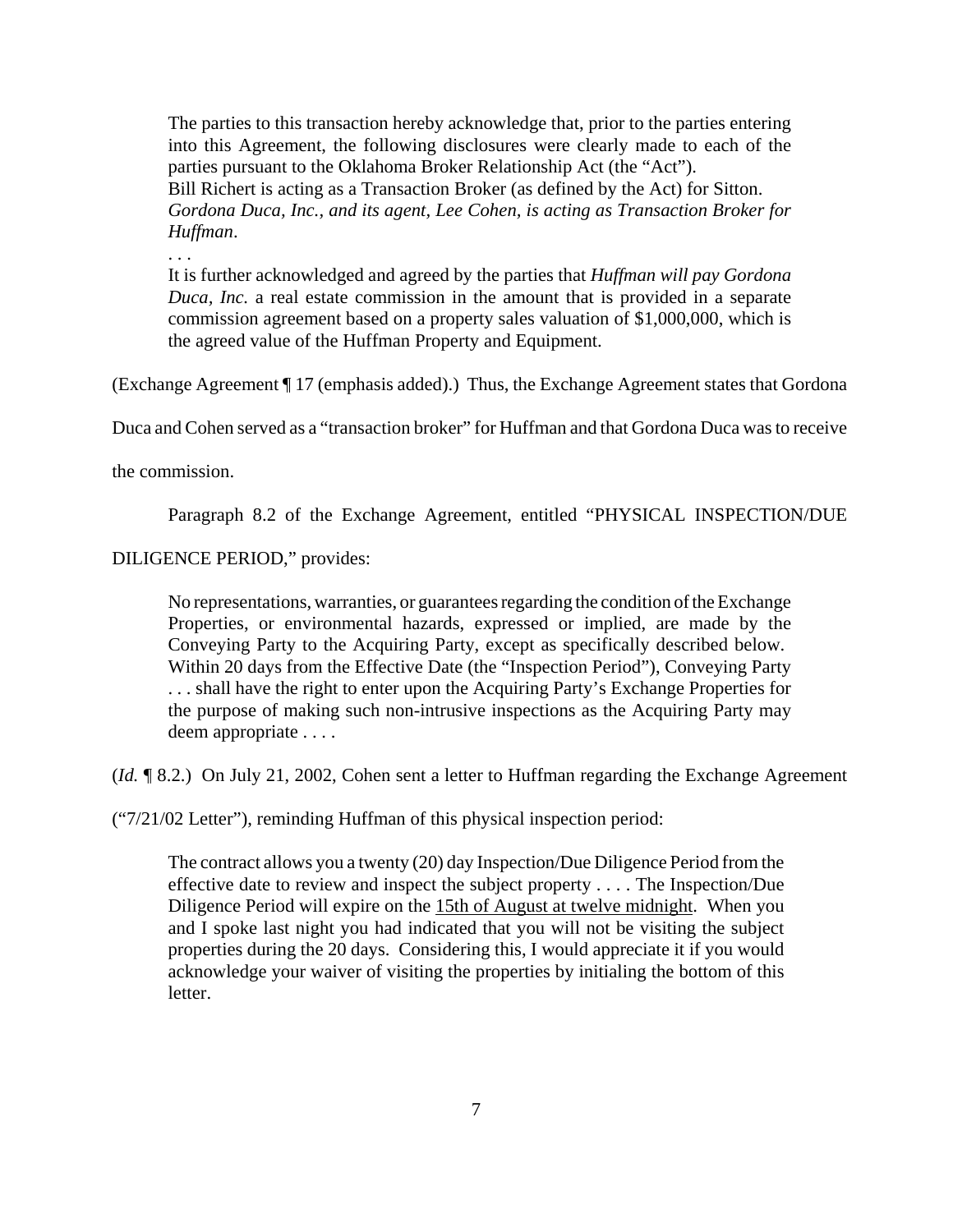(Ex. L to Cohen's Mot. for Summ. J.) Huffman, who lived in Arizona, did not physically inspect the properties and initialed the letter. Nor did Huffman request that Cohen arrange for an appraisal of the properties. The Exchange Agreement closed on September 23, 2002.

## D. Subsequent Listing of the Sapulpa Tract, Tulsa Tract, and Grove Tract

On October 1, 2002, approximately two weeks following closing of the Exchange Agreement, Sitton entered into a Listing Agreement with Gordona Duca/Cohen for the sale of the Sapulpa Tract in the amount of \$1,100,000. This agreement was executed on behalf of Gordona Duca by Cohen. Thus, following the Exchange Agreement, Gordona Duca/Cohen became Sitton's broker for purposes of selling the Sapulpa Tract, giving Cohen another opportunity to earn a commission on the Sapulpa Tract.

Sometime prior to December 1, 2003, Cohen became a sales associate with McGraw Davisson Stewart Realtors ("McGraw"). On December 1, 2003, Huffman and McGraw/Cohen entered into a Listing Agreement for sale of the Tulsa Tract in the amount of \$525,000 ("12/1/03 Listing Agreement"), which expired May 31, 2004. On December 9, 2003, Huffman and McGraw/Cohen entered into a Listing Agreement for the sale of the Grove Tract in the amount of \$325,000 ("12/9/03 Listing Agreement"), which expired June 8, 2004.<sup>8</sup> Subsequent listing agreements for the Tulsa Tract and Grove Tract are not part of the record, and it is not clear how

<sup>&</sup>lt;sup>8</sup> The 12/1/03 and 12/9/03 Listing Agreements name Cohen as the executing party on behalf of McGraw, although the copies in the record are not executed.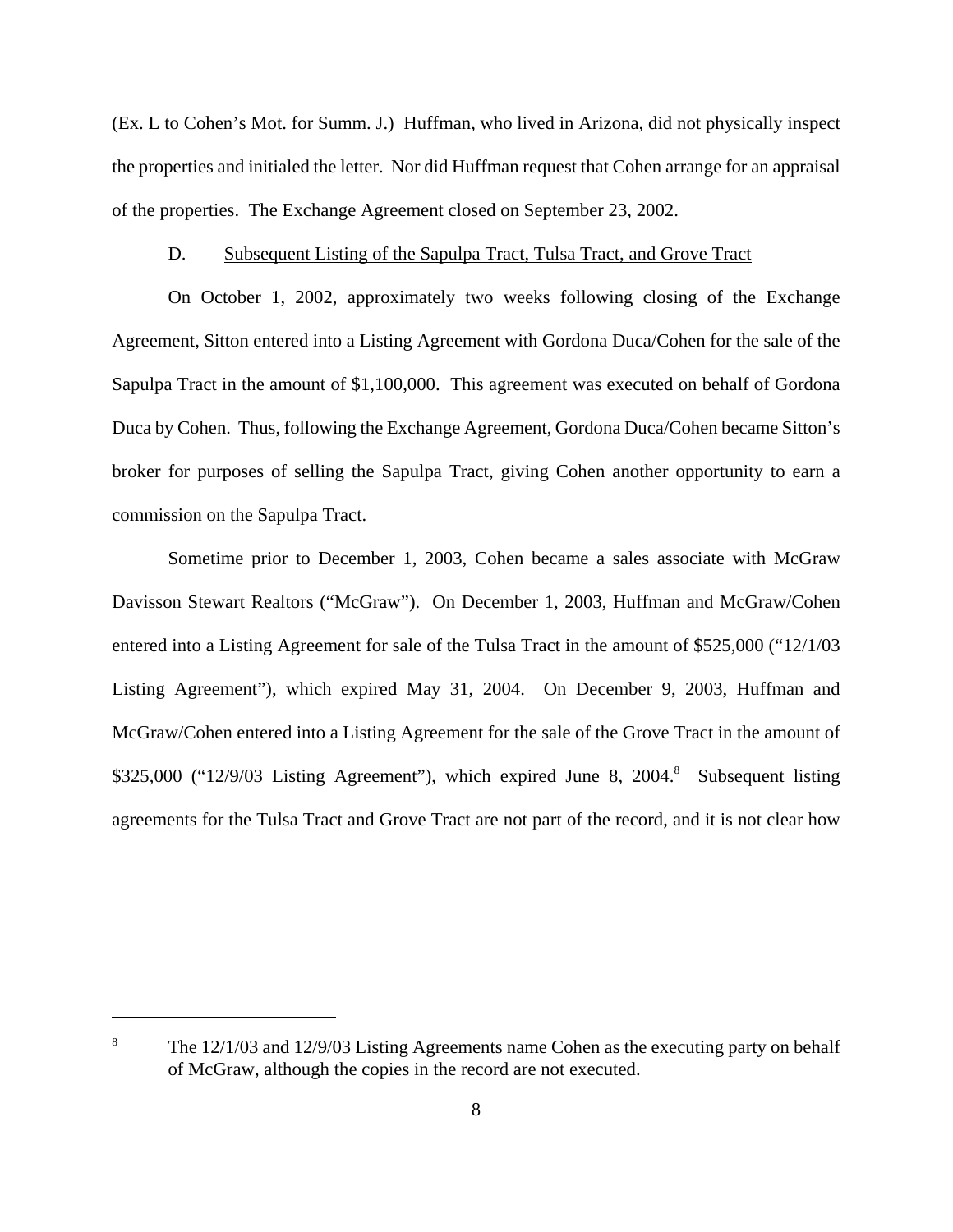long Cohen continued to list these properties for Huffman.<sup>9</sup> During the time Cohen listed the Tulsa Tract and Grove Tract for Huffman, Cohen never brought Huffman an offer on either property.

In March 2007, Huffman fired Cohen and retained another realtor, Marco Placencia ("Placencia"), to sell the Tulsa Tract and Grove Tract. According to Huffman, Placencia advised him that he thought the properties were overpriced. At that point, Huffman called Burgess and asked him to determine the approximate worth of the properties. Within one or two days, Burgess gave Huffman his opinion that the properties were overvalued at the time of the Exchange Agreement by approximately two-thirds. Burgess further informed Huffman that (1) Sitton purchased the Tulsa Tract on November 13, 2001, approximately eight months prior to the Exchange Agreement, for \$175,000, and (2) Sitton purchased the Grove Tract on June 9, 2000, approximately two years prior to the Exchange Agreement, for \$109,000. At that time, Huffman formed the belief that Cohen, Sitton, and Richert perpetrated a fraud upon him by misrepresenting the values of the Tulsa Tract and Grove Tract as \$500,000 and \$250,000, respectively.

# E. Huffman Files Suit

On June 20, 2007, Huffman filed a Petition in the District Court for Tulsa County ("Petition"). Huffman asserted claims against Cohen, Gordona Duca, and Gordona Duca's successor-in-interest, Coldwell Banker Group ("CBG"), for breach of contract, negligence, fraud, breach of statutory duty, and breach of fiduciary duty. Huffman also asserted a claim for fraud against Sitton, Sitton Properties, and Richert (collectively "Sitton Defendants"). Huffman alleges:

<sup>&</sup>lt;sup>9</sup> Huffman's "Additional Statement of Facts" provides that Huffman listed these properties with Cohen until March 2005. (*See* Resp. to Cohen's Mot. for Summ. J., "Additional Statement of Facts,"  $\P$ [1-2.) However, this assertion is not supported by the attached listing agreements or the cited deposition testimony.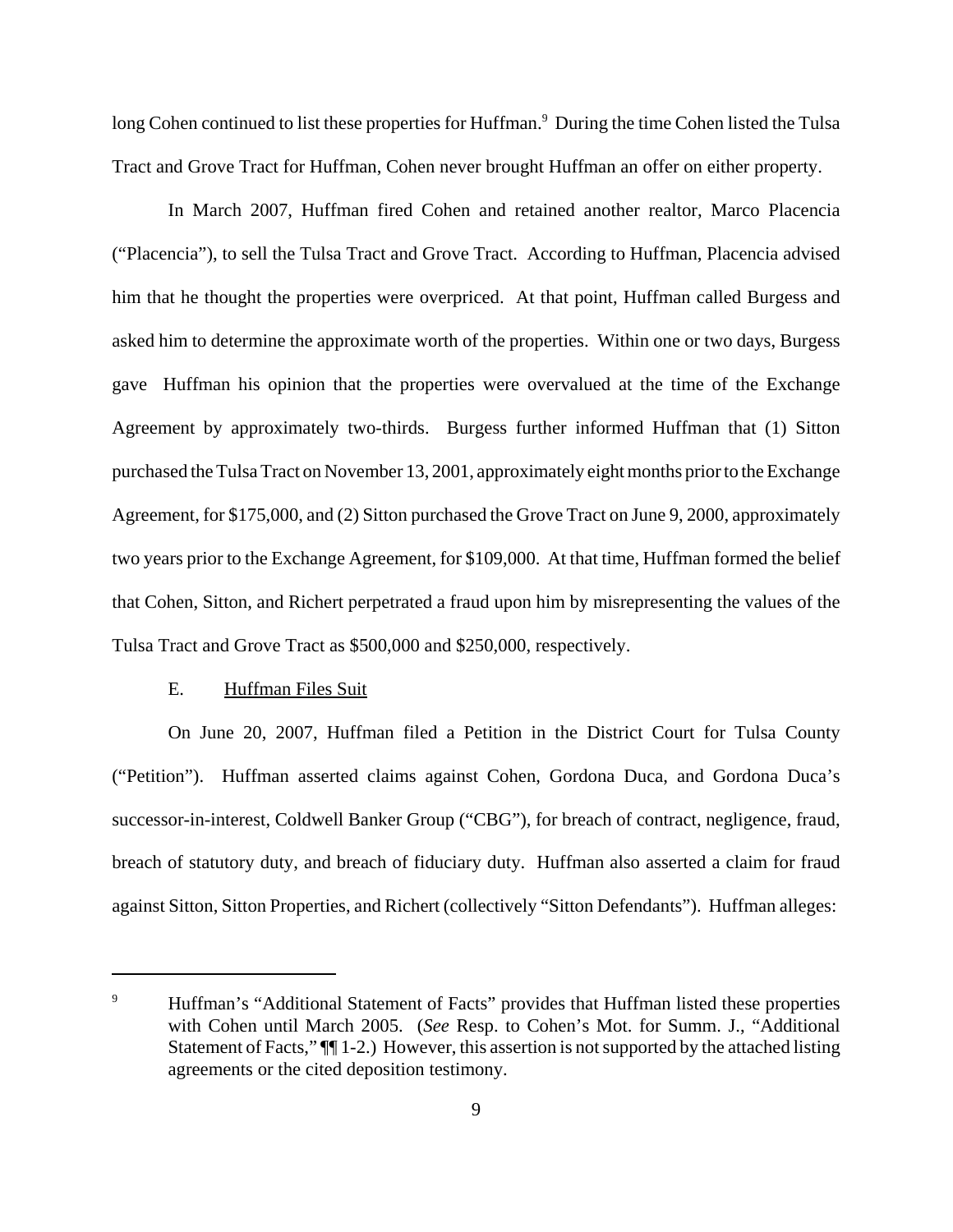(1) Cohen and Gordona Duca breached the 4/8/02 Listing Agreement by failing to comply with the duties set forth therein; (2) Cohen and Gordona Duca breached statutory duties imposed upon real estate brokers; (3) Cohen and Gordona Duca breached common-law fiduciary duties to Huffman; (4) Cohen was negligent in obtaining information and making representations concerning the value and marketability of the Tulsa Tract and Grove Tract; (5) Cohen committed fraud by making representations concerning the value and marketability of the Tulsa Tract and Grove Tract with knowledge that such representations were false or with reckless disregard as to their truth or falsity; and (6) Gordona Duca and Sitton Defendants committed fraud by conspiring to have Cohen make misrepresentations to induce Huffman to enter the Exchange Agreement.<sup>10</sup> On December 14, 2007, Defendants removed the case to this Court, and the Court subsequently denied Huffman's motion to remand.

Cohen filed a motion for summary judgment, arguing: (1) all of Huffman's claims against Cohen are barred by the statute of limitations; and (2) all of Huffman's claims against Cohen fail as a matter of law. Sitton Defendants, represented by the same counsel as Cohen, filed a motion for summary judgment, arguing that: (1) Huffman's fraud claim is barred by the statute of limitations; and (2) Huffman's fraud claim against the Sitton Defendants fails as a matter of law. Gordona Duca, represented by separate counsel, filed a motion for summary judgment, arguing: (1) all of Huffman's claims against Gordona Duca are barred by the statute of limitations; (2) all of Huffman's claims against Gordona Duca fail as a matter of law; (3) Gordona Duca may not be held vicariously

<sup>&</sup>lt;sup>10</sup> Huffman also alleges in his Petition that all Defendants committed fraud by causing the Exchange Agreement to be presented to Huffman without adequately disclosing that such agreement "reduced" Cohen and Gordona Duca's duties to Huffman. However, this theory of fraud was not briefed and appears to have been abandoned. Regardless, the Court finds this theory of fraud to be without evidentiary support.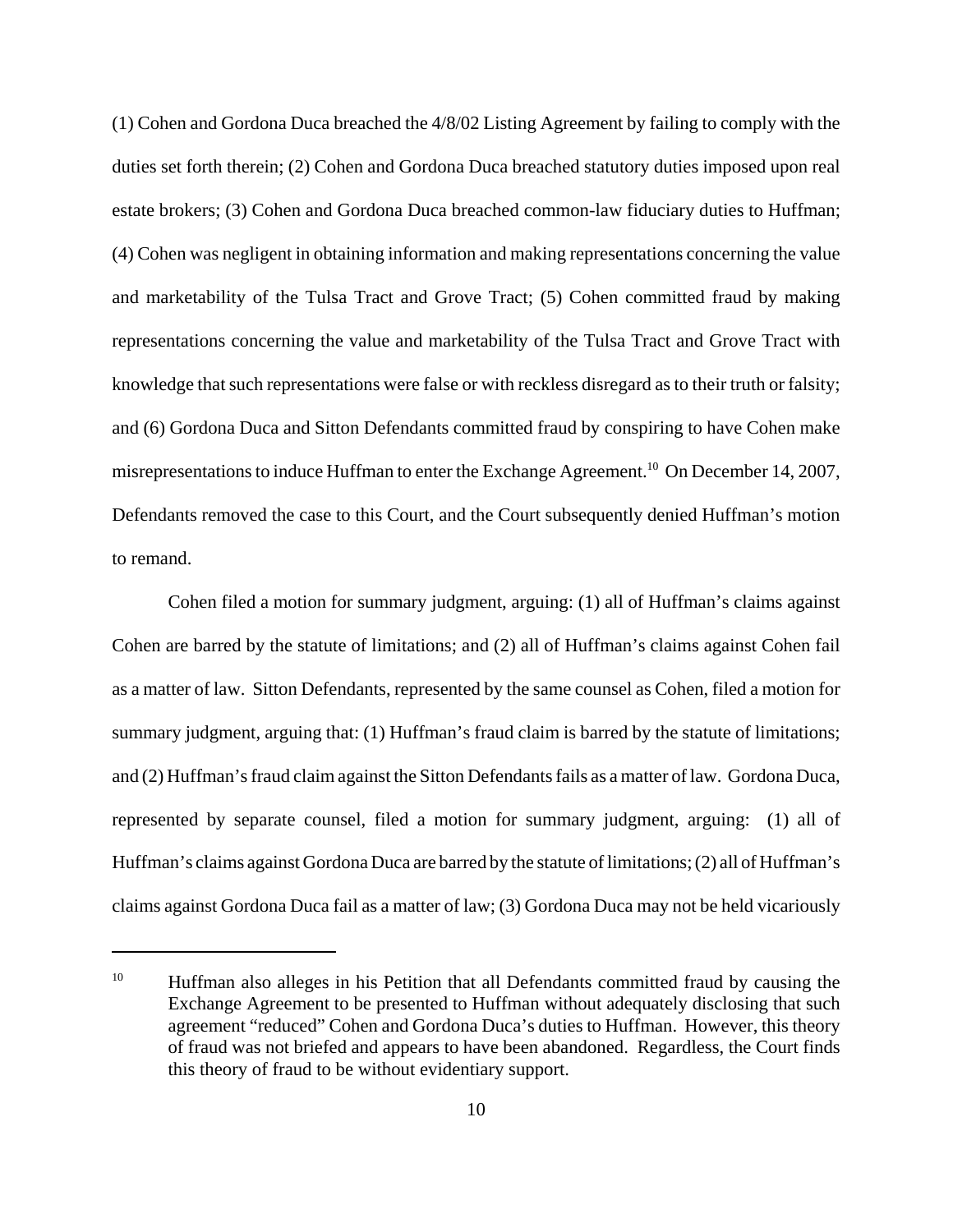liable for negligence or fraud committed by Cohen; and (4) all of Huffman's claims against Gordona Duca are barred by "disclaimers" in the relevant agreements.<sup>11</sup>

# **II. Summary Judgment Standard**

Summary judgment is proper only if "there is no genuine issue as to any material fact, and the moving party is entitled to judgment as a matter of law." Fed. R. Civ. P. 56(c). The moving party bears the burden of showing that no genuine issue of material fact exists. *See Zamora v. Elite Logistics, Inc.*, 449 F.3d 1106, 1112 (10th Cir. 2006) (citation omitted). The Court resolves all factual disputes and draws all reasonable inferencesin favor of the non-moving party. *Id.*; *Seamons v. Snow*, 206 F.3d 1021, 1026 (10th Cir. 2000) (stating that a court "must consider factual inferences tending to show triable issues in the light most favorable to the existence of those issues"). However, the party seeking to overcome a motion for summary judgment may not "rest on mere allegations" in its complaint but must "set forth specific facts showing that there is a genuine issue for trial." Fed. R. Civ. P. 56(e). The party seeking to overcome a motion for summary judgment must also make a showing sufficient to establish the existence of those elements essential to that party's case. *See Celotex Corp. v. Catrett*, 477 U.S. 317, 323-33 (1986). "Where different ultimate inferences may properly be drawn, the case is not one for a summary judgment." *Seamons*, 206 F.3d at 1026 (quoting *Luckett v. Bethlehem Steel*, 618 F.2d 1373, 1377 (10th Cir.1980)).

# **III. Statutes of Limitations**

Because this is a diversity action, the Court applies Oklahoma law in determining whether Huffman's claims are barred by the applicable statutes of limitations. *Burnham v. Humphrey*

<sup>&</sup>lt;sup>11</sup> CBG filed its Answer on March 17, 2009, well after the discovery and dispositive motion deadlines. (*See* Doc. 77.) CBG has not moved for summary judgment.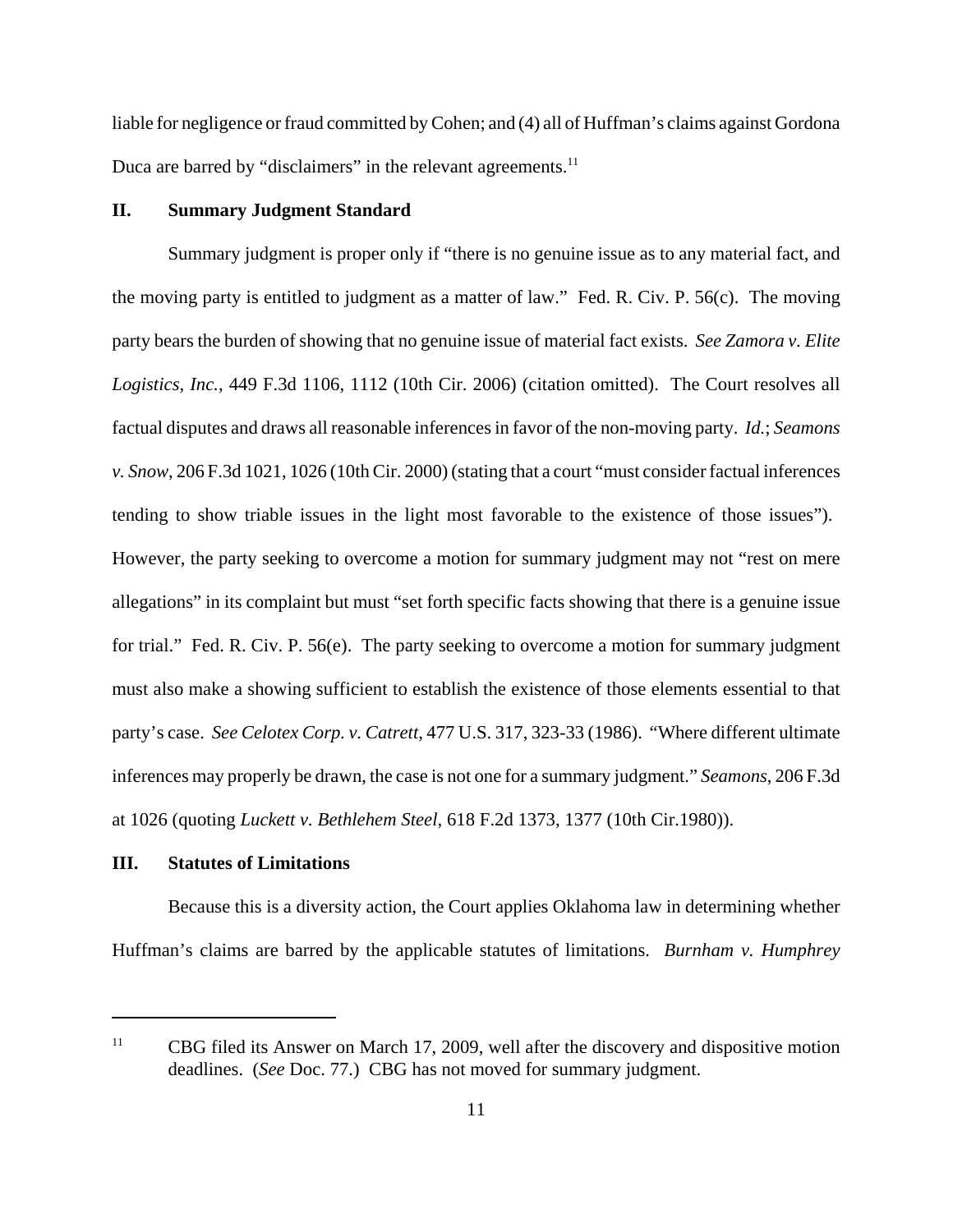*Hospitality Reit Trust, Inc.*, 403 F.3d 709, 712 (10th Cir. 2005) ("A federal court sitting in diversity applies state law for statute of limitations purposes."). Under Oklahoma law, a two-year statute of limitations applies to Huffman's claims for negligence and fraud, *see* Okla. Stat. tit. 12, § 95(A)(3); a three-year statute of limitations applies to Huffman's claims for breach of statutory duty, breach of fiduciary duty, and breach of oral contract, *see id.* § 95(A)(2); and a five-year statute of limitations applies to Huffman's claim for breach of written contract, *see id.* § 95(A)(1).<sup>12</sup>

"Typically, a cause of action arises and the statute of limitations begins to run on that cause of action when harm occurs to the plaintiff whether the plaintiff knew of the injury or not." *Weathers v. Fulgenzi*, 884 P.2d 538, 540 (Okla. 1994). In this case, Huffman's injuries occurred on or around September 23, 2002, the date of the Exchange Agreement closing, when Huffman deeded the Sapulpa Tract to Sitton Properties in exchange for cash and properties that he alleges were not of equal worth. This suit was filed June 20, 2007, approximately four years and eight months following the date of injury. Ordinarily, Huffman's claims for negligence, fraud, breach of statutory duty, breach of fiduciary duty, and breach of oral contract would be time-barred. However, Huffman argues for application of the "discovery rule," which "allows the limitations period in certain tort cases to be tolled unless until the injured party knows, or in the exercise of reasonable diligence, should have known of the injury." *Digital Design Group, Inc. v. Info. Builders, Inc.*, 24 P.3d 834, 839 (Okla. 2001). The discovery rule tolls the statute of limitations "until such time as a reasonable person under the circumstances of the case would have discovered the injury and

<sup>&</sup>lt;sup>12</sup> Cohen argues that "[i]t is unclear what contract Huffman is claiming Cohen breached." (Cohen's Mot. for Summ. J. 14.) The Court finds that Huffman asserts two types of breaches against Cohen and Gordona Duca: (1) breach of the 4/8/02 Listing Agreement, *see* Pet. ¶ 23; and (2) breach of some oral contract, *see* Resp. to Cohen's Mot. for Summ. J. 15.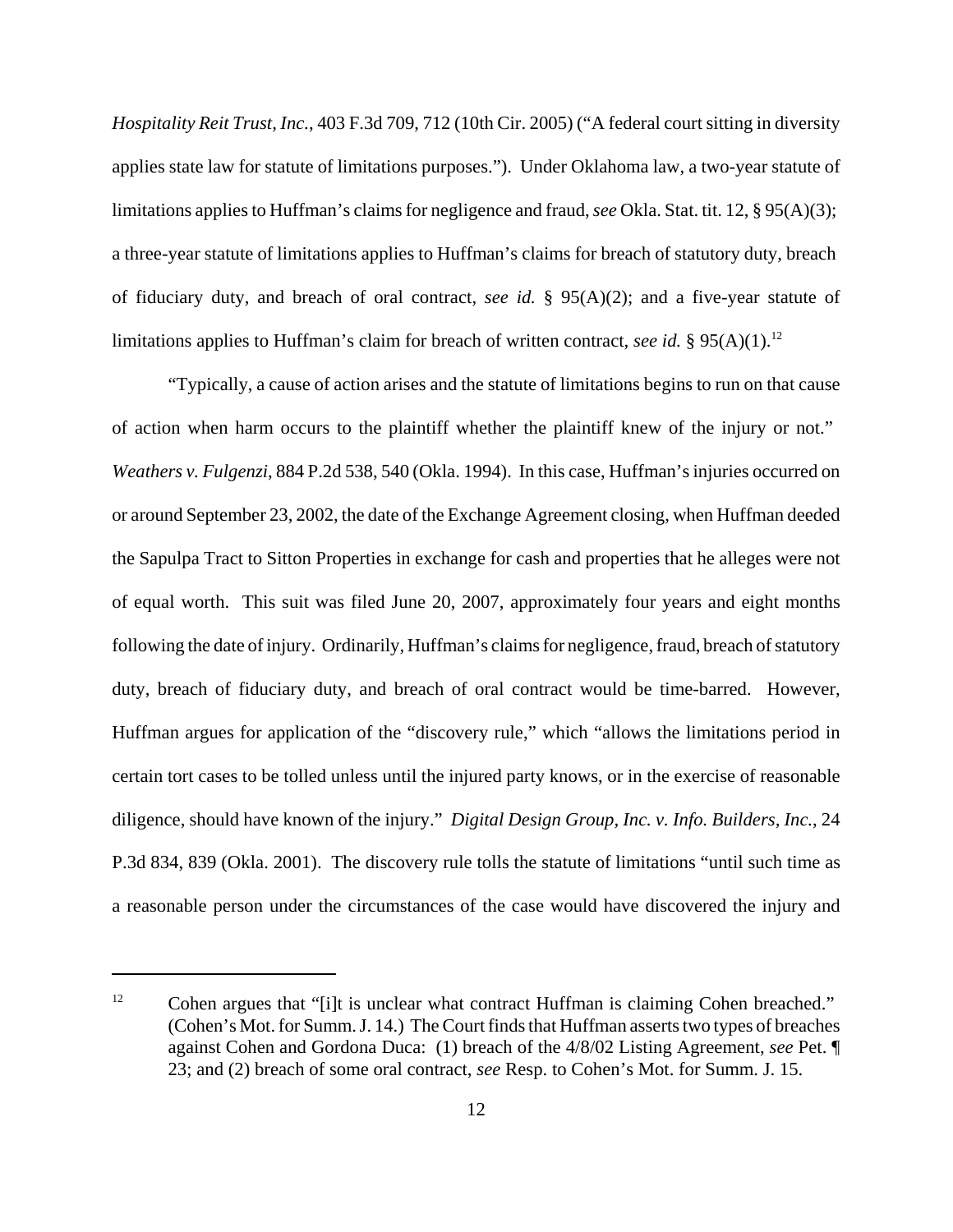resulting cause of action." *Weathers*, 884 P.2d at 541. The Oklahoma Supreme Court has explained limitations on the discovery rule:

Properly limited, a discovery rule should encompass the precept that acquisition of sufficient information which, if pursued, would lead to the true condition of things will be held as sufficient knowledge to start the running of the statute of limitations. This rule obtains because a reasonably prudent person is required to pursue his claim with diligence. For the purposes of the statute of limitations, *if the means of knowledge exist and the circumstances are such as to put a reasonable person upon inquiry*, it will be held that there was knowledge of what could have been readily ascertained by such inquiry and the limitation on the general rule often expressed in the statute is that plaintiff cannot successfully set up a bar to the running of the statute if his failure to discover *is attributable to his own negligence*.

*Id.* (quotations and alterations omitted) (emphasis added). Nonetheless, "the limitations issue must be submitted to the jury when the facts about the injury's discovery are disputed." *Digital Design Group*, 24 P.3d at 842.

The Court finds that the question of when Huffman, in the exercise of reasonable diligence, should have known of his injury is one that must be submitted to the jury.<sup>13</sup> First, the Court finds that there are questions of disputed fact relevant to this inquiry, including but not limited to (1) the true nature of the relationship between Huffman and Cohen; (2) the precise nature of implications, inferences, recommendations, and representations made by Cohen to Huffman regarding the Exchange Agreement; (3) the precise role played by Burgess in examining the Exchange Agreement; and (4) the intended purpose and audience of the Burgess Review. Resolution of these disputed questions will necessarily impact whether Huffman's decisions  $- (1)$  not to request an appraisal or otherwise investigate the Tulsa Tract and Grove Tract prior to closing, and (2) not to request an

<sup>&</sup>lt;sup>13</sup> Defendants do not contend that Huffman had actual knowledge of his alleged injury within the statutes of limitations periods. Instead, Defendants argue that, had Huffman exercised reasonable diligence by inspecting the properties, he would have discovered his alleged injury within the statutes of limitations periods.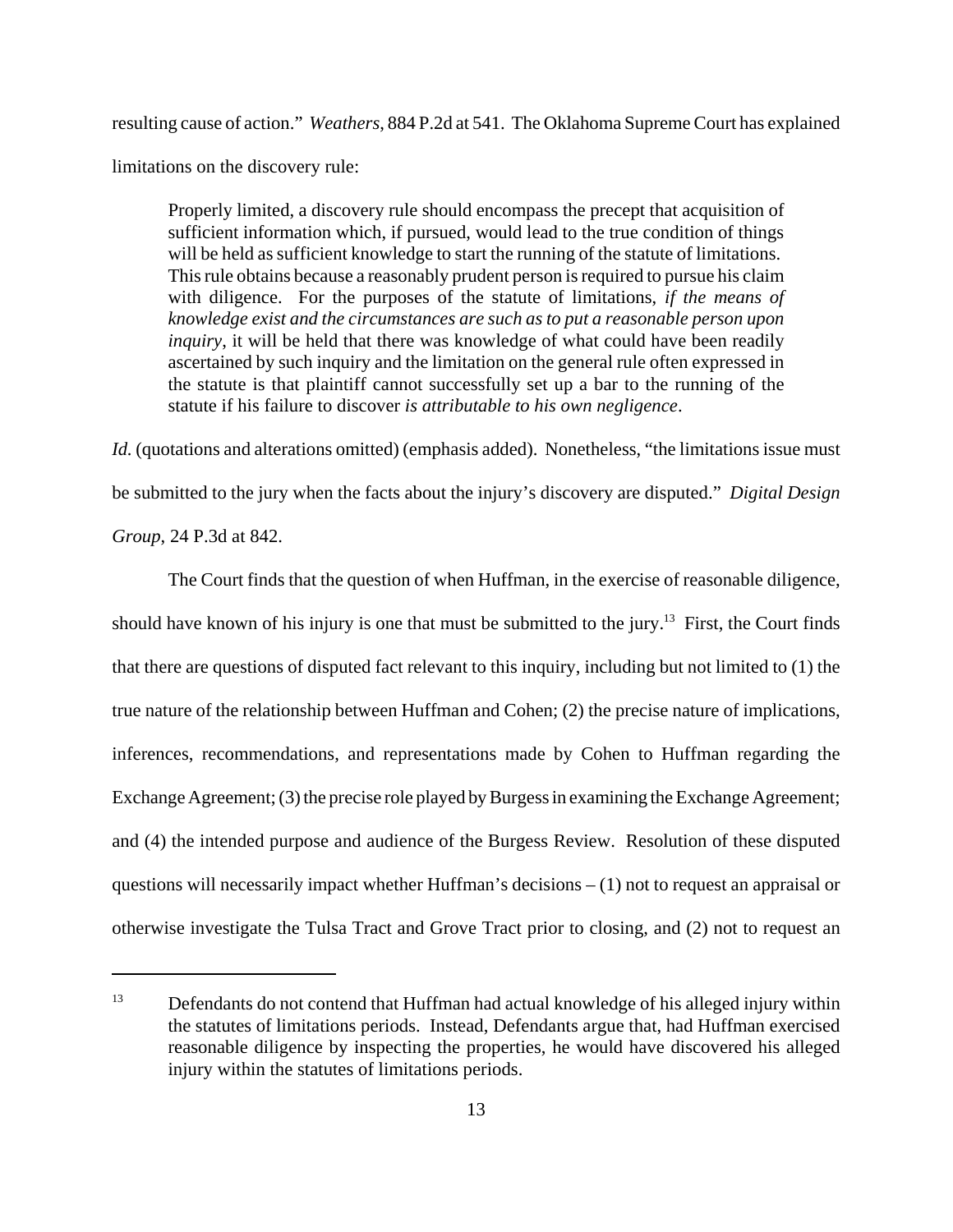appraisal or otherwise investigate the Tulsa Tract and Grove Tract during the period that such properties did not sell – were reasonable under the circumstances. A jury could determine, based on the jury's resolutions of various disputed facts, that a reasonable person in Huffman's circumstances would have discovered his injury by the closing date or some other date that would render his claims untimely. Conversely, a jury could determine, based on its resolution of disputed facts, that a reasonable person in Huffman's circumstances would not have discovered his injury by the closing date or any other date that would render his claims untimely. *See Smith v. Baptist Found. of Okla.*, 50 P.3d 1132, 1143 (Okla. 2002) (finding that there were questions of fact concerning when the plaintiff "may have had notice of facts sufficient to advise him that he had been harmed by his trustee's business transactions").<sup>14</sup>

Accordingly, the Court concludes that a jury must determine when Huffman, in the exercise of reasonable diligence, knew or should have known of his alleged injuries arising from the abovedescribed claims. This date will determine when the statute of limitations began to run and whether Huffman's claims for breach of statutory duty, negligence, and fraud fall within or outside the relevant statutes of limitations. Huffman's claim for breach of the 4/8/02 Listing Agreement is timely because it was filed within five years from the date of injury.

## **IV. Breach of Contract**

As explained *supra* note 12, Huffman asserts two types of breaches against Cohen and Gordona Duca: (1) breach of the 4/8/02 Listing Agreement, and (2) breach of an oral contract.

<sup>&</sup>lt;sup>14</sup> Even assuming there are no disputed facts, this is a case in which a jury could reach different ultimate inferences regarding when Huffman should have, in the exercise of due diligence, discovered his injury. *See Digital Design Group*, 24 P.3d at 842 (finding that reasonable jurors may have reached different inferences from undisputed facts regarding whether discovery rule tolled the statute of limitations).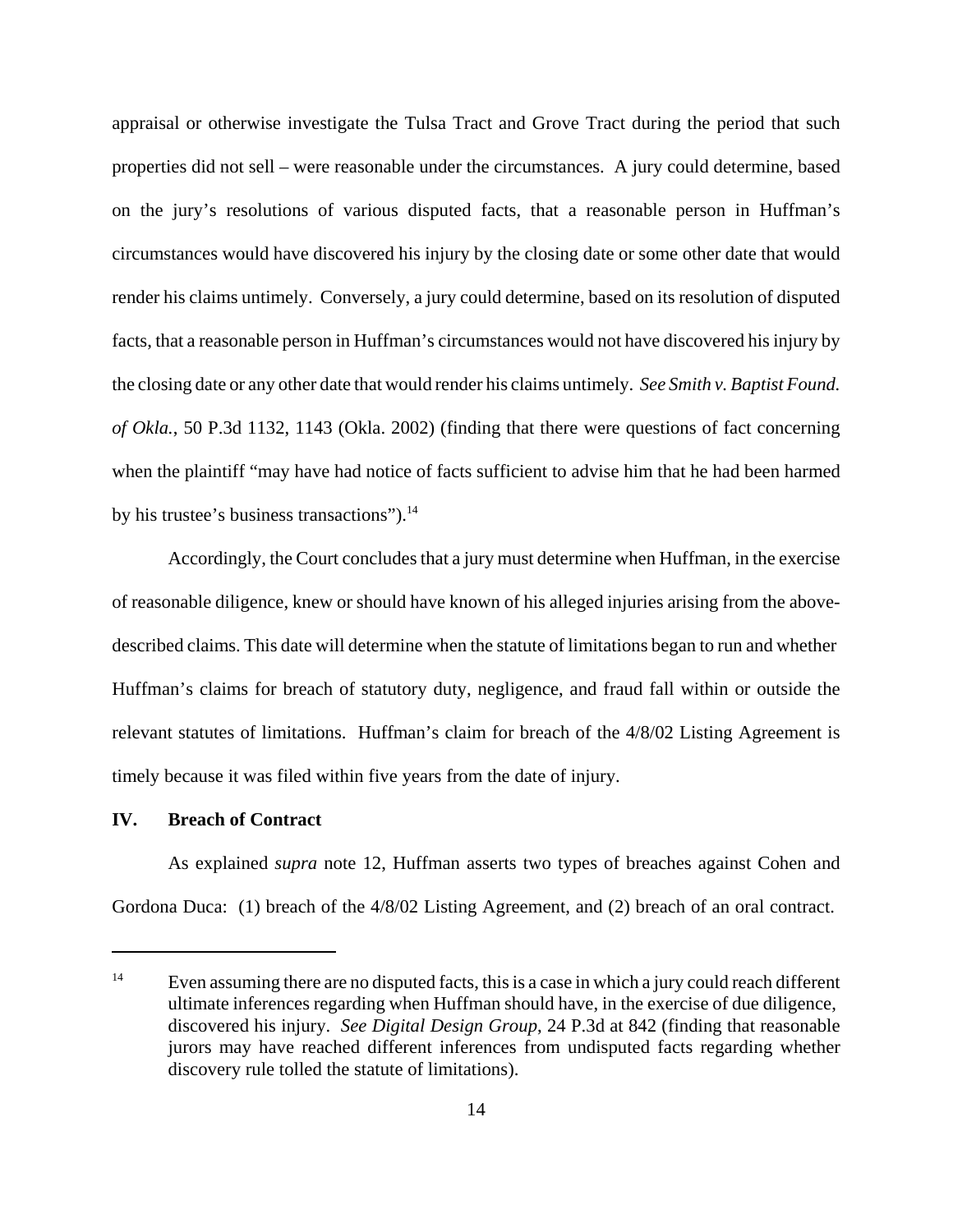Gordona Duca and Cohen are both parties to the 4/8/02 Listing Agreement; therefore, both Gordona

Duca and Cohen may be held liable for any breach of such agreement.<sup>15</sup>

# A.  $\frac{4/8}{02}$  Listing Agreement

The 4/8/02 Listing Agreement was the agreement in place at the time Cohen presented

Huffman with the proposal leading to the Exchange Agreement. In relevant part, this agreement

provides:

8. REALTOR shall provide Transaction Broker services to Seller and as provided under the Broker Relationship Act, REALTOR's duties under that relationship are:

- 1. To perform the terms of this written brokerage agreement.
- 2. *To treat all parties with honesty*.
- 3. To comply with all requirements of the Oklahoma Real Estate License Code and all applicable statutes and rules.
- 4. *To exercise reasonable skill and care* including:
	- a) Timely presentation of all written offers and counteroffers.
	- b) *Keeping Seller fully informed* regarding the transaction.
	- c) Timely accounting for all money and property received by the Broker.
	- d) Unless required by law, the Broker shall not without the express permission of the respective party, disclose the following confidential information to the other party:

- That a party is willing to pay more or accept less than what is being offered.

- That a party is willing to agree to financing terms that are different than those offered.

- The motivation of either party in selling or purchasing of the Property.

However, *the Broker must disclose pertinent facts relating to the Property, which have not been disclosed by the Seller, or are otherwise known by the Broker.*

<sup>&</sup>lt;sup>15</sup> Gordona Duca does not appear to dispute that it can be held liable for breach of contract and breach of statutory duty. Nevertheless, the Court would reject any such argument because Gordona Duca is a party to the 4/8/02 Listing Agreement, is defined as the "REALTOR"/ "transaction broker" in the 4/8/02 Listing Agreement, and is the party entitled to receive the commission pursuant to the 4/8/02 Listing Agreement.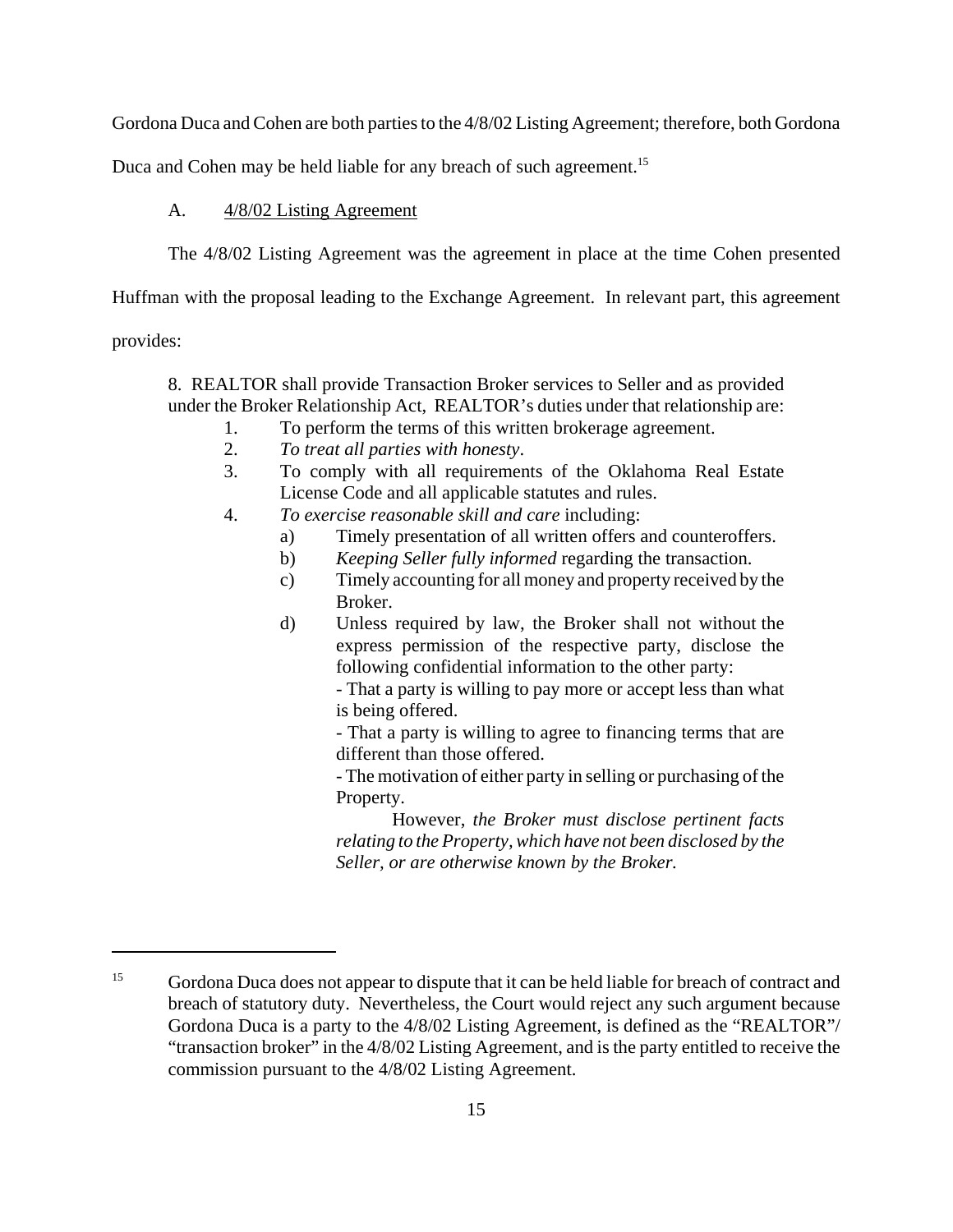(Ex. D to Cohen's Mot. for Summ. J (emphasis added).)<sup>16</sup> Cohen contends that there is a "complete" lack of evidence that Cohen breached his duty as a transaction broker." (Cohen's Mot. for Summ.  $J. 24.$ <sup>17</sup>

Based on the record, the Court finds questions of disputed fact as to Plaintiff's claim for breach of the 4/8/02 Listing Agreement. Huffman's evidence, viewed in its most favorable light, establishes that: (1) the Tulsa Tract was purchased by Sitton approximately eight months prior to the Exchange Agreement for \$175,000, which is \$325,000 less than its agreed value in the Exchange Agreement; (2) Sitton purchased the Grove Tract approximately two years prior to the Exchange Agreement for \$109,000, which is \$141,000 less than its agreed value in the Exchange Agreement; (3) immediately following the Exchange Agreement, Cohen listed the Sapulpa Tract for Sitton at the price of \$1,100,000.00, which was \$250,000 more than the agreed value of the Sapulpa Tract set forth in the Exchange Agreement; (4) the Exchange Agreement, combined with Cohen's subsequent listing of the Sapulpa Tract for Sitton, allowed Cohen the opportunity to earn a double commission on the Sapulpa Tract; and (5) Cohen told Huffman that the sale prices of the Tulsa Tract and Grove Tract would cover any second commissions.

<sup>&</sup>lt;sup>16</sup> Paragraph 9 of the 4/8/02 Listing Agreement provides that "REALTOR shall use [his] best efforts to effect a sale of the Property during the term of this Agreement, in accordance with the Code of Ethics of the National Association of Realtors." (*Id.*) However, Huffman has not set forth any relevant portions of the "Code of Ethics" that may have been violated, and paragraph 9 is not at issue.

<sup>&</sup>lt;sup>17</sup> Gordona Duca did not make any arguments related to the elements of Huffman's breach of contract claim but did argue, in relation to Huffman's breach of statutory duty claim, that "[t]here are no disputed facts tending to establish that Cohen did not perform his duties as a transaction broker." (Gordona Duca's Mot. for Summ. J. 16.)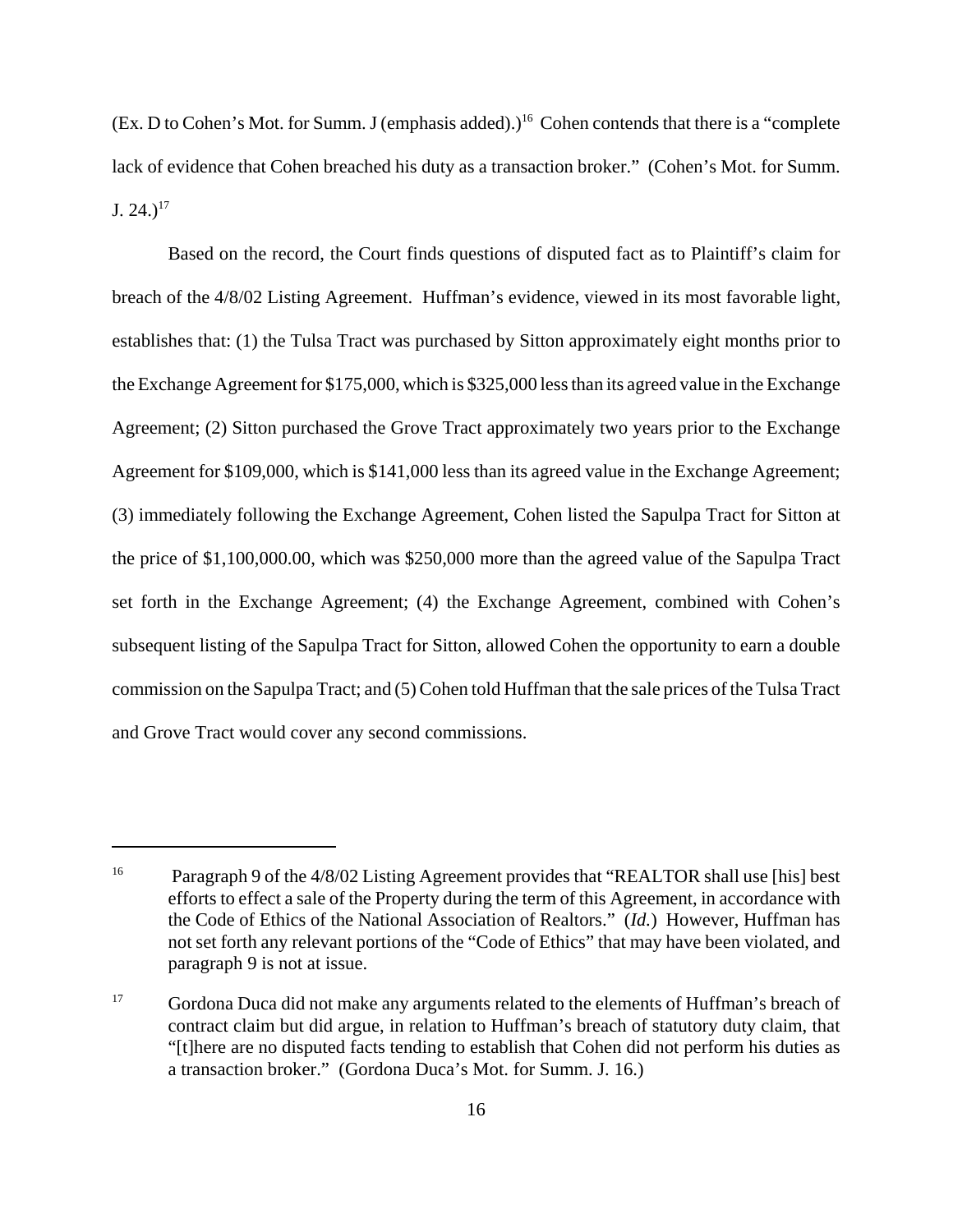These facts and circumstances, taken together, could convince a finder of fact that Cohen suspected, knew, had reason to know, or in the exercise of reasonable care should have discovered that the Tulsa Tract and Grove Tract were not worth the values set forth in the Exchange Agreement but failed to disclose this fact or suspicion to Huffman. Such facts could lead to a conclusion that Cohen: (1) failed to treat Huffman "with honesty" by failing to give Huffman his honest opinion and recommendation as to the value of the Tulsa Tract and Grove Tract, (2) failed to exercise "reasonable care and skill" by failing to investigate the values or recommend that Huffman investigate the values, (3) failed to keep Huffman "fully informed" regarding the Exchange Agreement by failing to inform him of his belief that the properties were overvalued; and/or (4) failed to disclose pertinent facts – *i.e.*, the known or suspected true values – of the Tulsa Tract and Grove Tract. Further, a jury could conclude that Cohen was motivated to do so because Sitton had already agreed to re-list the Sapulpa Tract with Cohen, thereby entitling Cohen to a potential double commission on the sale of the Sapulpa Tract. Huffman has presented circumstantial evidence that could convince a trier of fact that Gordona Duca/Cohen violated one or more of the express contractual duties in the 4/8/02 Listing Agreement.

## B. Oral Agreement

Huffman's argument as to any "oral agreement" reached between Huffman and Cohen is less than clear. The Petition does not mention any oral agreement, and Huffman's brief does not clarify what "oral agreement" he reached with Cohen. Huffman does argue that Cohen's *actions* indicated that Cohen had undertaken to perform a duty in addition to those set forth in the listing agreements – namely, the duty to serve as Huffman's advocate and to function as a "single-party broker" rather than a "transaction broker." However, Huffman has not identified any evidence that Cohen and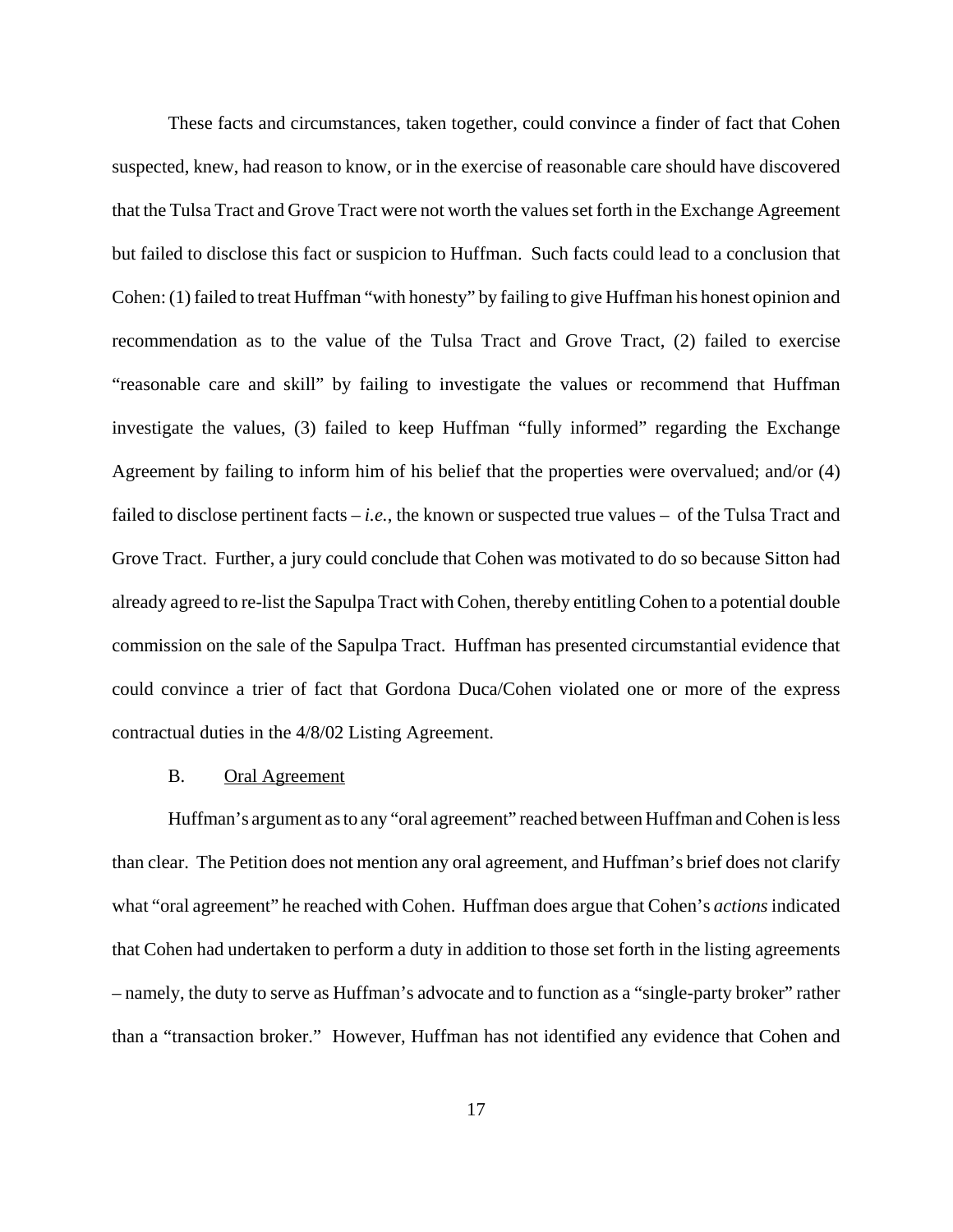Huffman reached a verbal agreement as to these alleged additional duties; instead, Huffman's argument is based solely on Cohen's actions and Huffman's subjective beliefs. The Court finds no record evidence as to any oral agreement, and this theory of breach of contract will not be submitted to the jury.

# **V. Breach of Statutory Duty**

Huffman contends that Gordona Duca/Cohen breached the statutory duties of a transaction broker, which is the designation provided in the 4/8/02 Listing Agreement and the Exchange Agreement. Huffman further contends that Gordona Duca/Cohen should, based on Cohen's actions, be held to the higher statutory duties placed on single-party brokers, regardless of the labels used in the relevant agreements.

# A. Transaction Broker

There is no dispute that Gordona Duca and Cohen, as the defined "REALTORS" in the 4/8/02 Listing Agreement and the Exchange Agreement, were bound to comply with the statutory duties imposed upon transaction brokers. At relevant times and to date, the Oklahoma Real Estate License Code ("ORELC") defines a "transaction broker" as a "broker who provides services by assisting a party in a transaction without being an advocate for the benefit of that party." Okla. Stat. tit. 59, § 858-351(5) (2000), *amended by* Okla. Stat. tit. 59, § 858-351 (2005) (amending only definition of "transaction" in § 858-351(4));<sup>18</sup> see also Patricia A. Wilson, *Nonagent Brokerage*:

<sup>&</sup>lt;sup>18</sup> Because there is no indication that the 2005 revisions to ORELC were intended to have retroactive application, the Court must apply the statute in place at the time of the alleged wrongful actions. *See Shelter Am. Corp. v. Ray*, 800 P.2d 743, 746 (Okla. Civ. App. 1990) ("Generally, in the absence of legislative intent expressly declared or implied, statutes are presumed to operate prospectively only, unless they are procedural or remedial, without affecting substantive rights.").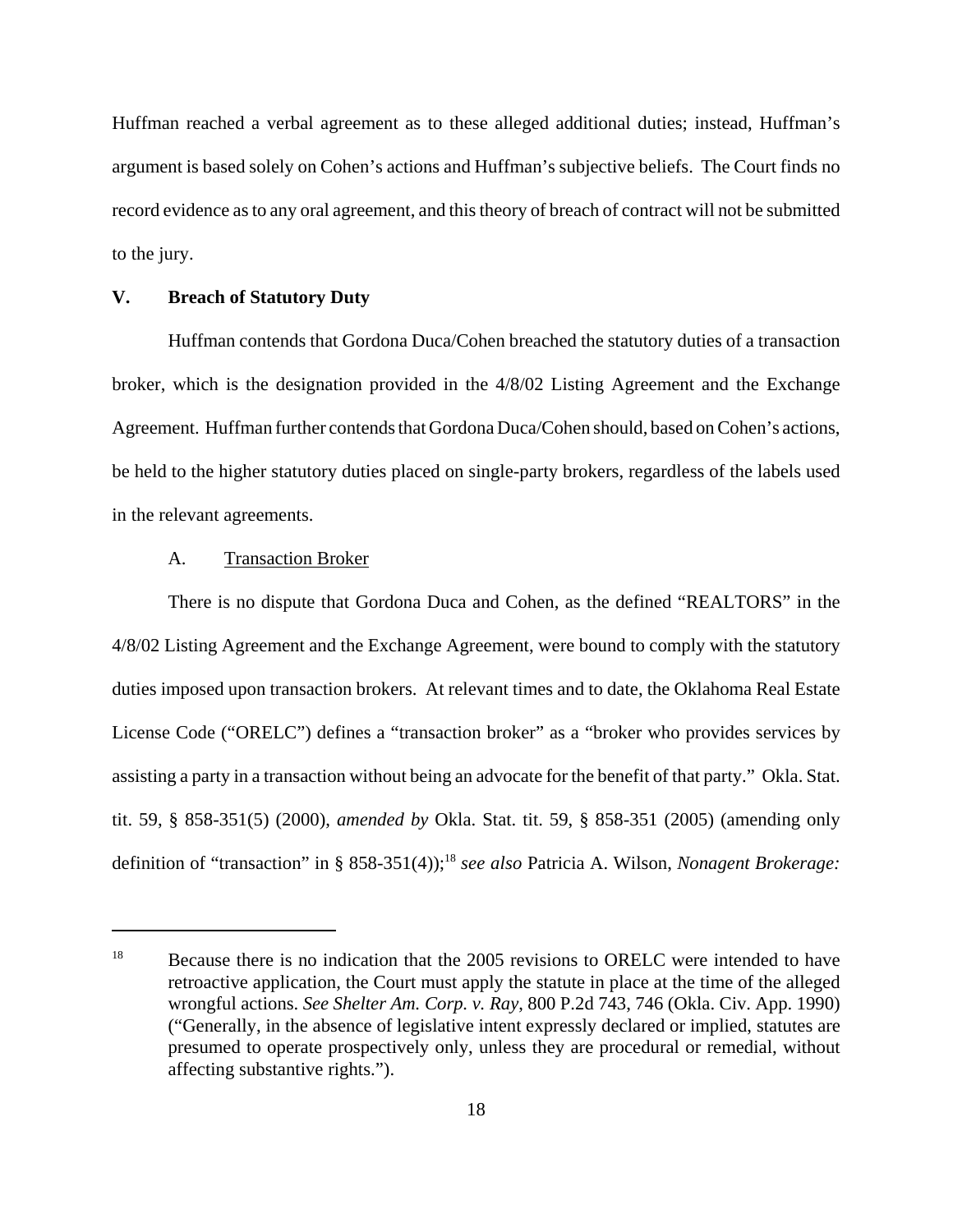*Real Estate Agents Missing in Action*, 52 Okla. L. Rev. 85, 90 (1999) [hereinafter *Nonagent Brokerage*] (explaining that "transaction broker" is another term for a "nonagent broker" and that "the idea is that [the nonagent broker] serves as a facilitator to assist the parties in closing the transaction without being an agent, fiduciary, or advocate for the interest of any party to the transaction").<sup>19</sup> At relevant times, a transaction broker owed the following statutory duties:

A transaction broker shall have the following duties and responsibilities:

- 1. To perform the terms of the written brokerage agreement, if applicable;
- 2. To treat all parties with honesty;

3. To comply with all requirements of the Oklahoma Real Estate License Code and all applicable statutes and rules; and

4. To exercise reasonable skill and care including:

a. timely presentation of all written offers and counteroffers,

b. keeping the party for whom the transaction broker is providing services fully informed regarding the transaction, $20$ 

c. timely accounting for all money and property received by the broker,

d. keeping confidential information received from a party confidential as required by Section 7 of this act, and

e. disclosing information pertaining to the property as required by the Residential Property Condition Disclosure Act.

Okla. Stat. tit. 59, § 858-353 (2000), *amended by* Okla. Stat. tit. 59, § 858-353 (2005) (footnote

added); *see also Nonagent Brokerage*, at 98 (advocating that state legislatures "permitting a choice

other than singe agency" should set forth "precisely what the consumer receives as services from

the nonagent broker and the standard of care owed to the parties").

<sup>&</sup>lt;sup>19</sup> This article was published before Oklahoma's adoption of "transaction broker" and "singleparty broker" statutes and therefore does not specifically discuss Oklahoma's statutory scheme.

<sup>&</sup>lt;sup>20</sup> The duty to keep a party for whom the transaction broker is providing services "fully" informed" is not in the current version of the statute. *See* Okla. Stat. tit. 59, § 858-353 (2005).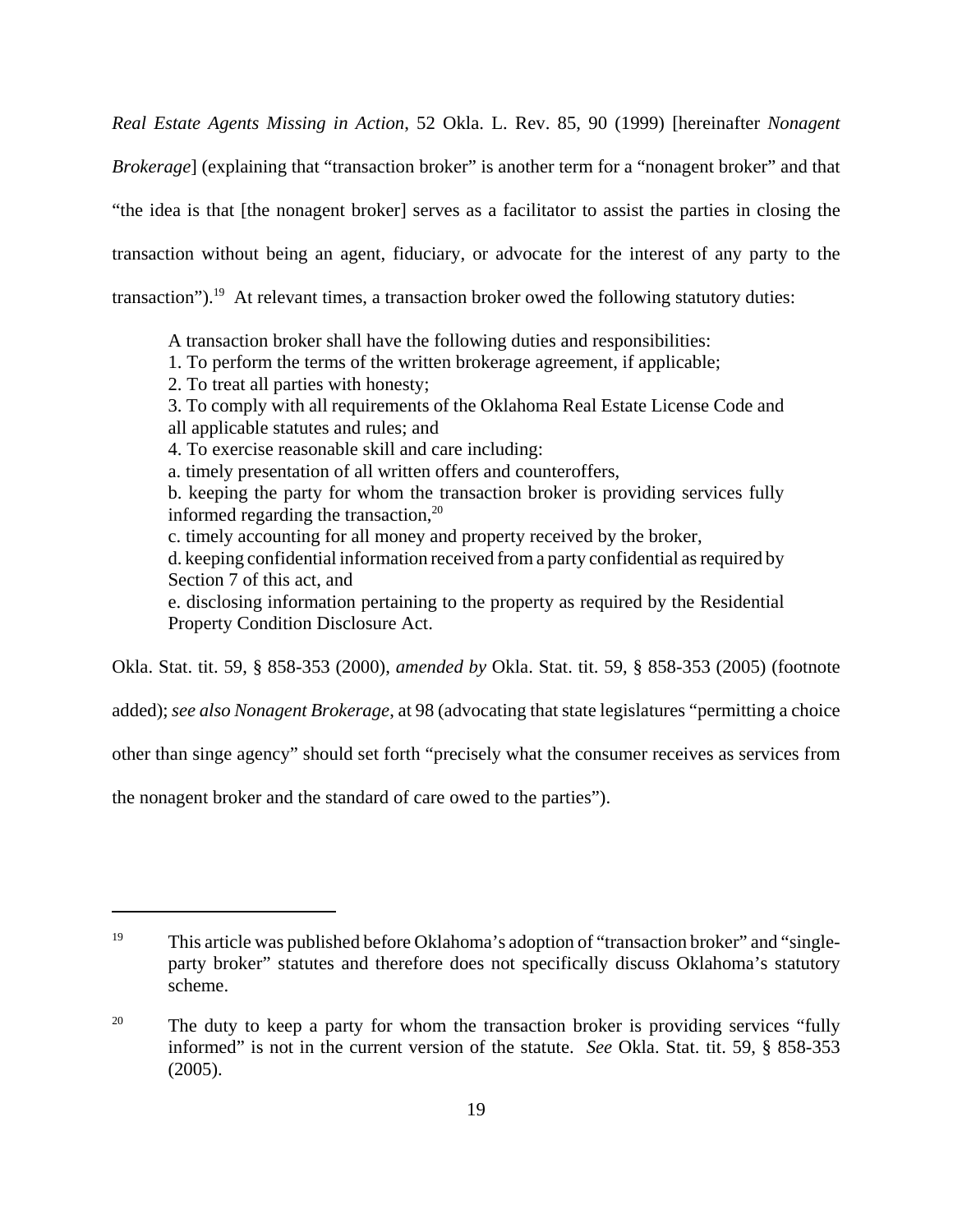The statutory duties are nearly identical to the duties set forth in the 4/8/02 Listing Agreement. For the same reasons explained *supra* Part IV.A, Huffman has created a genuine issue of material fact as to whether Gordona Duca/Cohen breached these statutory duties in dealings with Huffman related to the Exchange Agreement.

#### B. Single-Party Broker

At relevant times and to date, ORELC defines a single-party broker as "a broker who has entered into a written brokerage agreement with a party in a transaction to provide services for the benefit of that party." Okla. Stat. tit. 59, § 858-351(3) (2000), *amended by* Okla. Stat. tit. 59, § 858- 351 (2005) (amending only definition of "transaction" in § 858-351(4)); *see also Nonagent Brokerage*, at 87 (explaining that in "single or exclusive agency" relationships, the broker "represents only one party to the transaction as either the seller's agent or the buyer's agent"). In addition to all duties imposed upon a transaction broker, a single-party broker has two additional statutory duties relevant to this case: (1) "performing all brokerage activities for the benefit of the party for whom the single-party broker is performing services unless prohibited by law;" and (2) "obeying the specific directions of the party for whom the single-party broker is performing services that are not contrary to applicable statutes and rules or contrary to the terms of a contract between the parties to the transaction." Okla. Stat. tit. 59, § 858-354(4)(e),(g) (2000), *amended by* Okla. Stat. tit. 59, § 858-354 (2005).

Huffman contends that, based on Cohen's actions leading to and during the Exchange Agreement, there exists a question of fact as to whether Cohen functioned as a "transaction broker" or whether he actually functioned as a "single-party broker." Huffman argues that a jury must determine the true nature of Huffman and Cohen's relationship and that the contract label is not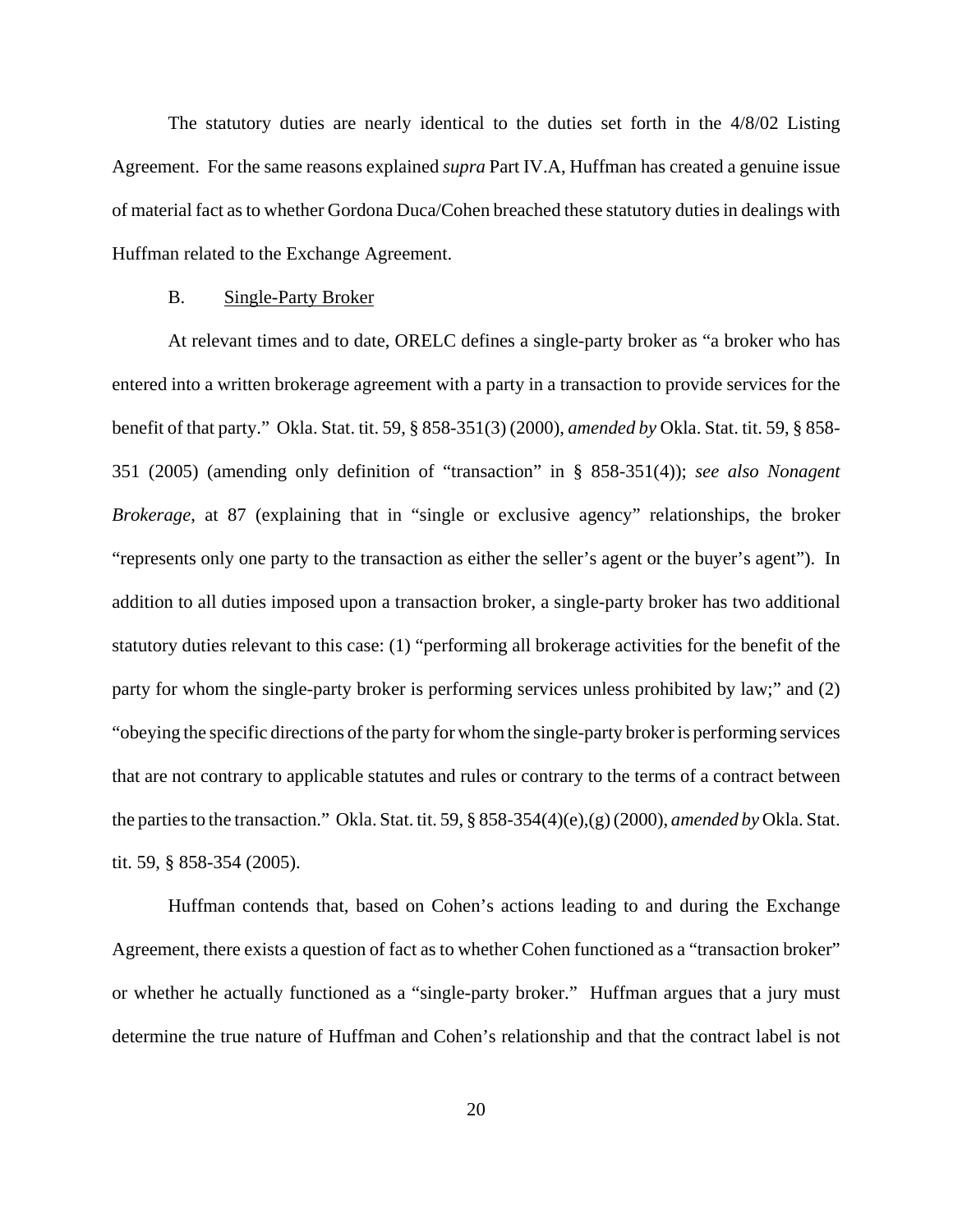controlling. First, the Court must determine if the jury may consider evidence regarding the "true nature" of Huffman and Cohen's relationship despite the contractual label. If so, the Court must determine if Huffman has presented sufficient evidence to create a question of fact.

Under Oklahoma law, a contractual label is not controlling when the issue presented is whether one individual functions as an agent for another. *See, e.g., Enterprise Mgmt. Consultants v. State of Okla. ex rel. Okla. Tax Comm'n*, 768 P.2d 359, 362 n.12 (Okla. 1988) (holding that plaintiff corporation was not an agent of an Indian tribe in the operation of bingo games and concession stands despite contractual labels of corporation as "agent" and tribe as "principal") (stating general rule that "[t]he labels used in the contract do not alone determine whether parties litigant stand vis a vis one another in a principal-agent relationship" and that "contractual language must be considered in conjunction with the parties' actual conduct"); *Hinson v. Cameron*, 742 P.2d 549, 558 n.32 (Okla. 1987) ("Whether parties litigant stand vis-a-vis one another in a principal/agent, employer/employee relation or as one independent contractor vis-a-vis another depends on their *status* which is *found from surrounding facts* rather than solely from contract. In case of a discrepancy between facts and contract, *facts* control over the *contrary provisions in the parties' agreement*.").

The principles espoused above have not been applied in the context of determining whether a contractual label used to identify the role of a real estate broker, as such roles are defined under ORELC, is controlling. However, the dispute regarding single-party broker/transaction broker status turns on whether Cohen served as Huffman's agent/advocate or merely served as a facilitator of the transaction. Thus, the facts presented are similar to the agent/principal determinations in the above Oklahoma cases, and the Court believes the Oklahoma Supreme Court would extend the holdings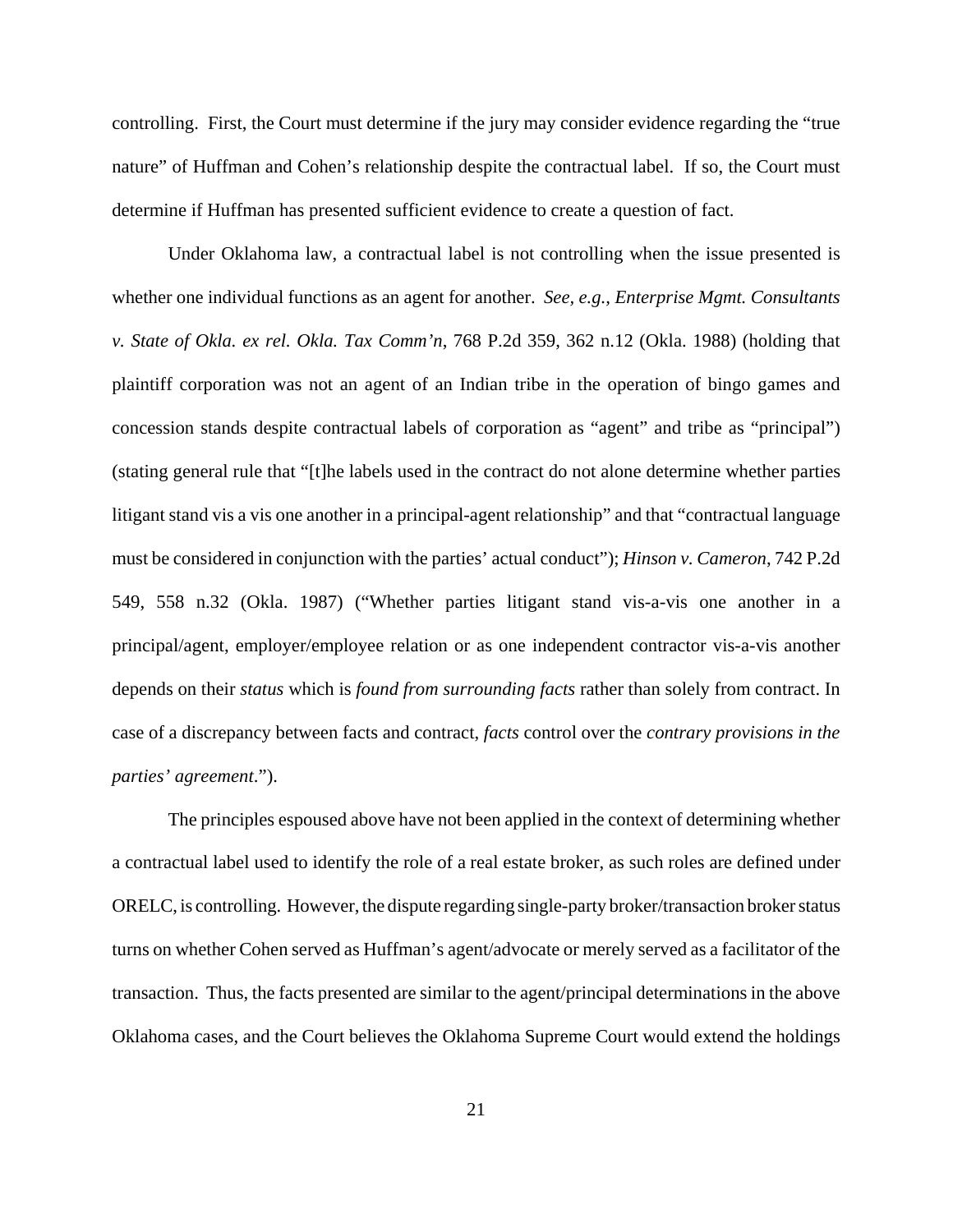of such cases to the issue presented. Further, as a matter of policy, under the alleged circumstances presented here, factual considerations are appropriate in determining the role that a broker plays in order to avoid fundamental unfairness to the party employing the broker. Specifically, in a situation where (1) neither the contract nor the broker explains the differences between a transaction broker and single-party broker under Oklahoma law; (2) neither the contract nor the broker explains that the broker will not serve as the party's agent or perform any advocacy duties; and (3) the broker then proceeds to actually perform typical advocacy/agency functions on behalf of the party, the party employing the broker may reasonably rely on the broker to function as his agent and advocate. In these circumstances, the Court holds that a label used in an Oklahoma real estate brokerage contract is not controlling, and a jury should be allowed to consider all facts and circumstances to determine whether the broker played the role of a single-party broker or a transaction broker, as those terms are defined under Oklahoma law.

The Court further finds that, in this case, Huffman's evidence is sufficient to create a question of fact. Huffman testified that he *subjectively believed* that he hired Cohen to serve as his advocate, to negotiate on his behalf as his agent, and to perform brokerage services for his benefit. This, standing alone, would likely not be sufficient. *Cf. Stearns v. McGuire*, No. 04-1459, 2005 WL 3036538, at \*5 (10th Cir. Nov. 14, 2005) (applying Colorado law) (rejecting argument that realtor should be estopped from denying his status as a transaction broker based solely on client's general declaration that he believed the realtor was acting as his agent). However, Huffman has also presented evidence regarding *Cohen's actions* throughout their relationship that could lead a jury to conclude that Cohen functioned as a single-party broker. Specifically, there is evidence that Cohen did not merely "facilitate" the Exchange Agreement or bring the parties together so they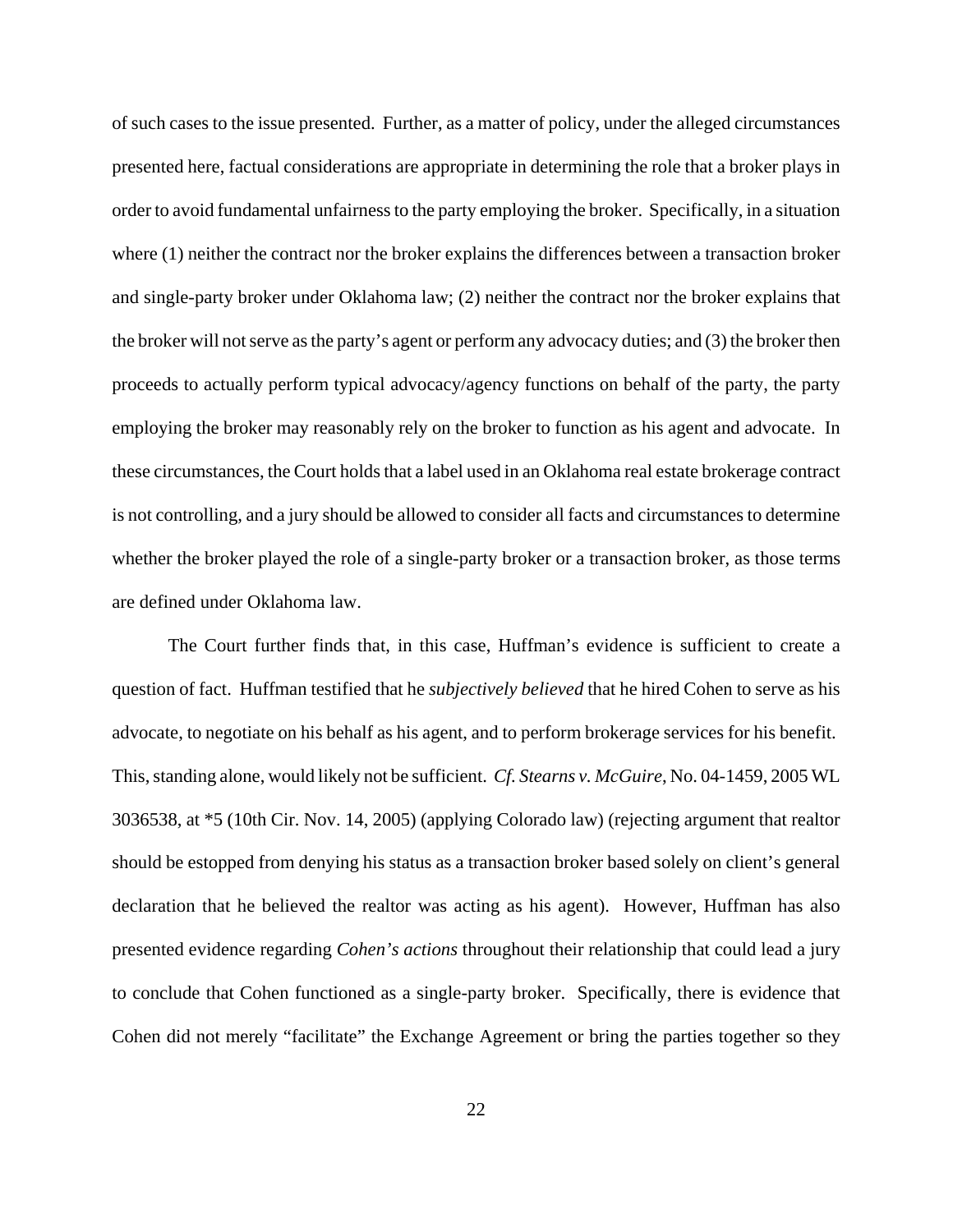could then negotiate the deal between themselves. *See Nonagent Brokerage*, at 99 ("The idea behind nonagent brokers is to provide an option whereby the broker can facilitate the transaction and complete in-house sales without the risk of exposure for breaching the duties owed pursuant to agency law."). There is evidence that Cohen had all communications with Sitton and/or Sitton's agents regarding the Exchange Agreement and that Cohen negotiated the terms of the Exchange Agreement on behalf of Huffman, including sending a letter stating that Huffman was agreeable to an exchange if Sitton had property with a "proven value" of \$200,000. Huffman testified that Cohen advised him of what form the transaction should take – an exchange agreement as opposed to a cash sale. In addition, Huffman testified that Cohen recommended Riddle, the attorney who ultimately drafted the Exchange Agreement, that Cohen had all relevant communications with Riddle, and that Cohen discouraged Huffman from using Burgess, Huffman's personal attorney, to draft the Exchange Agreement. These facts may convince a jury that Cohen's role was actually that of an agent/single-party broker and not that of a facilitator/transaction broker, as those terms are defined by Oklahoma statutes.<sup>21</sup>

As explained above, the Court finds a question of fact as to whether Cohen breached the statutory duties owed by a transaction broker. Necessarily, the Court finds a question of fact as to

<sup>&</sup>lt;sup>21</sup> On January 29, 2009, Huffman filed a Petition in Tulsa County District Court against Riddle, asserting claims for legal negligence and breach of fiduciary duty. (*See* Ex. 1 to Gordona Duca's Reply in Support of Summ. J.) Therein, Huffman alleges that "[a]lthough Riddle knew that Cohen claimed to be acting as a transactional broker, Riddle continued to deal with Cohen rather than his client Huffman knowing that Cohen was no longer an agent or fiduciary for Huffman." (*Id.* ¶ 26.) Contrary to Gordona Duca's argument, the Court does not view the Petition as an admission by Huffman that Cohen acted as a transaction broker. A full reading of the Petition reveals that Huffman alleges that he hired Cohen to perform the services of a single-party broker. (*See id.* ¶ 8.)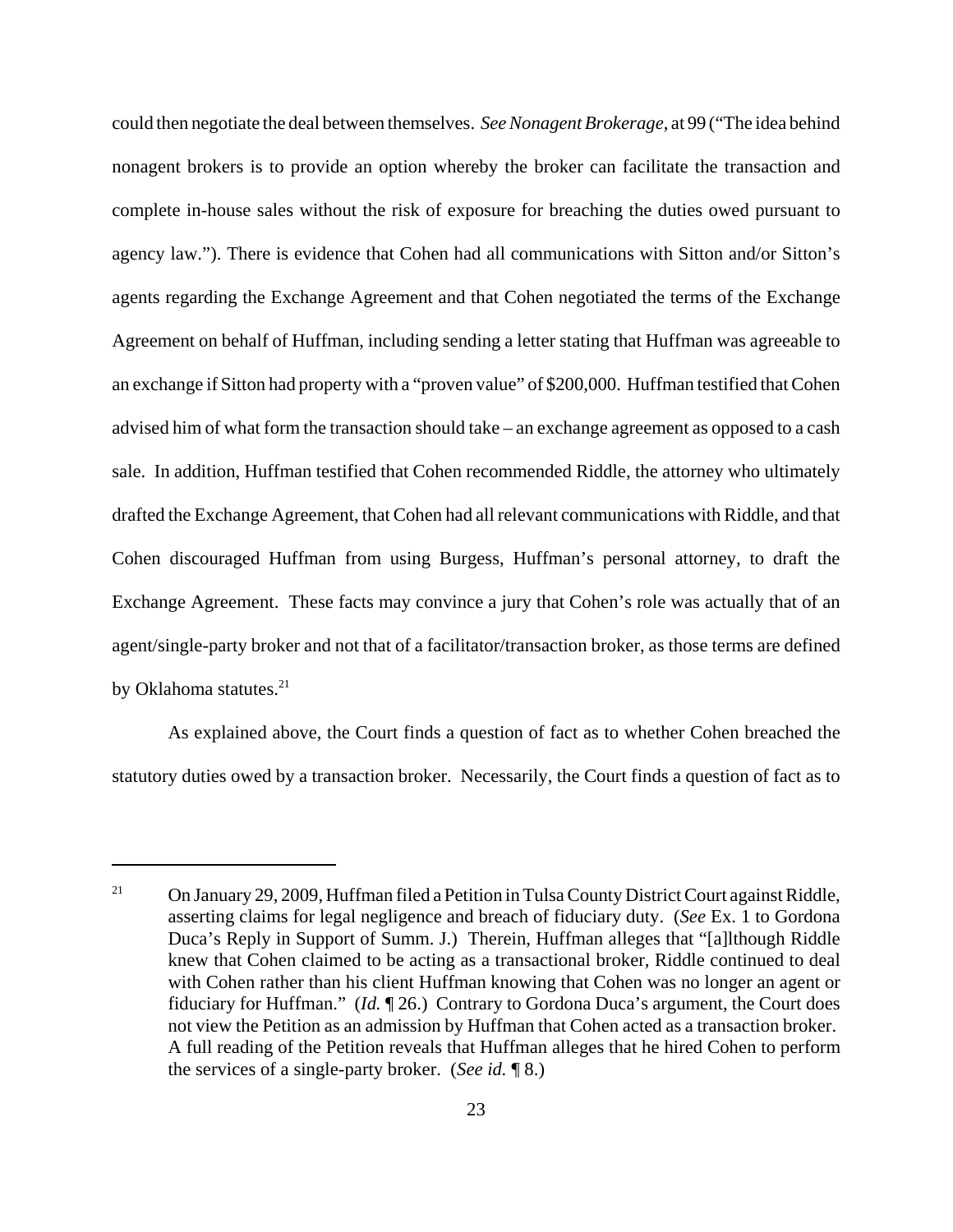whether Cohen breached the statutory duties owed by a single-party broker, which include the additional duty of performing brokerage activities for the "benefit" of Huffman.

## **VI. Breach of Fiduciary Duty**

By specifying the statutory duties owed by transaction brokers and single-party brokers, the Oklahoma Legislature expressly abrogated all common-law fiduciary duties owed to a party employing the broker. Okla. Stat. tit. 59, § 858-360 ("§ 858-360") (2000) ("The duties and responsibilities of a broker specified in [§§ 858-351-858-363 of] this act shall replace and abrogate the fiduciary or other duties of a broker to a party based on common law principles of agency."). Therefore, Huffman's claim for breach of fiduciary duty fails as a matter of law.<sup>22</sup>

## **VII. Negligence**

"It is fundamental that three elements must be shown in order to establish actionable negligence: (1) existence of a duty on the part of the defendant to protect plaintiff from injury; (2) defendant's breach of the duty; and (3) injury to plaintiff proximately resulting therefrom." *Scott v. Archon Group, L.P.*, 191 P.3d 1207, 1211 (Okla. 2008).

### A. Cohen

The existence of a duty of care is a question of law to be decided by the Court. *Delbrel v. Doenges Bros. Ford, Inc.*, 913 P.2d 1318, 1320 (Okla. 1996). "[W]hether or not a duty exists

<sup>&</sup>lt;sup>22</sup> Based on its plain language, the Oklahoma statute abrogates fiduciary duties owed from all types of "brokers," including transaction brokers and single-party brokers. This may be unique to Oklahoma's statutory scheme. *See Stearns,* 2005 WL 3036538, at \*4 (interpreting Colorado statute providing that a transaction broker "'is not in a fiduciary relationship with either party to a real estate transaction'" and explaining that, in contrast, a seller's "agent" does in fact owe fiduciary duties); *Century Land Dev't v. Weits*, No. 07-14377, 2009 WL 252091, at \*2 (S.D. Fla. Feb. 2, 2009) (explaining that, under Florida law, a "single agent" is a broker who represents either the buyer or seller as a fiduciary).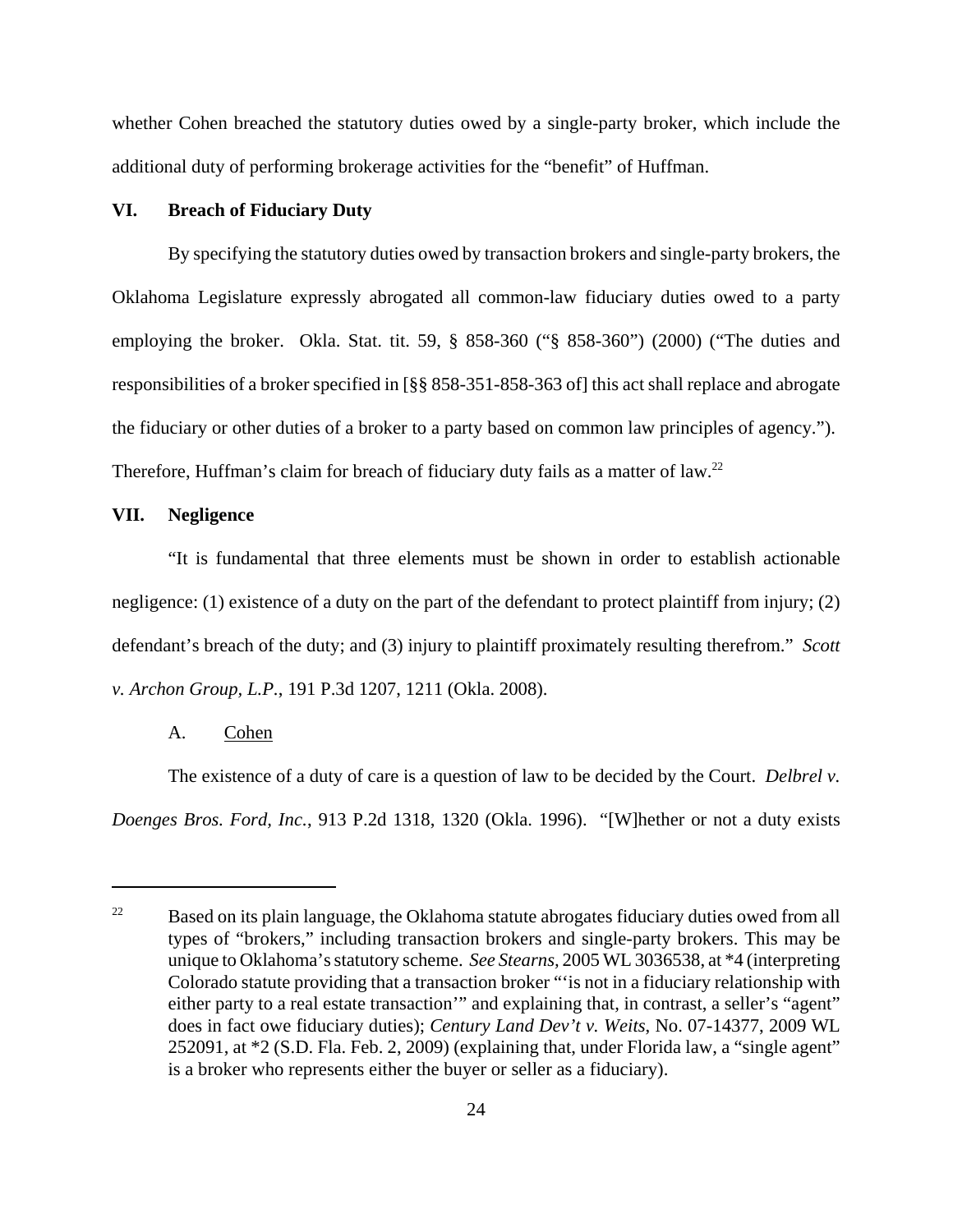depends on the relationship between the parties and the general risks involved in the common undertaking." *Id.* A court must determine "whether a defendant stands in such a relationship to a plaintiff that the defendant owes an obligation of reasonable conduct for the benefit of the plaintiff." *Id.* at 1320-21. Duty is an "expression of the sum total of those considerations of policy which lead the law to say that the particular plaintiff is entitled to protection.'" *Id.* (quoting *Wofford v. E. State Hosp.*, 795 P.2d 516, 519 (Okla. 1990)). "The most important consideration in establishing duty is foreseeability," and "a legal duty arises when a human endeavor creates a generalized and foreseeable risk of harming others." *Delbrel*, 913 P.2d at 1320. "The focus of the duty element of negligence is on whether the defendant's conduct creates a broader 'zone of risk' that poses a general threat of harm to others." *Id.*

Cohen argues that, unlike a single-party broker, a transaction broker has no duty to advocate for the party for whom he provides services and therefore does not owe any duty to protect such party from injury. More specifically, Gordona Duca argues that it had no duty to "ensure the property the plaintiff wanted to obtain was as represented" and that "[t]here is no reason [a transaction broker] should also act as an appraiser or have that sort of duty imposed upon him." (Gordona Duca's Mot. for Summ. J.  $12.2^{3}$  Assuming a jury finds that Cohen functioned as a transaction broker, the Court concludes that Cohen stood in such a relationship to Huffman that he owed him an obligation of reasonable conduct. The statutory directives in place at relevant times indicate that Cohen had a duty to protect Huffman from certain types of injury – including those that could result from a lack of honesty, a failure to exercise the reasonable skill and care of a realtor,

<sup>&</sup>lt;sup>23</sup> Neither Cohen nor Gordona Duca argued that  $\S$  858-360 precludes Huffman's negligence claim, and the Court does not reach this question.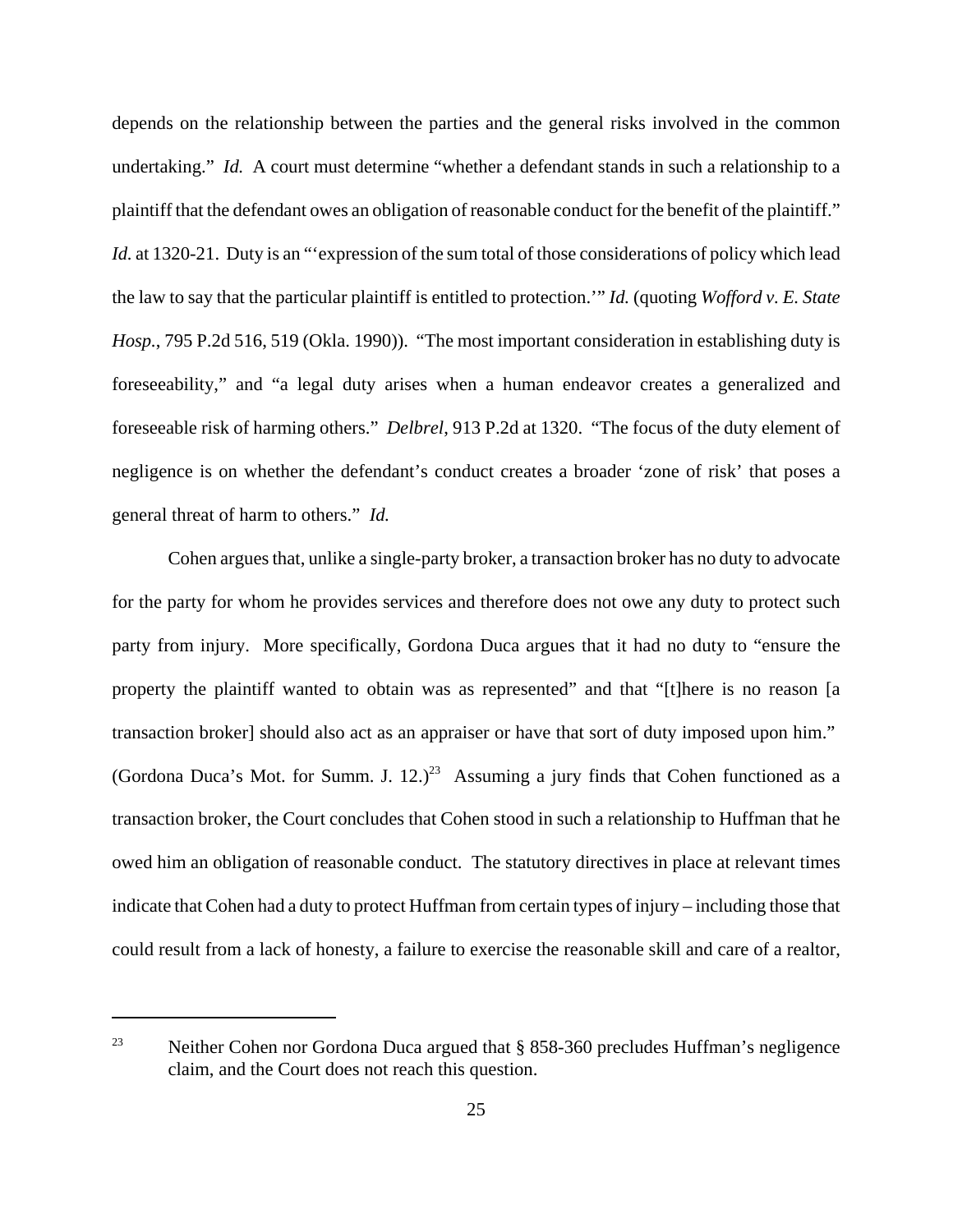and a failure to keep Huffman fully informed of the transaction. *See* Okla. Stat. tit. 59, § 858-353 (2000), *amended by* Okla. Stat. tit. 59, § 858-353 (2005). Although a single-party broker owes a greater duty of care because he plays the role of an advocate, that does not mean a transaction broker owes no duty of care whatsoever. By using the words "reasonable skill and care" in relation to a transaction broker's duties, the Oklahoma Legislature indicated that a transaction broker does have some duties to protect his client from harm. Therefore, the Court finds that a duty of care exists regardless of whether a jury determines that Cohen functioned as a transaction broker or a singleparty broker.<sup>24</sup>

The Court further concludes, for similar reasons explained above, that Huffman has created genuine disputes of fact as to whether Cohen breached his duty to protect Huffman from certain types of harm. A jury could conclude that Huffman failed to exercise reasonable care and skill by, *inter alia*, proposing and/or recommending the exchange, drafting the Letter of Intent, and failing to recommend or suggest that Huffman have the Tulsa Tract and Grove Tract appraised prior to agreeing to the exchange. Further, even assuming a jury concludes that Cohen did not owe or breach any "advocacy" duties, Cohen still may be in breach of some other, more elemental obligations of reasonable care and skill when presenting a real estate exchange deal to a client. *See Century Land*

<sup>&</sup>lt;sup>24</sup> At least one Oklahoma Supreme Court case has recognized the general principle that "[t]he damages to a principal which flow naturally from the negligence of his real estate broker, and which are a direct consequence of his negligence, are recoverable by the principal." *Ellis v. Hollis*, 398 P.2d 832, 834 (Okla.1965) (quotation omitted) (holding, however, that there was no causal relationship between realtor's alleged negligence in preparation of form contract and the realtor's inability to sell a tract of land to a protective purchaser). Although this case was decided before the creation of a statutory distinction between transaction brokers and single-party brokers, *Ellis* indicates that realtors generally owe some duty of care to their clients.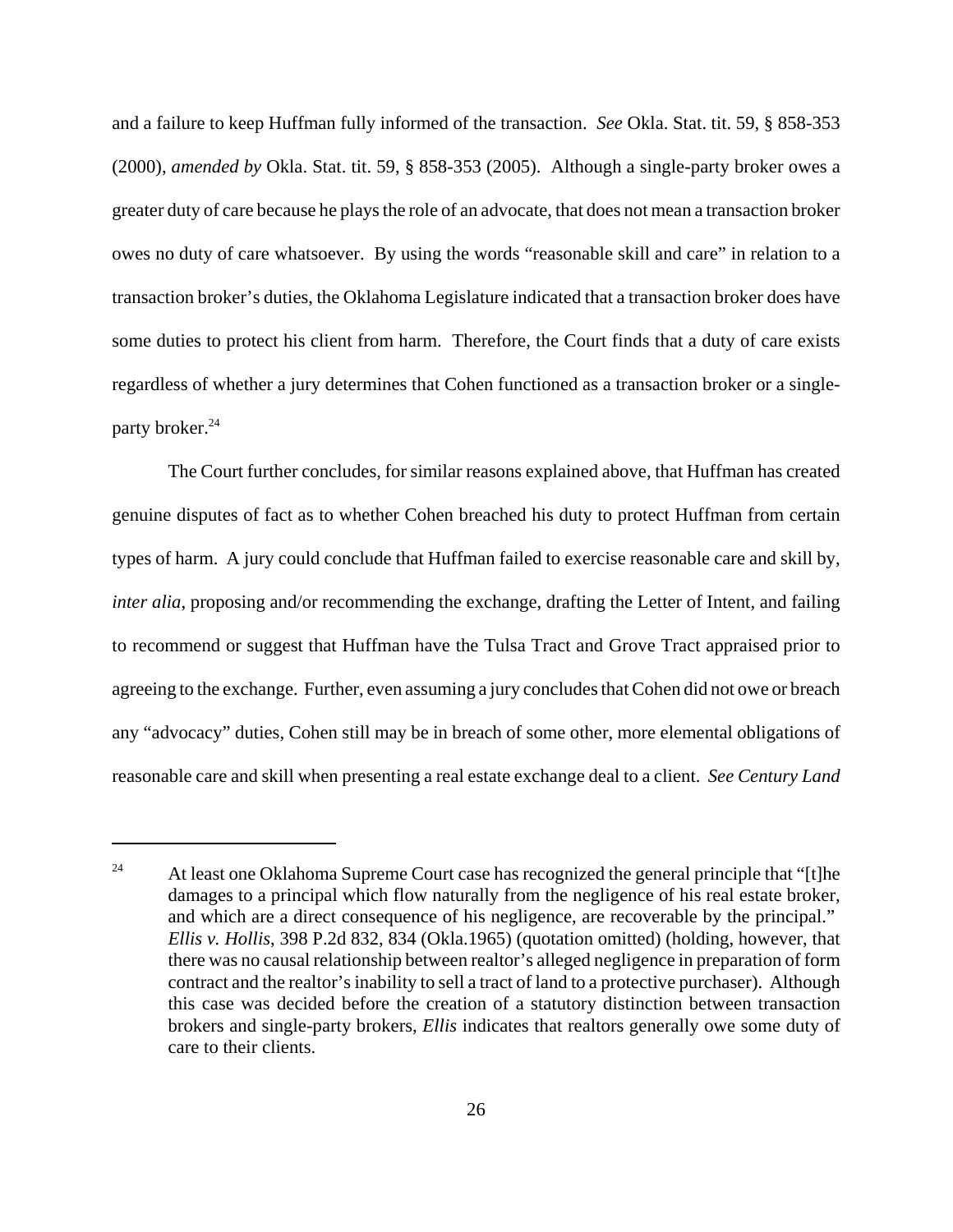*Dev't*, 2009 WL 252091, at \*4 (finding issue of material fact as to whether realtor serving as "transaction broker" under Florida law breached her duty of care by failing to provide "property valuation information using skill, care and diligence" because she "compared properties not suitable for comparison, improperly relied on valuations of properties provided by [other defendants], and failed to ascertain the value of adjacent properties").

In addition to the arguments advanced by Cohen, Gordona Duca argued that *Rice v. Patterson Realtors*, 857 P.2d 71 (Okla. 1993), precludes Huffman's negligence claim. In *Rice*, a purchaser sued the seller and the seller's broker for "professional negligence," claiming that they "misrepresented the flood history of the property." *Id.* at 73. The court reiterated that a cause of action for professional negligence against a realtor would not stand if: (1) the purchaser signed a waiver, and (2) the information concerning the alleged defects was equally available to the purchaser and the broker. *Id.* at 72; *see also Dawson v. Tindrell*, 733 P.2d 407, 408 (Okla. 1987) (same). The court in *Rice* held that a negligence claim was precluded because the contract for sale contained an explicit waiver related to flood conditions and incorporated all information "necessary for the purchaser to obtain flood data on the property purchased." *Id.* Gordona Duca argues that, similar to the plaintiff in *Rice*, Huffman "had access to the same information as all parties involved in the transaction – including the opportunity to review all documents and personally verify the property they were selling [sic] was what they intended." (Gordona Duca's Mot. for Summ. J. 9.) Gordona Duca further argues that Huffman was advised by Burgess to have the properties independently appraised and still refused to do so.

First, there are factual distinctions that render *Rice* inapplicable. The broker being sued in *Rice* was the defendant's broker. In this case, Huffman's evidence, viewed in its most favorable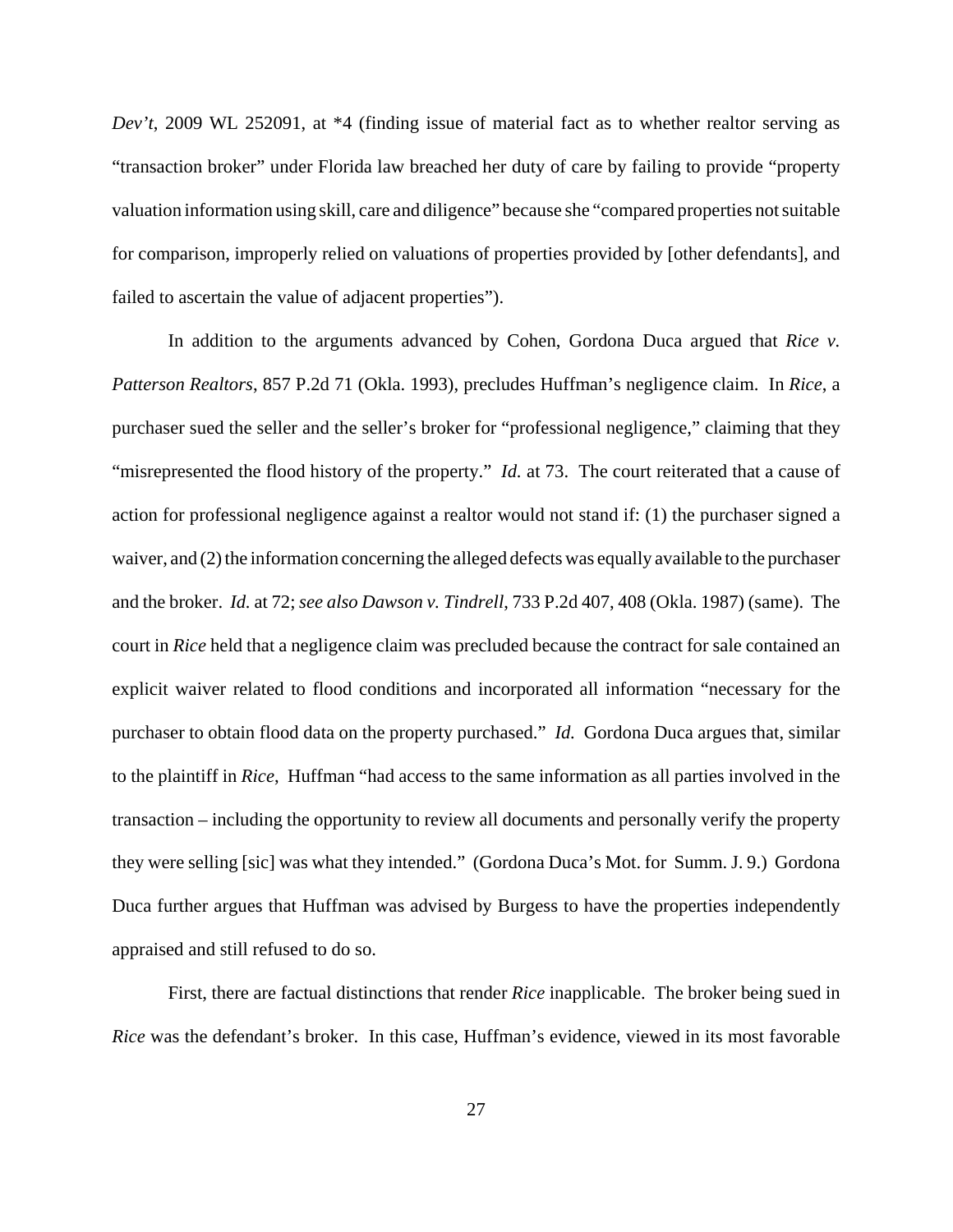light, indicates that Cohen was hired by Huffman, conducted negotiations on behalf of Huffman, conducted dealings with Sitton and Richert regarding the values of the properties, drafted the Letter of Intent setting forth the values of the properties, recommended Riddle, and conducted dealings with Riddle. Whether Cohen is ultimately determined to be a transaction broker or single-party broker, the relationship between Huffman and Cohen is considerably different than the non-existent relationship between the plaintiff purchaser and the seller's realtor in *Rice*. Further, a jury could conclude that information regarding the values of the Tulsa Tract and Grove Tract were not, in reality, "equally available" to Huffman and Cohen. Specifically, if the jury believes that Cohen had information regarding the values that he did not communicate to Huffman or had reason to question the values in the Exchange Agreement, and yet recommended that Huffman enter the Exchange Agreement without suggesting an appraisal or raising any red flag, a jury could conclude that Huffman did not have meaningful "access" to information demonstrating the need for an appraisal. Further, Huffman was in Arizona at all relevant times. Although Huffman waived his right to inspect the Tulsa Tract and Grove Tract by initialing the 7/21/02 Letter from Cohen, a jury could conclude that he decided not to do so based on Cohen's own negligence or fraud. In this situation, the Court does not find *Rice* controlling.

Second, the Court finds a disputed fact as to whether the Burgess Review, which includes questions regarding the fair market value of the Tulsa Tract and Grove Tract, should have caused Huffman to conduct an independent appraisal. The last line of the Burgess Review, which seems to suggest to Cohen that Burgess draft the Exchange Agreement, could support a finding that it was drafted with Cohen as the intended audience. In addition, Burgess testified that the "questions regarding value in my memorandum . . . were an attempt to verify values already provided to me by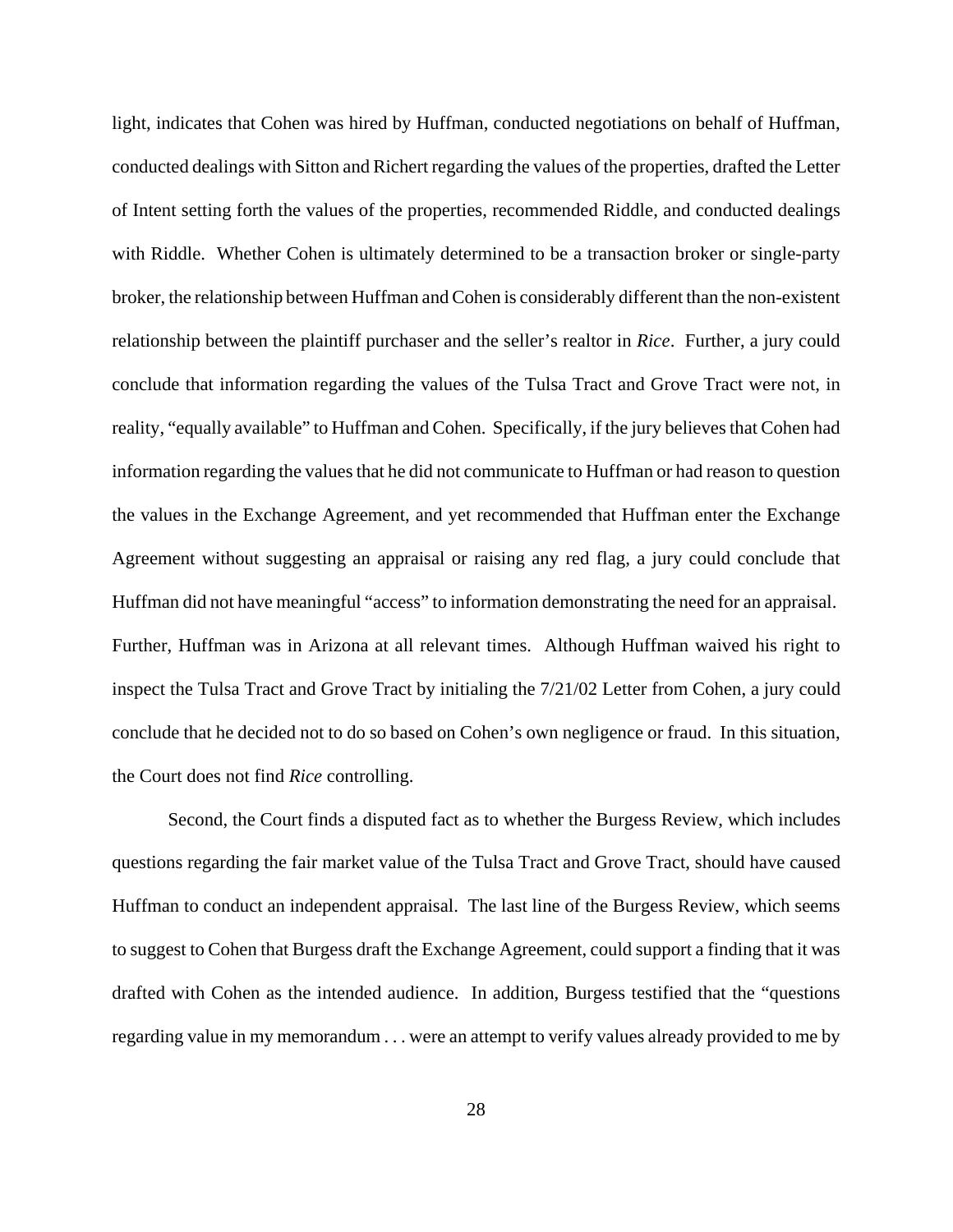Mr. Cohen." (Burgess Aff. ¶ 4, Ex. I to Pl.'s Resp. to Cohen's Mot. for Summ. J.) Therefore, this fact does not support a grant of summary judgment.

#### B. Gordona Duca

Gordona Duca argues that it cannot be held liable for Cohen's negligence for two reasons: (1) all common-law claims asserted against principals, such as Gordona Duca, based on the actions of that principal's sales associates, are abrogated by § 858-360; and (2) Cohen functioned as an independent contractor. Both arguments are without merit.

## 1. *§ 858-360*

As set forth above, this section provides: "The duties and responsibilities of a broker specified in . . . this act shall replace and abrogate the fiduciary or other duties of a broker *to a party* based on common law principles of agency." Okla. Stat. tit. 59, § 858-360 (2000) (emphasis added). A "party" is defined as "a person who is a seller, buyer, landlord, or tenant or a person who is involved in an option or exchange." Okla. Stat. tit. 59, § 858-351(2) (2000), *amended by* Okla. Stat. tit. 59, § 858-351 (2005) (amending only definition of "transaction" in § 858-351(4)). The Court interprets this statute to preclude certain claims, such as breach of fiduciary duty, asserted *by a party* against a broker that he has employed to perform real estate services. This provision has no application to the question of when a real estate broker such as Gordona Duca can be held liable for the acts of its sales associate.

# 2. *Independent Contractor*

On August 25, 2000, Cohen entered into an agreement with Gordona Duca entitled "Broker-Associate Agreement Independent Contractor," which provides that Gordona Duca and Cohen are "independent contracting parties with respect to all services rendered under this Agreement or in any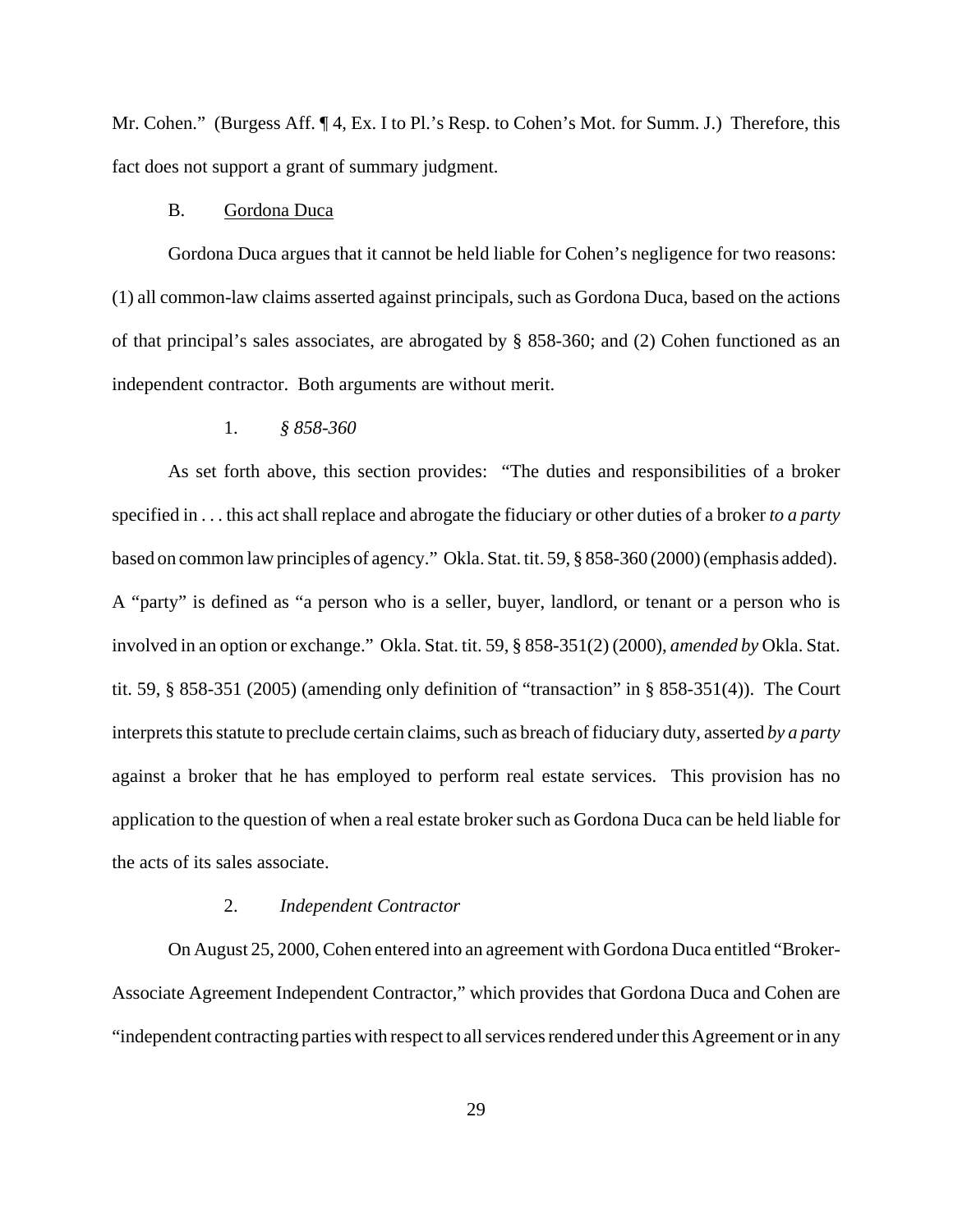resulting transactions." (Ex. 5 to Gordona Duca's Mot. for Summ. J.) However, the Court holds, as a matter of law, that Gordona Duca is not shielded from liability based on Cohen's independentcontractor status. Under Oklahoma law, one exception to the "independent-contractor rule of nonliability" is that "an employer who performs work through an independent contractor is liable for damages to third persons caused by the negligence of the independent contractor where the employer owes a non-delegable contractual or defined legal duty to the injured party." *Bouzidan v. Alfalfa Elec. Cooperative, Inc.*, 16 P.3d 450, 455 (Okla. 2000). "In cases of non-delegable duty, an employer may be held liable for the negligence of an independent contractor although the employer has exercised reasonable care in all endeavors." *Id.* "In effect, 'non-delegable duty' cases become ones of vicarious liability." *Id.* Examples of non-delegable dutiesinclude a municipality's statutory responsibility to protect pedestrians from defective sidewalks; an innkeeper's statutory obligation to protect its guests; a railroad's statutory obligation to preserve roadways for the public benefit; and a lessee's contractual obligation to prevent the lessor's rights and property. *Id.* at 455 n.5. Whether a duty is non-delegable must be decided as a matter of law. *Id.* at 456.

Gordona Duca's duties to Huffman were both contractual and statutory. Gordona Duca was a party to the 4/8/02 Listing Agreement, which defines Gordona Duca as a "transaction broker" and sets forth the statutory duties of a transaction broker. These duties could not be delegated exclusively to Cohen because Gordona Duca was itself a party to the 4/8/02 Listing Agreement and was the party entitled to any commission thereunder. In its reply brief, Gordona Duca did not respond to Huffman's non-delegable duty argument, and the Court is therefore without the benefit of argument from Gordona Duca on this issue. The Court finds Huffman's reasoning and argument to be persuasive as to the existence of a non-delegable duty owed by Gordona Duca to Huffman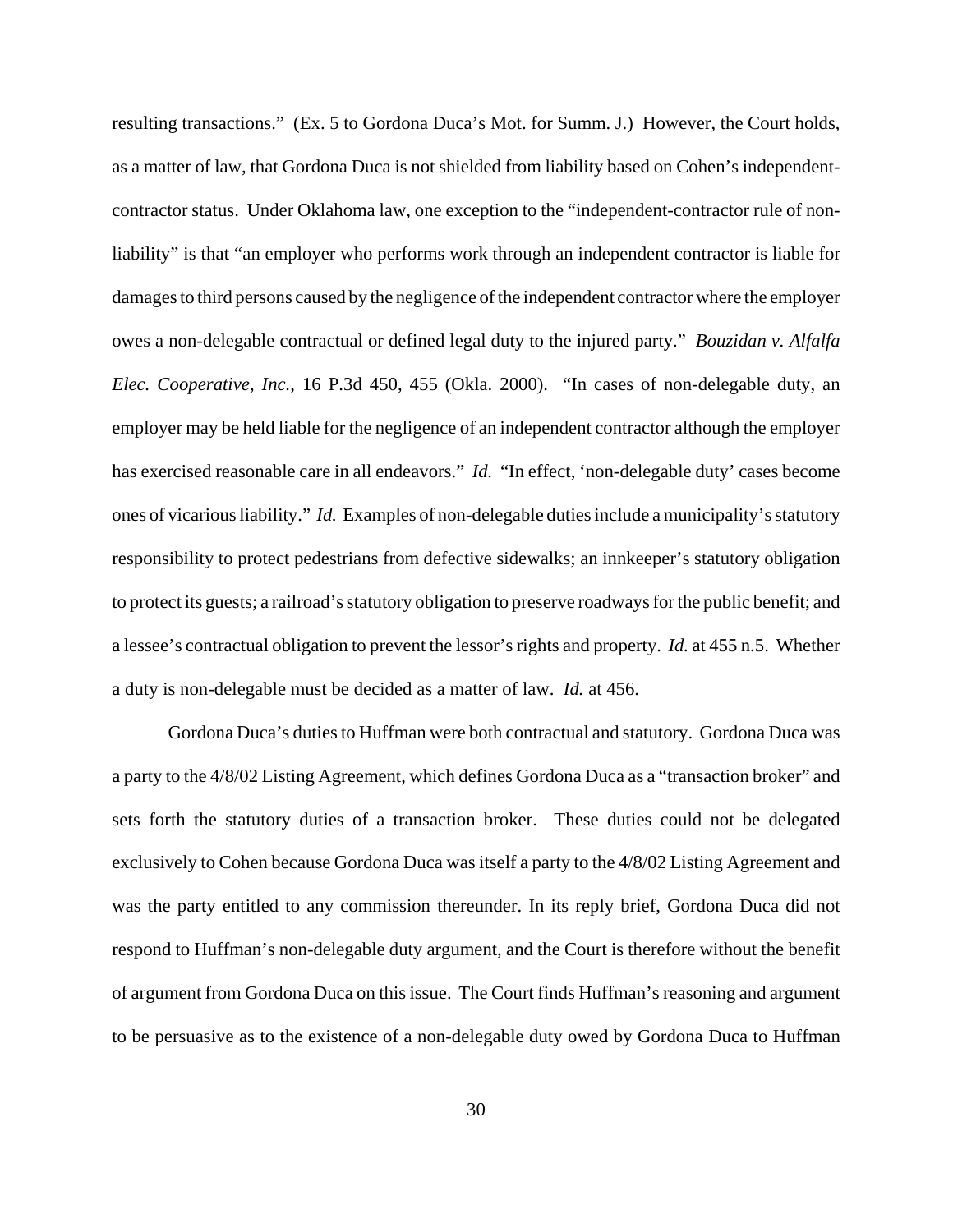created by the terms of the 4/8/02 Listing Agreement, the Exchange Agreement, and Oklahoma statutes. Therefore, Gordona Duca is not shielded from liability based on Cohen's status as an independent contractor.<sup>25</sup>

## **VIII. Fraud**

"Fraud is a generic term embracing every means human ingenuity can invent to enable one person to gain an unfair advantage over another, and includes false suggestions as well as suppression of material truth." *Wright v. Cies*, 648 P.2d 51, 53 (Okla. Civ. App. 1982) (discussing fraud in context of real estate transaction) (citing *Stapleton v. Holt*, 250 P.2d 451 (1952)). The general elements of fraud are: (1) the defendant made a material representation; (2) the representation was false; (3) the defendant knew it was false or made it recklessly, without regard for its truth; (4) the defendant made it with the intention that Plaintiff act upon it; and (5) injury was suffered by the plaintiff as a result. *McCain v. Combined Comm's Corp. of Okla., Inc.*, 975 P.2d 865, 867 (Okla. 1998).

### A. Cohen

Cohen argues that a claim of fraud cannot be predicated on a representation as to value. Cohen relies on *Wyrick v. Campbell*, 170 P. 267 (Okla. 1918), in which the plaintiff exchanged land with the defendant, with no brokers involved. The plaintiff alleged, *inter alia*, that the defendant falsely represented an eighty-acre tract of land to be worth \$2,000, when the value was actually

<sup>&</sup>lt;sup>25</sup> Even assuming Gordona Duca does not owe a non-delegable duty to Huffman, Gordona Duca would still not be entitled to summary judgment based solely on Cohen's contractual label as an independent contractor. *See Hinson*, 742 P.2d at 558 n.32 ("Whether parties litigant stand vis-a-vis one another in a principal/agent, employer/employee relation or as one independent contractor vis-a-vis another depends on their *status* which is *found from surrounding facts* rather than solely from contract. In case of a discrepancy between facts and contract, *facts* control over the *contrary provisions in the parties' agreement*.).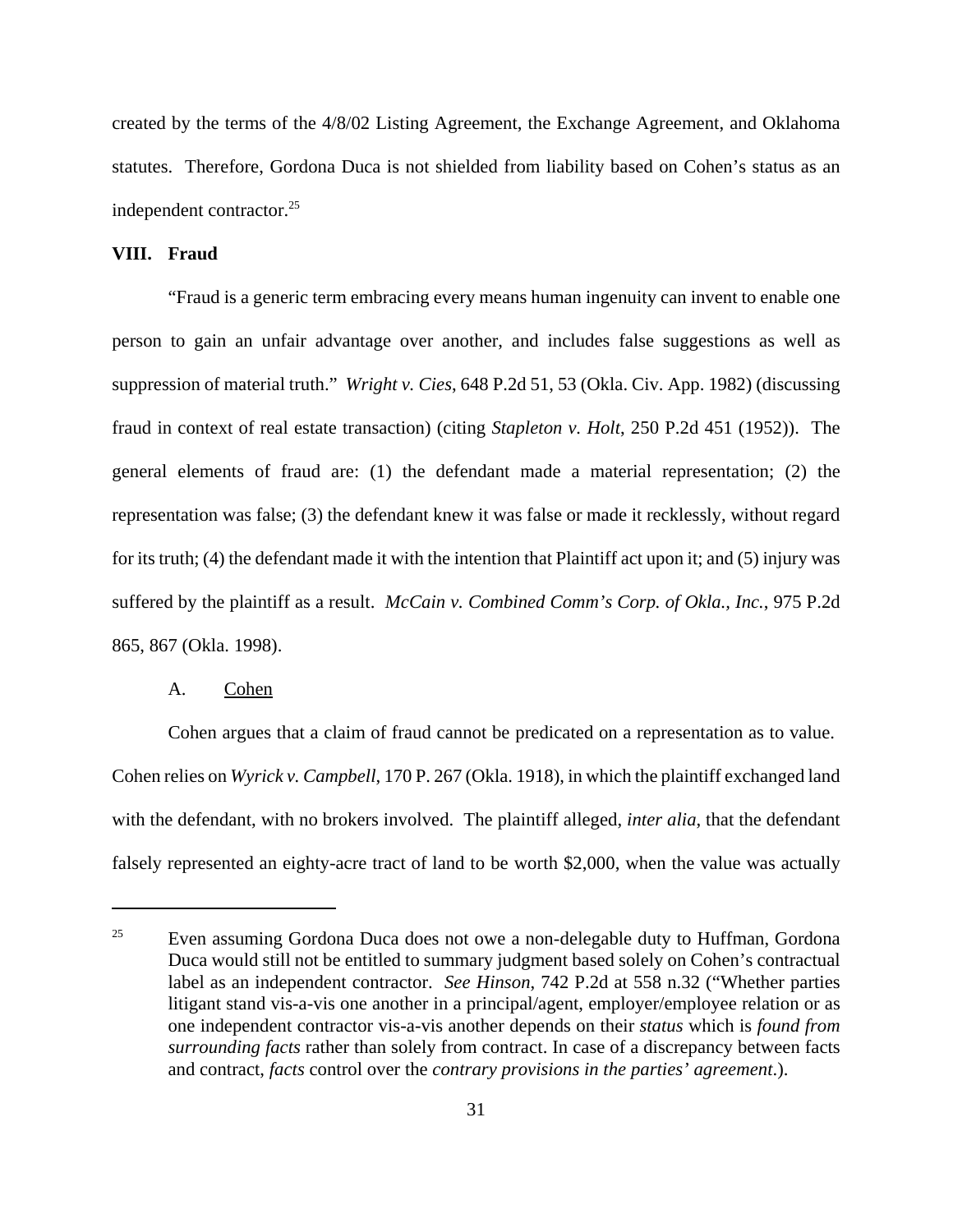\$800. The plaintiff's only evidence of a false statement was the defendant's expression of opinion as to the value of the two tracts and did not include any "extrinsic facts affecting the value, such as character of improvements, number of acres in cultivation, character or quality of the soil, or other facts that materially affect the value of land." *Id.* at 267. The Oklahoma Supreme Court quoted the following general rule from a U.S. Supreme Court decision:

The general rule is that fraud cannot be predicated on representations as to value, for the reason that such representations are generally regarded as mere opinions, or seller's statements, and in law do not constitute fraud. This is true, though they may operate to defeat an action for specific performance. This rule is based on the fact that value is largely a matter of judgment and estimation about which reasonable and honest men may differ. *Where the parties stand on an equal footing, have equal means of knowledge, and there is no relation of trust and confidence existing between them, fraud cannot be predicated on representations of value.* Such representations rarely induce a man to enter into a contract without negligence on his part in not ascertaining from other sources as to whether such representations are true or false. The law does not deny its aid in such cases because it looks upon a want of candor and sincerity with indulgence, but because it will not encourage that indolence and inattention which are no less pernicious to the interest of society, and will not relieve those who suffer damage by reason of their own negligence or folly.

*Id.* at 267-68 (quotation omitted and emphasis added).

Whether determined by the jury to be a transaction broker or single-party broker, Cohen was an experienced commercial realtor who was earning a significant commission from the exchange and was not on "equal footing" with Huffman. Nor can it be said that there was no special relationship between Huffman and Cohen. Huffman paid Cohen to provide a professional service, the service contract creates a specific statutory relationship known as a transaction broker, and a transaction broker owes certain duties to his client, including "honesty" and "reasonable skill and care," which are obviously not present between two strangers exchanging land. In addition, contrary to the plaintiff in *Wyrick*, Huffman's evidence supports an inference that Cohen made a recommendation to enter the Exchange Agreement while showing reckless disregard for whether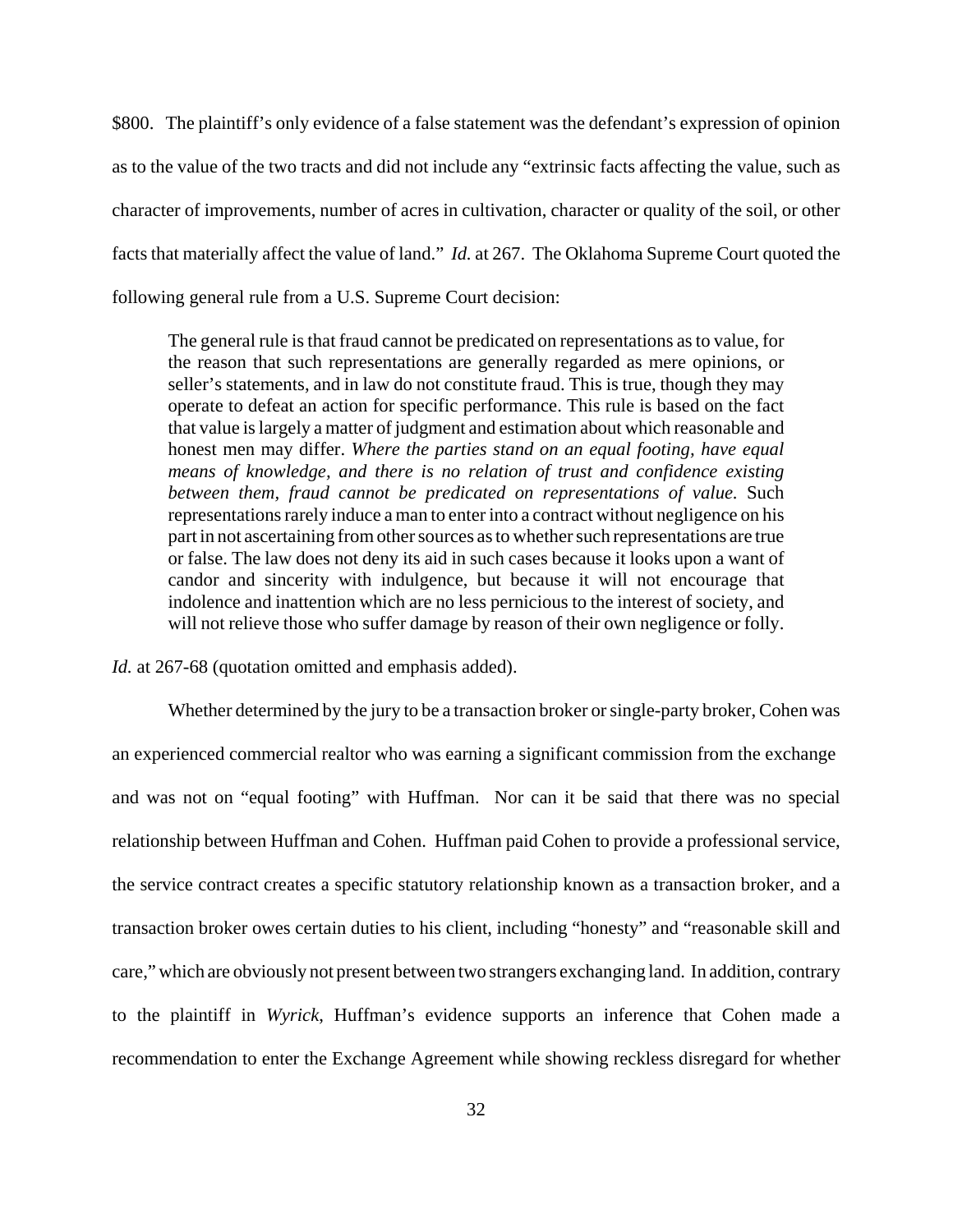the values set forth in the Exchange Agreement were reasonably accurate or not. The facts further support an inference that Cohen had a motive to push the exchange through so that Cohen could then earn a second commission on the Sapulpa Tract when Sitton sold it. The Court finds the facts wholly distinguishable from *Wyrick*.

Cohen also contends that Huffman cannot satisfy the first element of a fraud claim because Huffman has failed to create a genuine dispute of fact as to whether Cohen made any "material misrepresentations." Cohen cites the following deposition testimony of Huffman:

Q: Did Mr. Cohen ever tell you that he talked to Mr. Sitton and Mr. Sitton told him the value of his properties?

A: No. What went on between him and Mr. Sitton I have no idea.

(Huffman Dep. at 207:8-12.) Cohen also cites the following testimony of himself:

Q: And did you tell him that you thought it was probably worth \$200,000? A: I didn't make any opinions to [Huffman] on values at all. I don't recall making any values to Ron. It wouldn't have been my job.

(Cohen Dep. at 161:3-7.)

This deposition testimony does not entitle Cohen to summary judgment for several reasons. First, Huffman's testimony quoted above is not conclusive that Cohen never made representations to Huffman as to value. Second, Cohen's testimony that he never made any representations as to value to Huffman is contradicted by paragraphs 26 and 35 of Huffman's affidavit, which allege that Cohen did make representations regarding the values of the Tulsa Tract and Grove Tract. (Huff. Aff., Ex. B to Pl.'s Resp. to Cohen's Mot. for Summ. J.) Third, paragraphs 24 and 25 of Huffman's affidavit allege that Cohen "recommended" that Huffman enter into the Exchange Agreement.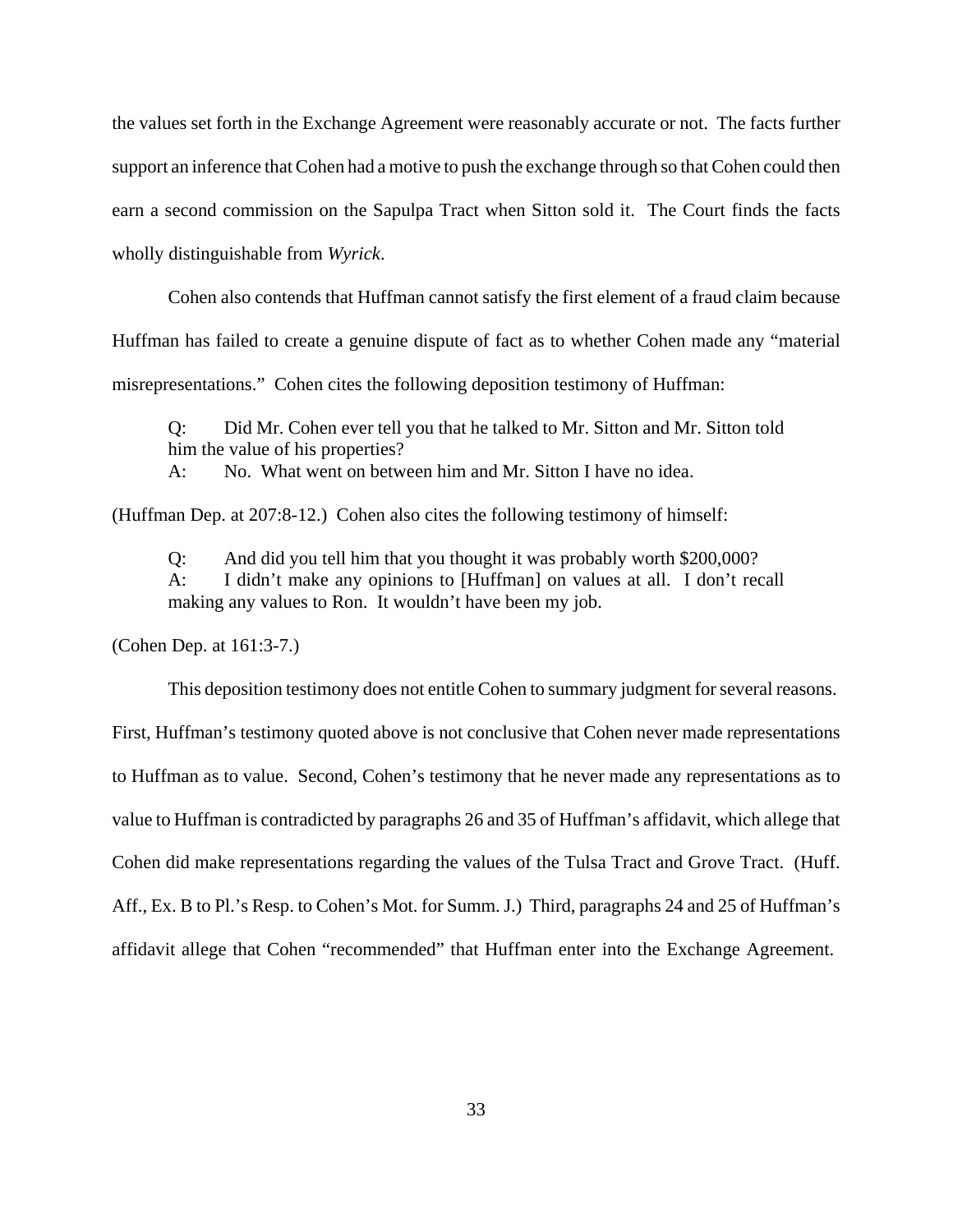$(Id.)^{26}$  A jury could conclude that Cohen's "recommendation" amounted to a "misrepresentation," assuming Cohen knew the values were overstated or showed reckless disregard as to whether the values were overstated. Third, the preliminary negotiations leading to the Exchange Agreement could support a finding that Cohen – by presenting and recommending the exchange of property and drafting the Letter of Intent – was indeed making representations to Huffman as to value. For example, the 6/10/02 Letter from Cohen to Sitton states that "Mr. Sitton will offer an additional real estate which has a proven value of \$200,000.00 or more to make up the difference in the sale of the Sapulpa property." By using the words "proven value" in this letter, Cohen implies that there will be discussions between Cohen and Sitton, and perhaps even offers of proof by Sitton, as to the value of certain property. If Sitton did not demonstrate that the relevant land had a "proven value" of \$200,000, or if Cohen knew or had other reason to know this property did not have a "proven value" of \$200,000, and Cohen recommended that Huffman enter the Exchange Agreement anyway, a jury could conclude that this amounted to a material misrepresentation. In sum, because the entire Exchange Agreement was premised on the values of the exchanged property, Cohen requested assurances from Sitton regarding the values of the property, and Huffman inquired of Cohen as to the resale values of the property, a jury could reasonably conclude that Cohen made misrepresentations to Huffman.

In addition to challenging the first element, Gordona Duca challenged Huffman's ability to satisfy the causation element, contending that Huffman "never viewed the [Tulsa Tract and Grove

<sup>&</sup>lt;sup>26</sup> Defendant Gordona Duca's Objection and Motion to Strike Affidavit Attached to Plaintiff's Response to its Pending Motion for Summary Judgment (Doc. 69) is denied. In his response brief, Huffman effectively distinguished Gordona Duca's cited cases and persuasively explained that the challenged statements in his affidavit were based on his own personal knowledge.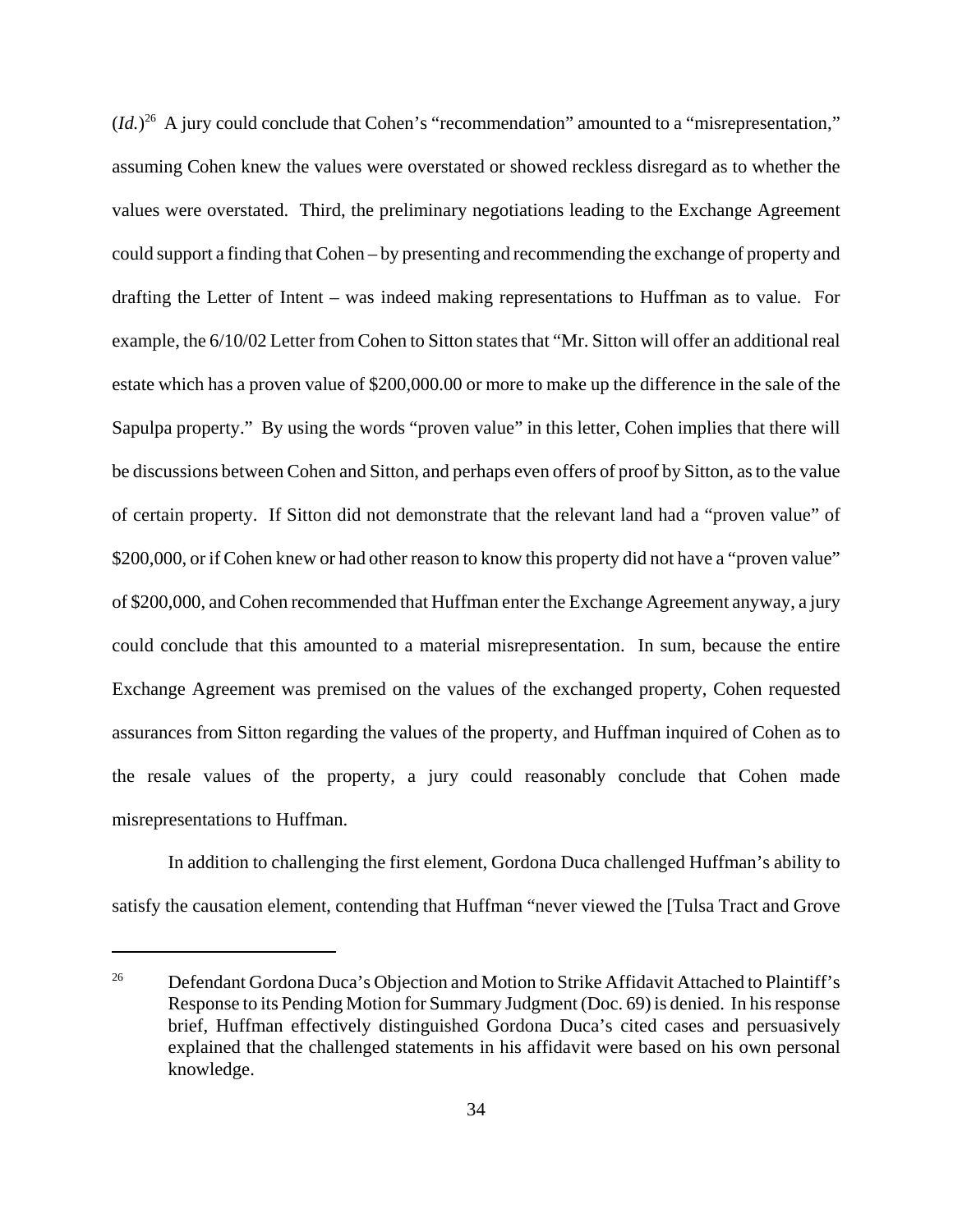Tract] despite having every opportunity to do so." (Gordona Duca's Mot. for Summ. J. 14.) Gordona Duca argues that any injury Huffman suffered was caused by his own failure to inspect the property. Viewed in its most favorable light, Huffman's evidence is that he relied on Cohen's recommendation, which included explicit and implicit valuation of such properties, and that he did not feel compelled to inspect or appraise the properties because he relied on Cohen. Even if a jury finds that Huffman's failure to inspect the property contributed to his injury, a jury could still conclude that Cohen was the cause of Huffman's injury because Cohen lulled him into inaction. *See* 37 C.J.S. Fraud § 66 (explaining that "[t]he damage must result proximately and not remotely from the fraud in order to render the fraud actionable" but that "a misrepresentation need not be the sole cause of the plaintiff's conduct resulting in his or her injury, as it is enough for the plaintiff to show that, absent the misrepresentation, he or she would not have acted to his or her detriment"). Whether Huffman can satisfy the causation element will depend on the jury's overall assessment of whether Huffman acted reasonably or unreasonably, given all factual circumstances leading to Huffman's decision to enter the Exchange Agreement.

Gordona Duca also relies on the common-law rule of "caveat emptor" to preclude liability for fraud. "Under the common law, as a general rule, the doctrine of caveat emptor applies where a buyer inspects property prior to sale and silence on a seller's part does not constitute fraud where it relates to conditions that buyer, through the exercise of reasonable diligence, could discern upon the inspection." *Rogers v. Meiser*, 68 P.3d 967, 976 (Okla. 2003); *see also Dawson v. Tindell*, 733 P.2d 407, 409 (Okla. 1987) (purchaser sued seller and seller's broker for fraud based on intentional or negligent failure to apprise purchaser of structural damage to home; court affirmed grant of judgment in favor of realtor because purchaser "made two inspections of the house and noticed these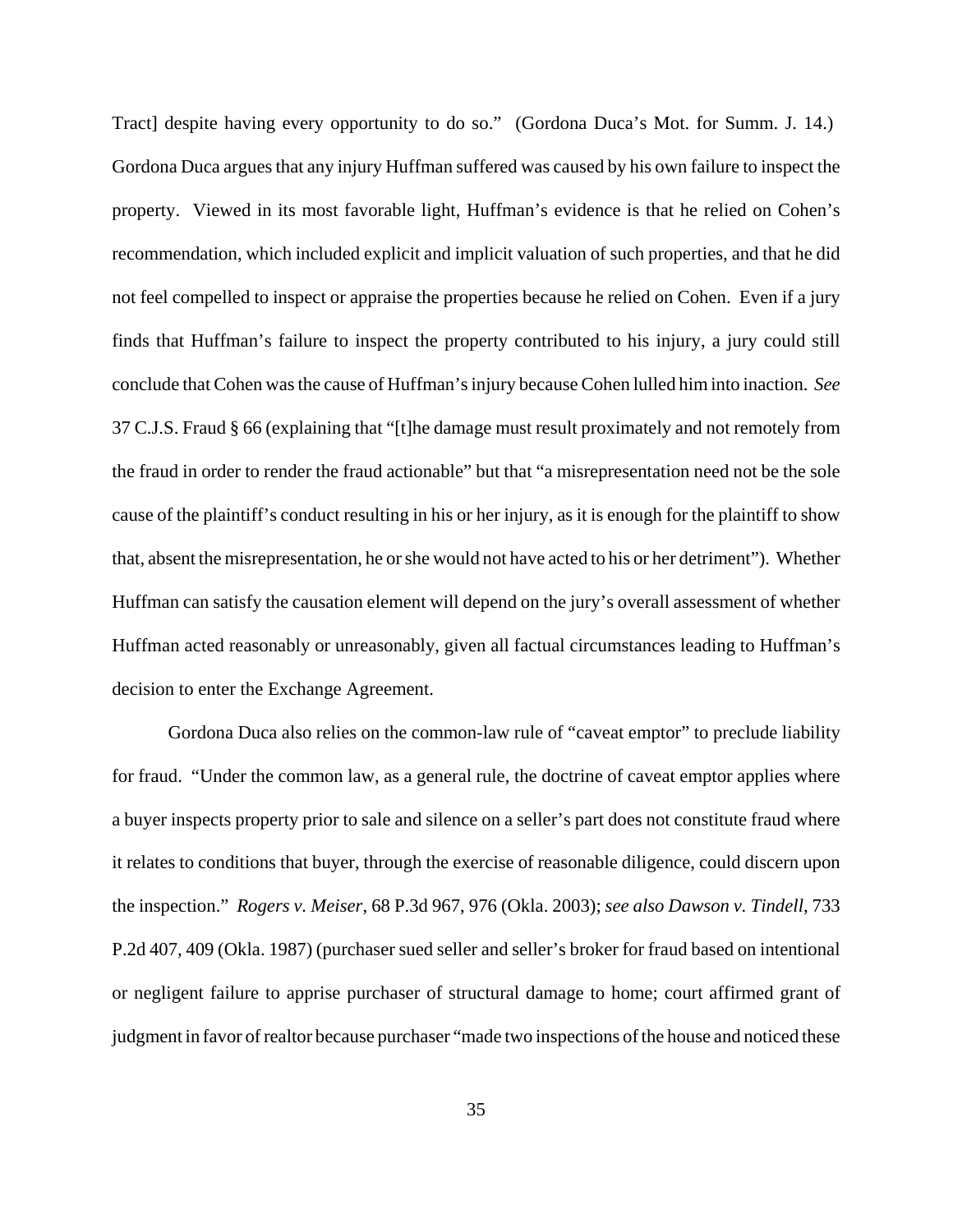conditions, but nevertheless signed" a release at closing) ("Fraud as related to purchase of real estate may not be predicated on alleged false statements the truth of which could have been ascertained *with reasonable diligence* by the party asserting their falsity. . . . '[W]here no concealment is made or attempted, he will not be entitled to favorable consideration when he complains that he has suffered from his own voluntary blindness and been misled by overconfidence in the statements of another.'") (emphasis added).

Huffman does not dispute that he could have sought an appraisal of the Tulsa Tract or Grove Tract prior to entering the Exchange Agreement. Huffman contends, however, that there is a factual question regarding whether "reasonable diligence" – under the circumstances presented – required such an inquiry. Such circumstances include his belief that Cohen served as his agent, was protecting his interests, and was knowledgeable regarding the fair market values of the relevant properties. He further contends that Cohen misrepresented or concealed facts that led him to believe that appraisals were not necessary because the land values set forth in the Letter of Intent (drafted by Cohen) and the Exchange Agreement (drafted by Riddle) were accurate. The Court finds Huffman's evidence sufficient to create a question of fact as to whether he exercised "reasonable diligence" under the circumstances.

# B. Gordona Duca

Gordona Duca argues that it cannot be held liable for Cohen's alleged fraud for two reasons: (1) all common-law claims asserted against real estate agencies as principals are abrogated by § 858- 360; and (2) Cohen acted outside the scope of employment. The Court has already rejected the first argument, *see supra* Part VII.B.1, and the second argument is without merit.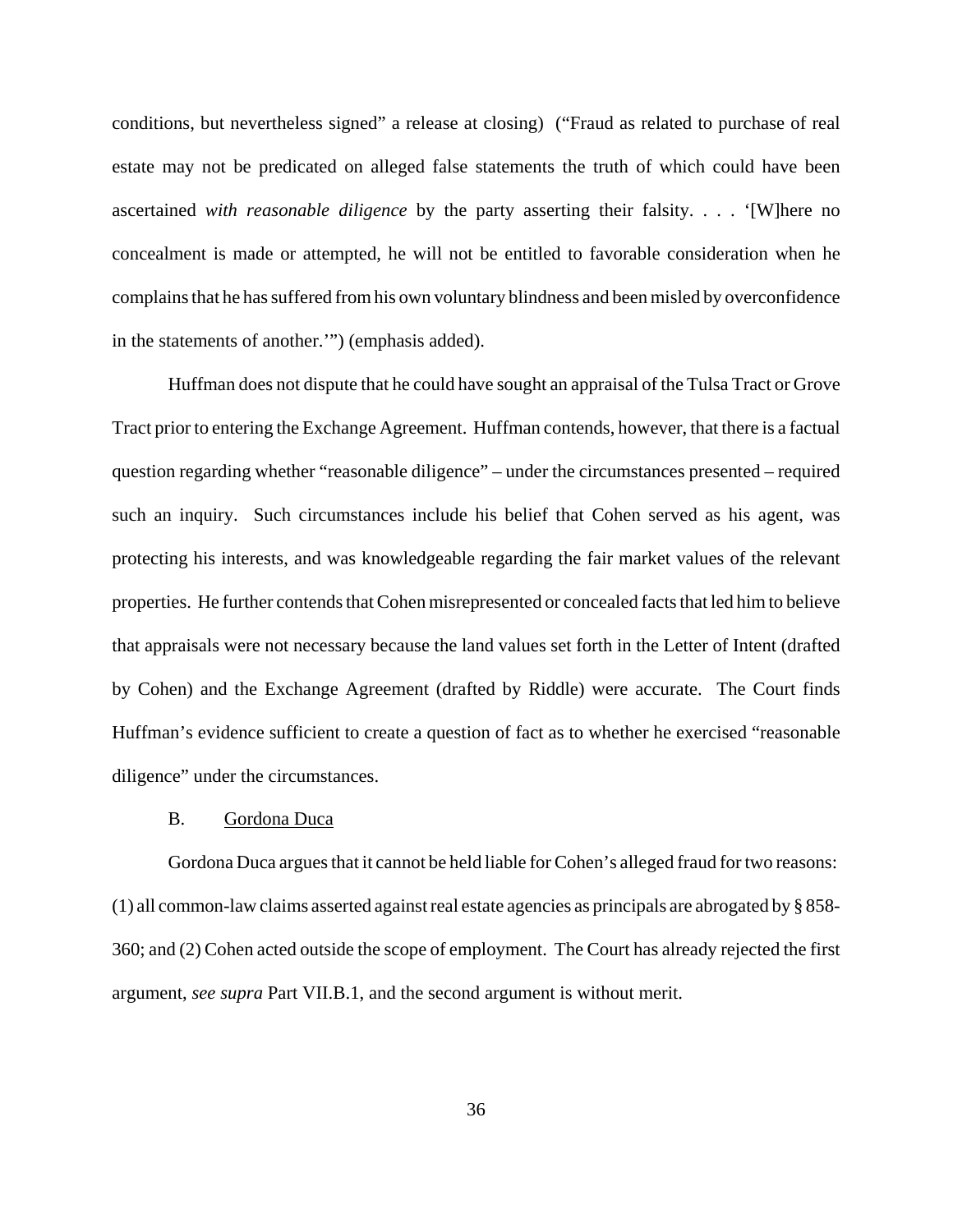"To hold an employer responsible for the tort of an employee, the tortious act must be committed in the course of the employment and within the scope of the employee's authority." *Baker v. Saint Francis Hosp.*, 126 P.3d 602, 605 (Okla. 2005). "An employee's act is within the scope of employment if it is incident to some service being performed for the employer or arises out of an emotional response to actions being taken for the employer." *Rodebush v. Okla. Nursing Homes, Ltd.*, 867 P.2d 1241, 1245 (Okla. 1993). "In such an instance, an employer can be held liable even if the employee acts beyond the given authority." *Id.* The plaintiff bears the burden of proving that the employee was acting within the scope of his employment. *Id.* 

The Court concludes, as a matter of law, that Huffman has shown that any fraud perpetrated by Cohen was within the scope of his employment. Even if not authorized by Gordona Duca, the fraud was "incident" to Cohen's service being performed for Gordona Duca – namely, Cohen's sale/exchange of the Sapulpa Tract. Any intentionally tortious actions related to the Exchange Agreement were clearly for the purpose of furthering Gordona Duca's business because the Exchange Agreement ultimately earned Gordona Duca a commission on \$1,000,000. Under these circumstances, Cohen's allegedly fraudulent actions in relation to the Exchange Agreement were "incident to some service being performed for" Gordona Duca, and there are no material facts in dispute. *See Rodebush*, 867 P.2d at 1245.

Although not raised by the parties, Gordona Duca is also liable for Cohen's alleged intentional tort because Cohen acted at all times with Gordona Duca's apparent authority. Liability based on apparent authority is not grounded in a "scope of employment" analysis but is instead grounded in general agency principles. *See* Restatement (Third) of Agency § 7.08 ("A principal is subject to vicarious liability for a tort committed by an agent in dealing or communicating with a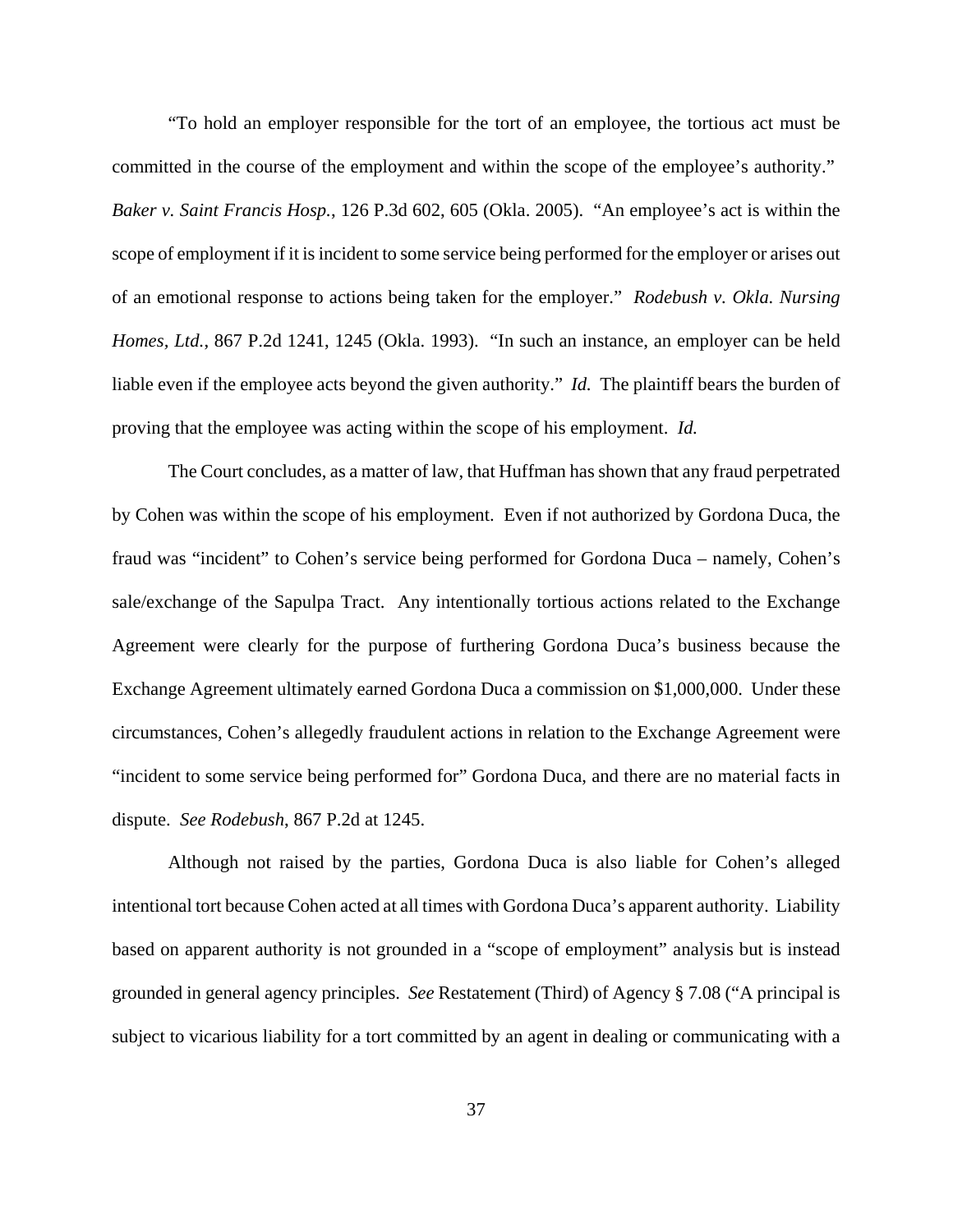third party on or purportedly on behalf of the principal when actions taken by the agent with apparent authority constitute the tort or enable the agent to conceal its commission."); *id.* § 7.08 illus.1 (giving example of principal being held liable where sales person made misrepresentation of value). In this case, Gordona Duca manifested its assent that actions by Cohen would bind Gordona Duca because: (1) Gordona Duca is named as the REALTOR in the 4/8/02 Listing Agreement, and Cohen executed the agreement on its behalf; (2) the Exchange Agreement provides that "Gordona Duca, Inc. and its agent, Lee Cohen, is acting as Transaction Broker for Huffman;" and (3) the Exchange Agreement provides that Huffman shall pay the commission directly to Gordona Duca. Thus, Gordona Duca manifested its assent in writing on two occasions that Cohen serve as its agent for purposes of all transactions related to the Sapulpa Tract, and Huffman reasonably believed that Cohen had apparent authority to act on behalf of Gordona Duca at all relevant times. *See id.* § 3.03 ("A principal may also make a manifestation by placing an agent in a defined position in an organization or by placing an agent in charge of a transaction or situation. Third parties who interact with the principal through the agent will naturally and reasonably assume that the agent has authority to do acts consistent with the agent's position or role unless they have notice of facts suggesting that this may not be so."). Accordingly, Gordona Duca may be held liable for Cohen's alleged fraudulent conduct.

# C. Sitton Defendants

The allegation against the Sitton Defendants, Sitton, Sitton Properties, and Richert are that they conspired with Cohen to misrepresent the values of the Grove Tract and Sapulpa Tract in order to accomplish the Exchange Agreement. The allegations are somewhat similar to those in *Wright v. Cies*, 648 P.2d 51 (Okla. Civ. App. 1982), in which sellers sued their listing realtor, two of his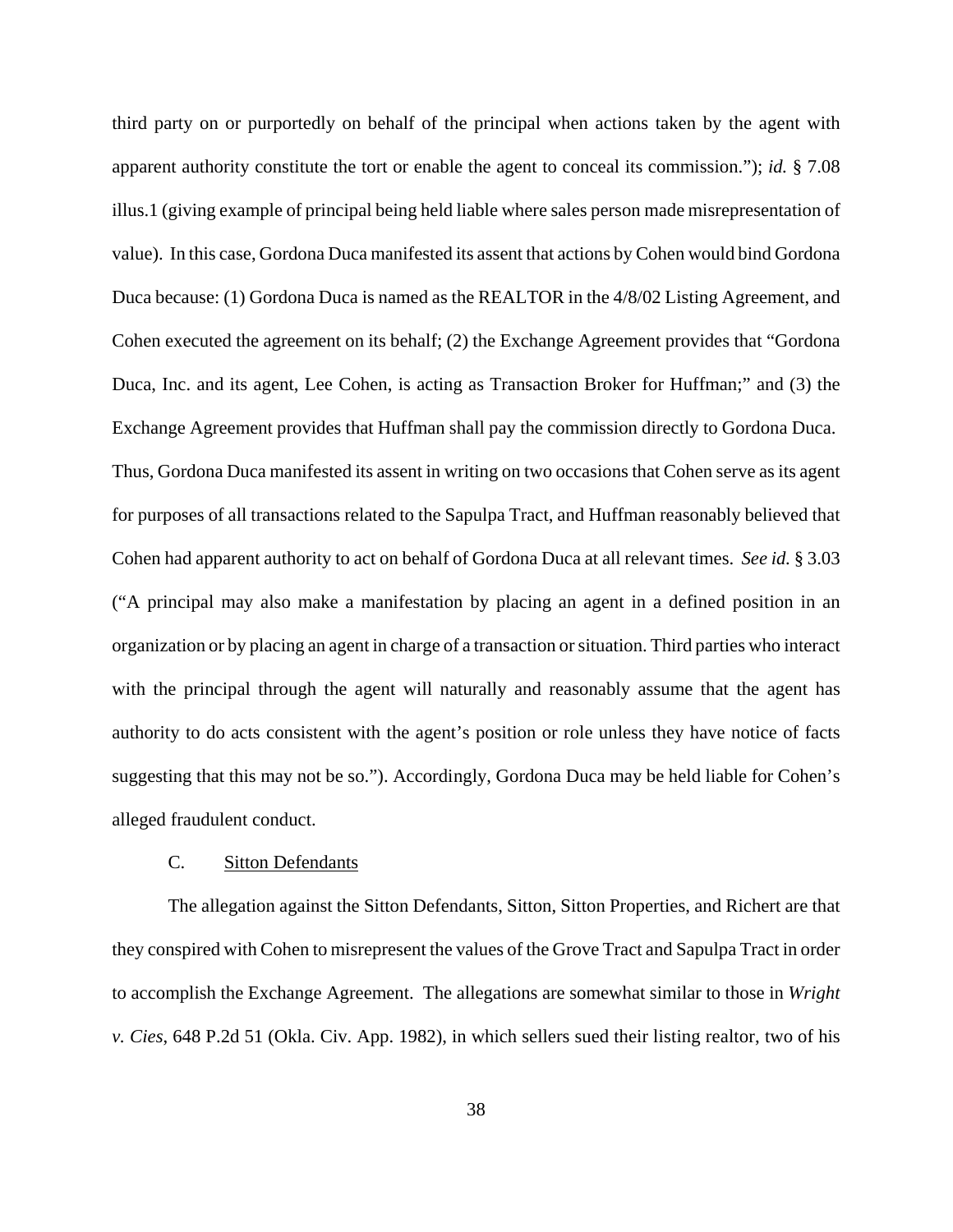agents, and buyers for fraudulent representations as to the value of the real estate. The realtor in that case recommended to the sellers that their house be offered for sale for \$83,000, and the house sold for \$80,000. The purchasers, who were friends and neighbors of the sellers' realtor and were also realtors themselves, later sold the home for \$103,000. "The gist of [the sellers'] action [was] that the defendants acted in concert to defraud the absent [sellers] using the fiduciary relationship that existed between the [sellers and the realtor] as the exploitative vehicle." *Id.* at 52. The court reversed the trial court's grant of summary judgment to the defendants, finding that the realtors' "credibility hangs in the balance" and that there existed a "devastating fact" that the purchasers represented to the bank a few days following sale that the property was worth at least \$92,500. *Id.* In addition, the realtor received a commission on the first sale and a larger one on the second sale. *Id.* at 53.

Although the facts do not precisely align with those presented in *Wright*, Huffman's version of events, if believed by a jury, is close enough to the facts presented in *Wright* to preclude a grant of summary judgment in favor of the Sitton Defendants. Huffman has presented sufficient evidence that a reasonable jury could conclude that Sitton, Richert, and Cohen acted in concert to induce Huffman to enter the Exchange Agreement, knowing or having reason to know that the values set forth in the Exchange Agreement were substantially overstated. Specifically, there is evidence that Sitton purchased the properties shortly before the Exchange Agreement was executed for significantly lower prices, that Richert was to earn a commission from the exchange, and that Cohen had or developed a relationship with Sitton such that Sitton listed the Sapulpa Tract with him following the closing of the Exchange Agreement. Although the evidence is entirely circumstantial, and a jury may believe that neither Sitton nor Richert conspired with Cohen to deceive Huffman in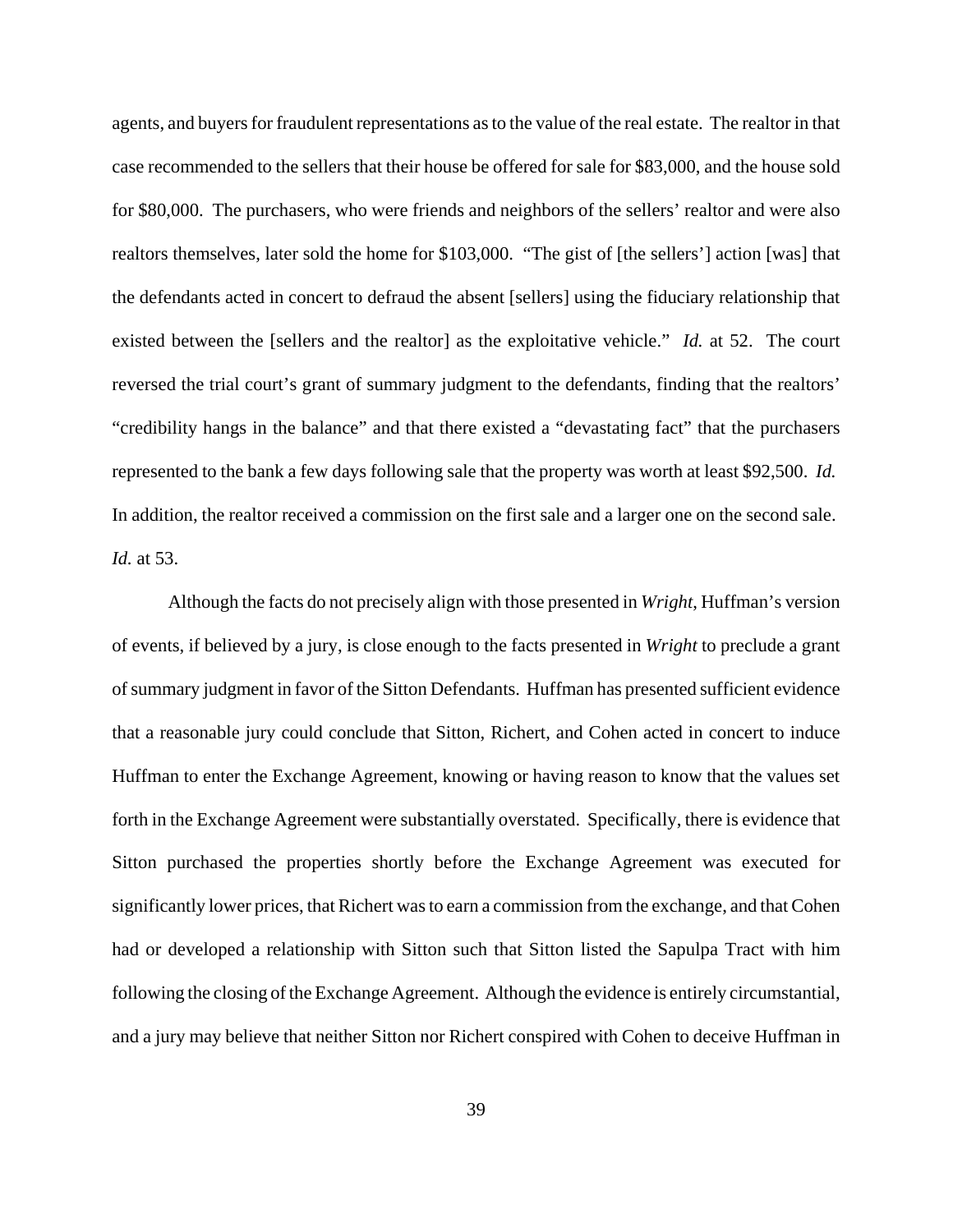any way, this is for a jury to decide. Like the court in *Wright*, this Court concludes that "fact finders will have to determine whether the defendants jointly or severally took unfair advantage" of Huffman "using the trust confided" in Cohen "as the medium to achieve the unlawful objective, or, to put it differently, whether each defendant knowingly became a participant in a scheme to defraud" Huffman. *See Wright*, 648 P.2d at 54.<sup>27</sup>

# **IX. Waiver/Disclaimer**

Gordona Duca raises one final argument in support of its motion for summary judgment – that all claims are precluded by language contained in (1) the 4/8/02 Listing Agreement, and (2) the Exchange Agreement. The alleged waiver of liability in the 4/8/02 Listing Agreement provides: "All of the information provided herewith, or which may be provided to REALTOR, shall be true and Seller agrees to hold REALTOR . . . harmless from any cost, expense, or damage *due to any information which is withheld by Seller from REALTOR, or which is incorrect.*" (4/8/02 Listing Agreement, ¶ 6 (emphasis added).) This provision relates to Huffman's agreement to hold Gordona Duca/Cohen harmless if *Huffman* withholds or misrepresents information regarding the Sapulpa Tract and has no application to the facts presented.

The alleged disclaimer in the Exchange Agreement also does not preclude Huffman's claims.

It provides:

DISCLAIMER: It is expressly understood by the Parties that the Listing Realtor or their Agents and the Selling Realtor or their Agents or the Transactional Realtor and their Agents (collectively referred to as the "Brokers") *do not warrant the present*

<sup>&</sup>lt;sup>27</sup> The *Wyrick* rule that misrepresentations as to value are not actionable fraud when parties stand on equal footing has more applicability to Sitton because he was not in any special relationship with Huffman. However, Huffman's theory of fraud is similar to the plaintiffs' theory in *Wright*, a more recent decision presenting similar facts, and the Court finds summary judgment to be inappropriate as to Sitton and Richert.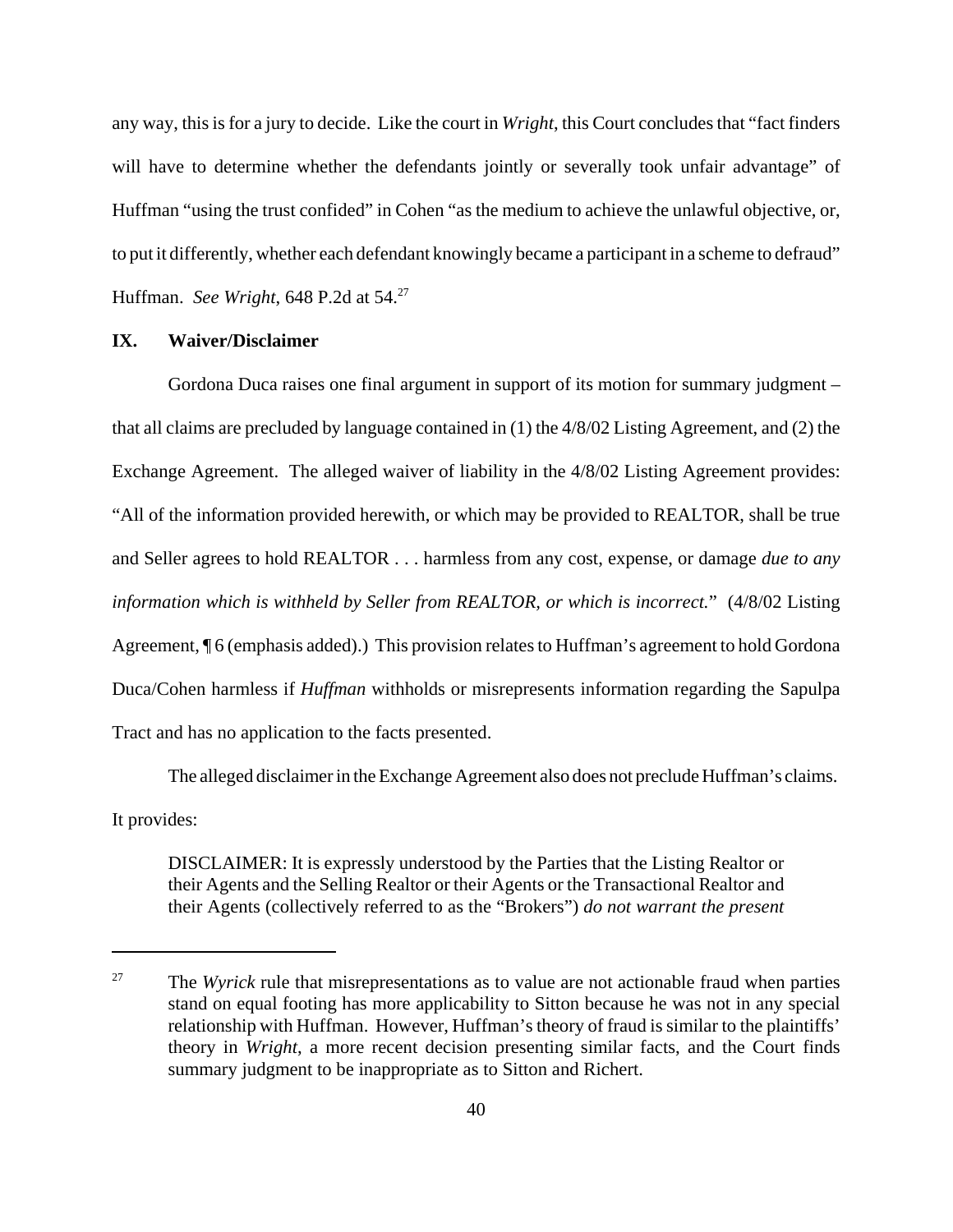*or the future value,* the size by square footage, condition, structure or structure systems of any building, nor do they hold themselves out to be experts in quality, design and construction. *The Acquiring Party further agrees to hold the Brokers harmless in the event their expectations regarding these items are not met.* Brokers, however, agree that they will disclose to the Acquiring Party of any defects or problems with the Conveying Party's Exchange Properties that are within their actual knowledge. *Notwithstanding the provisions of this paragraph, the listing agreement or broker's agreement, if any, entered into by a Broker and a Conveying Party, which conflicts with the provisions of this paragraph, shall control with respect to the provisions of this paragraph.* 

(Exchange Agreement, ¶ 15.8 (emphasis added) ("Disclaimer").) Even though the Disclaimer provides that Gordona Duca/Cohen did not "warrant" the values of the Tulsa Tract and Grove Tract, the Disclaimer also provides that the duties set forth in the 4/8/02 Listing Agreement control over the disclaimer. In other words, if Gordona Duca/Cohen violated any of these duties – which include a duty of honesty, a duty of reasonable care and skill, and a duty to keep Huffman fully informed regarding the transaction – the alleged waiver of liability has no effect. In this case, all alleged wrongful actions fall outside the scope of the Disclaimer because they are otherwise precluded by the 4/8/02 Listing Agreement and by statute.

# **X. Punitive Damages**

For reasons explained *supra* Part V, the Court finds that a jury could conclude that Defendants are "guilty of reckless disregard" for the rights of Huffman, *see* Okla. Stat. tit. 23, § 9.1, and that summary judgment is not warranted.

# **XI. Conclusion**

Defendant Lee Cohen's Motion for Summary Judgment (Doc. 47) is: (1) GRANTED as to Huffman's claim for breach of oral agreement and breach of fiduciary duty; and (2) DENIED as to all other claims. Defendant Gordona Duca, Inc.'s Motion for Summary Judgment (Doc. 50) is: (1) GRANTED as to Huffman's claim for breach of oral agreement and breach of fiduciary duty; and